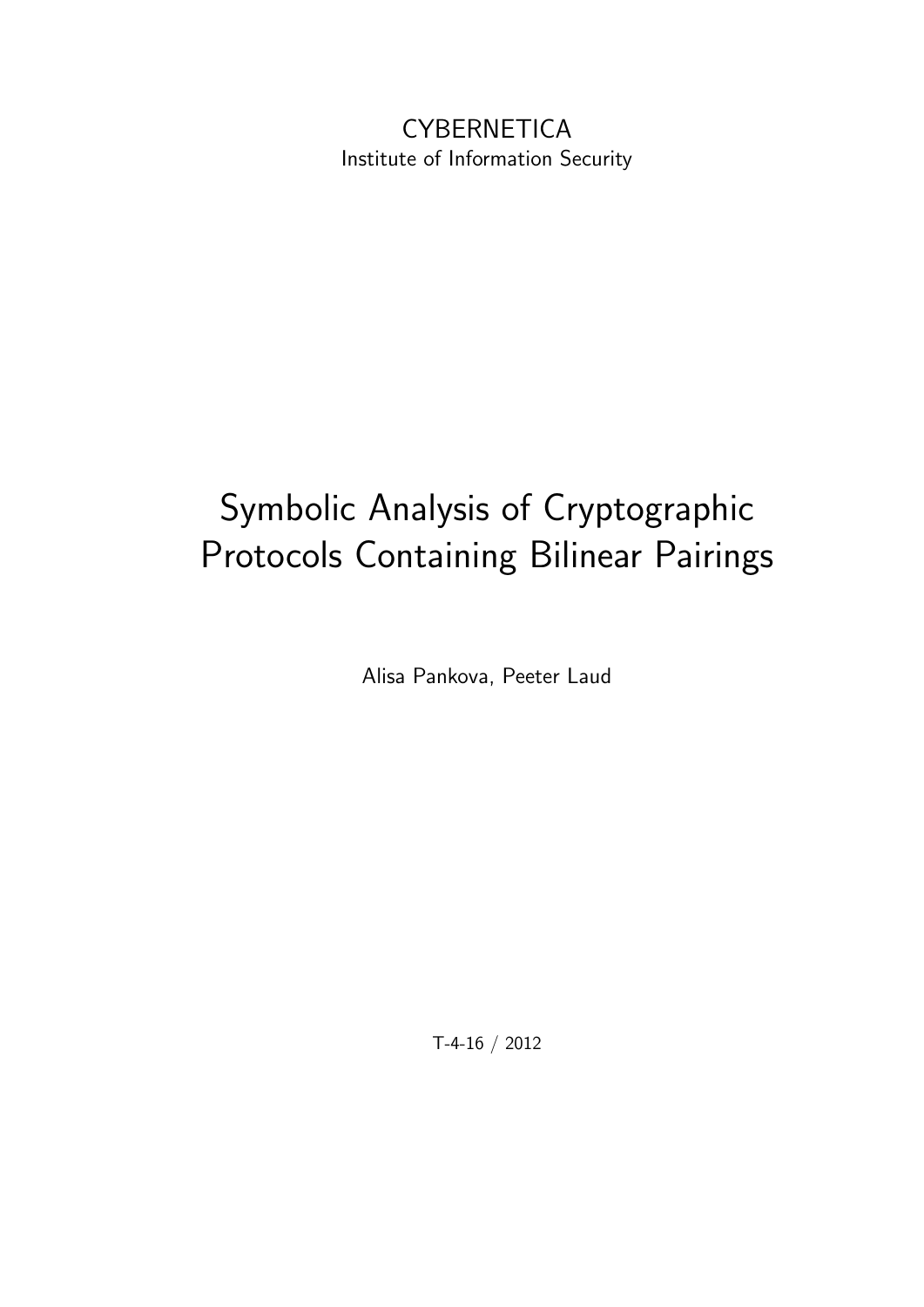Copyright  $\odot$ 2012

Alisa Pankova<sup>1</sup>, Peeter Laud<sup>2</sup>.

<sup>1</sup> University of Tartu, Institute of Computer Science,

<sup>2</sup> Cybernetica, Institute of Information Security

The research reported here was supported by:

- 1. Scholarship from Playtech Estonia
- 2. the European Regional Development Fund through the Estonian Center of Excellence in Computer Science, EXCS
- 3. Estonian Science foundation, grant(s) No. 8124

All rights reserved. The reproduction of all or part of this work is permitted for educational or research use on condition that this copyright notice is included in any copy.

Cybernetica research reports are available online at http://research.cyber.ee/

Mailing address: AS Cybernetica Akadeemia tee 21 12618 Tallinn Estonia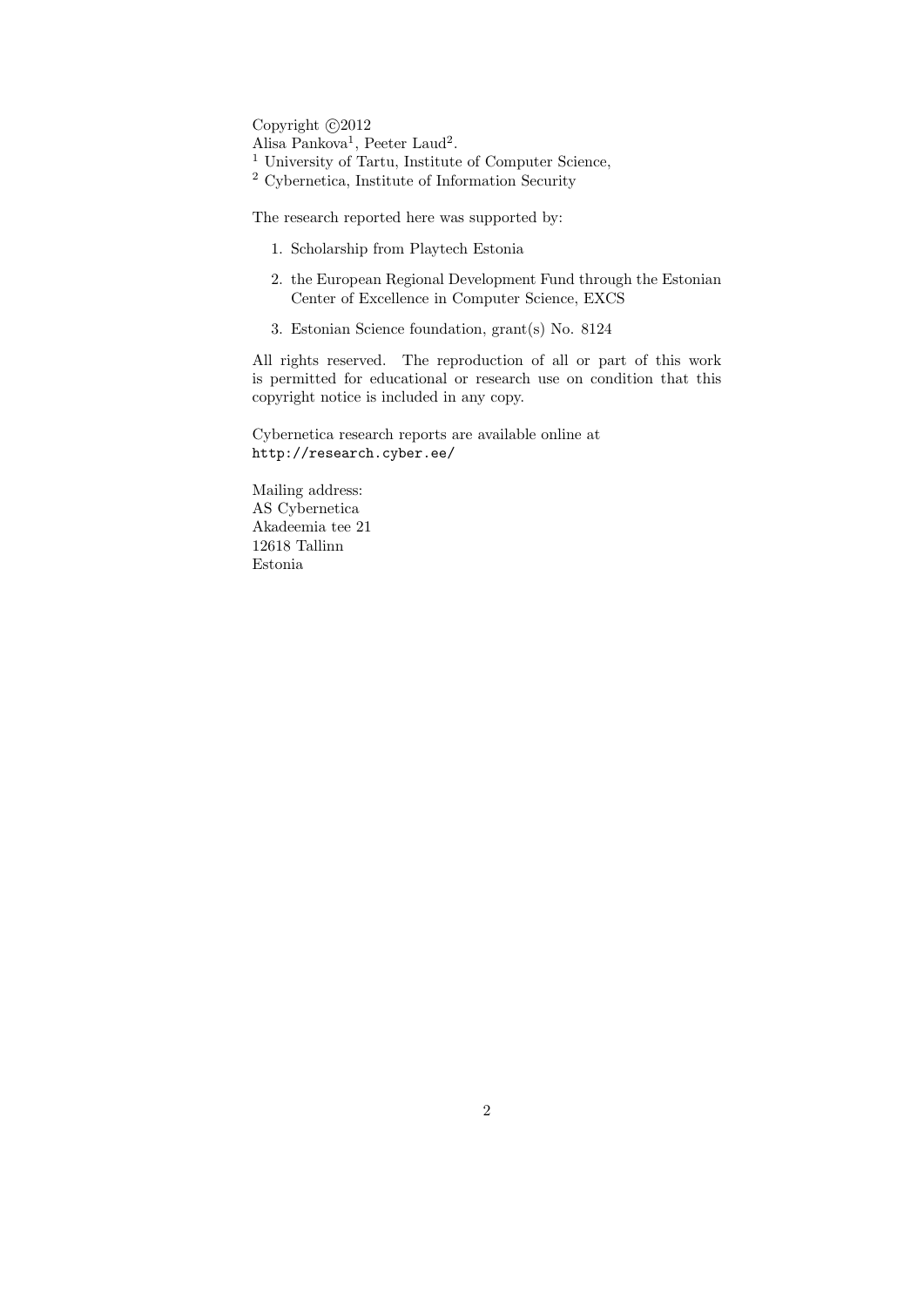## Symbolic Analysis of Cryptographic Protocols Containing Bilinear Pairings

Alisa Pankova, Peeter Laud

### June 20, 2012

#### Abstract

Bilinear pairings are powerful mathematical structures that can be used in cryptography. Their equational properties allow constructing cryptographic primitives and protocols that would be otherwise ineffective or even impossible.

In formal cryptography, the protocols are expressed through term algebras and process calculi. ProVerif, one of the most successful protocol analyzers, internally converts them to Horn theories for the analysis. This approach cannot easily deal with complex equational theories.

In this paper, we propose an equational theory that models bilinear pairings in formal cryptography. We also propose a reduction from the derivation problem for Horn theories modulo this equational theory to (almost) purely syntactical derivation problem for Horn theories. This derivation problem can be readily tackled by ProVerif. We have implemented our analysis and have demonstrated that it is able to handle several secure and insecure protocols based on bilinear pairings.

Our approach mostly follows Küsters's and Truderung's handling of Diffie-Hellman exponentiation. The greater complexity of the theory for bilinear pairings introduces several complications; the arithmetic properties of exponentiation play a much bigger role in our reduction. Still, our approach has the same kind of generality as theirs. Similarly to their approach, we do not treat the group operations as (independent) term constructors. But we show that access to those operations will not increase the power of the adversary.

## 1 Introduction

The complex algebraic properties of bilinear pairings, combined with well-understood intractability assumptions make them one of the most versatile components of cryptographic primitives and protocols, having been used to construct identity- and attribute-based cryptosystems [BF01, Hes02], encryption systems with keyword search [BCOP04], designated verifier signatures [SBWP03], efficient key-agreement protocols [Jou00, ARP03], etc. that would be impossible or much less efficient with other techniques. Therefore it seems surprising that there have been almost no attempts to treat pairings abstractly in the symbolic (formal, perfect) cryptography, and to subject systems employing them to formal verification.

In this work, we propose a model for bilinear pairings in symbolic cryptography. Compared to the only other model proposed so far [KM10], the operations it offers are much closer to what are used in computational cryptography. Our model allows for exponentiations and pairings of arbitrary values, and is sufficiently rich to enable modeling of several pairing-based protocols proposed in the literature.

We also propose a method for automatically verifying protocols containing bilinear pairings. We concentrate on verification tools based on performing derivations according to Horn theories that the protocol descriptions have been transformed into; particularly on ProVerif [Bla01], one of the most successful tools for cryptographic protocol verification. By extending the theory transformation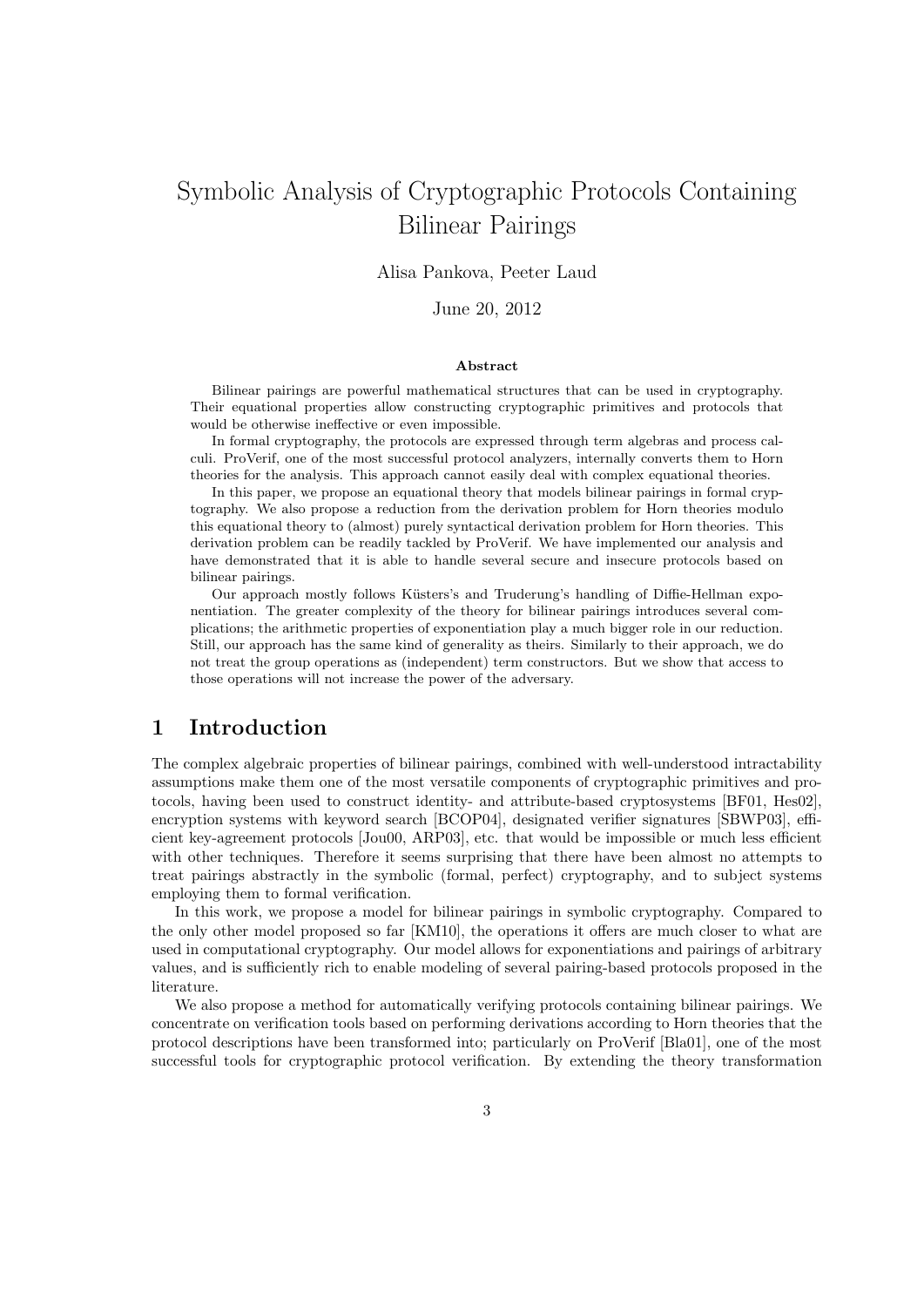methods of Küsters and Truderung [KT09], we can change the problem of derivation modulo the equational theory for bilinear pairings into the problem of syntactic derivation.

Our protocol verification method inherits the strengths and weaknesses of the method of [KT09]. It can be used to verify basic secrecy and authentication (modeled as correspondence) properties of protocols, because these are easily expressed through Horn theories. More complex properties, expressed through observational equivalence, are not so readily expressed. Our method allows the honest participants to perform exponentiations and pairings with the values they've obtained, but not multiplications in the group (there is no such constraint for the adversary, though). Our method also requires that the number of different exponents used by honest parties is bounded. However, we have no such restriction on the number of protocol sessions the parties can execute.

This work has the following structure. After reviewing related work in Sec. 2 and Horn theory based protocol analysis in Sec. 3, we describe our symbolic model for bilinear pairings in Sec. 4. Sec. 5–8 deal with making the inference modulo properties of bilinear pairings tractable for ProVerif. Sec. 5 extends the notion of exponent ground theories [KT09] to pairings. Sec. 6 presents the ideas of theory transformation at term level, while Sec. 7 and 8 show the actual transformation and prove its results sound (Sec. 8) and complete (Sec. 7) with respect to our theory of bilinear pairings.

We finish the paper with an overview of our experimental results in Sec. 9, with the analysis of the adversarial power in the presence of group operations (Sec. 10) and with the conclusion in Sec. 11.

## 2 Related work

We perform the analysis of protocols in the *symbolic cryptography* [DY83] model, using the ProVerif protocol analyzer [Bla01]. Our reduction from Horn theories modulo equational theory for bilinear pairings to an almost pure Horn theory advances the methods of Küsters and Truderung who have used similar reductions to deal with the algebraic properties of XOR [KT08] and Diffie-Hellman exponentiation [KT09] before (see these papers for a more thorough discussion on XOR- and DHtheories in protocol verification). Their reduction can handle more possible adversarial actions than the equational reasoning ProVerif itself is capable to handle (although this has also been used for certain protocol analysis [ABF07, BAF08]). Recently, however, Mödersheim [Möd11] has shown that in certain well-tagged [BP03] cases, ProVerif's treatment may be equivalent to Küsters and Truderung [KT09].

By our knowledge, bilinear pairings in symbolic cryptography have been considered only by Mazaré and Kremer [KM10]. They proposed a signature and an equational theory for it that did not actually contain the pairing operation e. Instead, common uses of pairings (by legitimate participants) in protocols were modeled by derivation rules. They showed that their extension is computationally sound against passive adversaries, thereby extending the seminal reconciliation result by Abadi and Rogaway [AR02].

The task considered in this paper is an instance of the general problem of inference in Horn theories modulo equational theories. While the static equivalence of terms is usually decidable [AC05, CDK09], it is much harder to perform an actual protocol analysis modulo an equational theory [BAF08].

## 3 Modeling Protocols with Horn Theories

Let  $\Sigma$  be a finite signature. A term t over  $\Sigma$  is either a variable x from a countable set V, a name m from a countable set N or  $f(t_1,\ldots,t_{\operatorname{ar}(f)})$  for  $f \in \Sigma$ . By  $var(t)$  we denote the set of variables occurring in term t. A term is ground if it contains no variables.

When modeling cryptographic protocols, the signature contains constructors corresponding to cryptographic operations. E.g. we may have a binary constructor  $enc(\cdot, \cdot)$  for modeling deterministic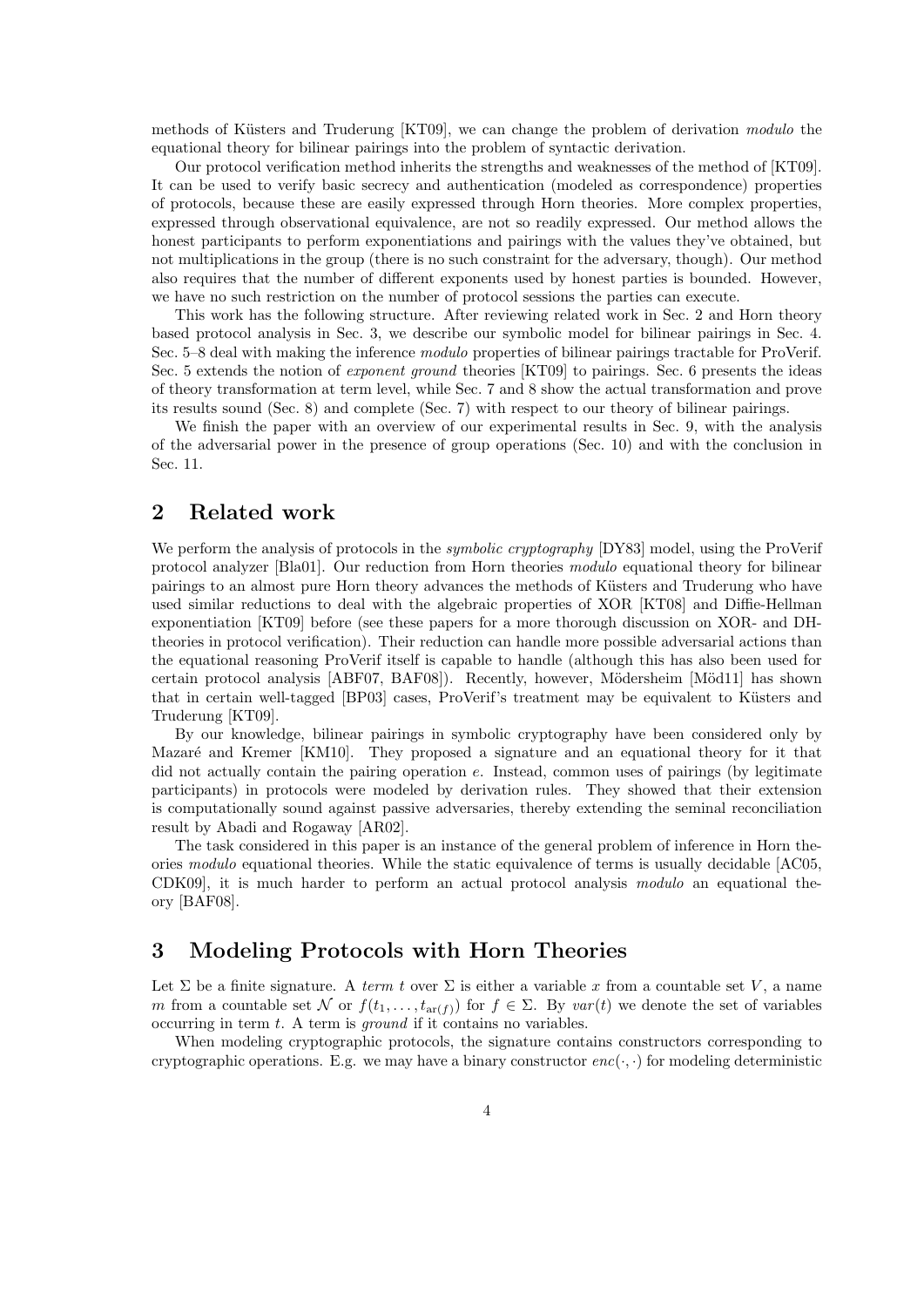encryption and  $dec(\cdot, \cdot)$  for modeling decryption.

For a predicate P of arity k and terms  $t_1, \ldots, t_k$ , we call  $P(t_1, \ldots, t_k)$  an atom. It is ground if  $t_1, \ldots, t_k$  are ground. A *Horn clause* has the form  $a_1, \ldots, a_n \to a_0$ , where  $a_0, \ldots, a_n$  are atoms. A Horn theory is a finite set of Horn clauses.

A ground atom a can be *(syntactically)* derived in theory T (denoted  $T \vdash a$ ) if there exists a derivation  $\pi = b_1, \ldots, b_l$  where  $b_l = a$  and for each  $j \in \{1, \ldots, l\}$ ,  $b_j$  is a ground atom and there exists a clause  $a_1, \ldots, a_n \to a_0 \in T$  and a variable substitution  $\sigma$ , such that  $\sigma(a_0) = b_j$  and each  $\sigma(a_i)$  (i ∈ {1, ..., n}) occurs in the set  $\{b_1,\ldots,b_{i-1}\}$ . A theory is non-trivial if at least one ground atom can be derived in it. If ∼ is a congruence relation on terms then we can speak about derivation modulo ∼ (denoted  $T \vdash_{\sim} a$ ). In this case, all term equalities in the the definition of  $\vdash$  are replaced with the relation ∼.

ProVerif [Bla01] translates protocols into Horn theories for the purpose of verification. The main predicate symbol it uses is unary  $I$ , denoting intruder knowledge. The initial knowledge of the intruder is modeled as facts (clauses with zero premises) in the theory  $T$ . The possible operations the intruder can perform with messages are readily expressed as Horn clauses — if an attacker knows messages of certain shape, it can produce other messages from them. The messages of the protocol can also be represented as clauses — if the intruder has messages  $1, \ldots, i$  of a protocol session, it can also obtain the message no.  $i + 1$  (presumably by handing some previous message over to a participant). This model introduces certain abstractions (e.g. one cannot naturally state that sessions are non-interleaving), but keeps the precision with respect to sizes of terms and number of sessions (both can be unbounded). For a protocol  $P$ , we let  $T_P$  be the corresponding Horn theory (including intruder's initial knowledge and possible operations on messages). This theory can be used to answer certain questions about the protocol, e.g. is the intruder able to learn a certain message m?

## 4 Equational Theory for Bilinear Pairings

In the computational model of cryptography [GM84], a (symmetric) bilinear pairing [Jou00, BF01] is an efficiently computable non-degenerate mapping  $e : G_1 \times G_1 \rightarrow G_T$ , where  $G_1$  (written additively) and  $G_T$  (written multiplicatively) are cyclic groups of size p. The mapping must satisfy  $e(Q_1, R_1 + R_2) = e(Q_1, R_1)e(Q_1, R_2)$  and  $e(Q_1 + Q_2, R_1) = e(Q_1, R_1)e(Q_2, R_1)$  (bilinearity) for any  $Q_1, Q_2, R_1, R_2 \in G_1$ . As  $G_1$  and  $G_T$  are cyclic, we immediately obtain  $e(aP, bP) = e(P, P)^{ab}$  for the generator P of  $G_1$  and any  $a, b \in \mathbb{Z}$ . Weil or Tate pairings [BF01, BKLS02] are the typical examples of a bilinear pairing.

Typical intractability assumptions for cyclic groups with bilinear pairings are the computational Diffie-Hellman (CDH) assumption or the bilinear computational Diffie-Hellman (BCDH) assumption (the second implies the first). CDH assumption postulates the intractability of finding the element  $abP \in G_1$  from the elements  $P, aP, bP \in G_1$ . BCDH assumption postulates the intractability of finding the element  $e(P, P)^{abc} \in G_T$  from the elements  $P, aP, bP, cP \in G_1$ . In the symbolic setting, however, it makes sense to model pairing as an operation that has the bilinear property stated above, and satisfies no other equations.

For symbolically modeling bilinear pairings and exponentiations, we assume that beside other operations, the signature  $\Sigma$  contains binary operations  $\star$  and  $\uparrow$  (for modeling multiplication in  $G_1$ and exponentiation in  $G_T$ ), unary operation  $\cdot^{-1}$  (for modeling

negation in  $G_1$ , inverse in  $G_T$ , and

inverses in the exponents), and the binary operation e (pairing). Similarly to [KT09] (and all other approaches so far), we omit additions in  $G_1$  / multiplications in  $G_T$  from our signature (see Sec. 10 for their treatment). Using our notation, if the term t models an element  $Q$  of  $G_1$ , and the term u models an integer n, then the term  $t \star u$  models the element nQ of  $G_1$ . Similarly, if t modeled an element h of  $G_T$  instead, then the term  $t \uparrow u$  would model the element  $h^n$  in  $G_T$ .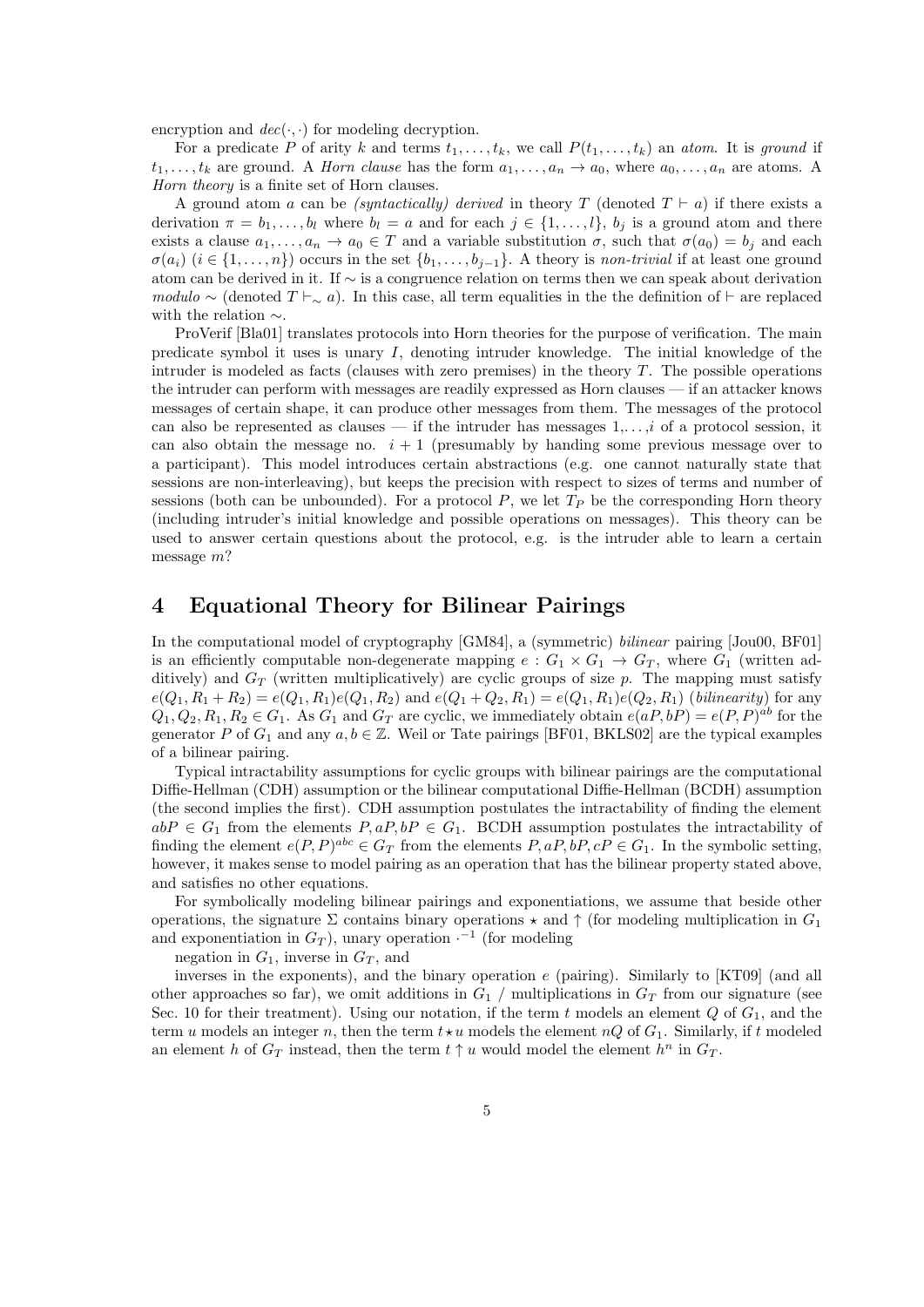The equational theory  $\sim$  for bilinear pairings is the least congruence on terms containing the following equations, where the variables  $x, y, z$  may be instantiated with any terms.

$$
(x \uparrow y) \uparrow z \sim (x \uparrow z) \uparrow y
$$
  
\n
$$
e(x, y) \sim e(y, x)
$$
  
\n
$$
(x \uparrow y) \uparrow y^{-1} \sim x
$$
  
\n
$$
(x \star y) \star y^{-1} \sim x
$$
  
\n
$$
(x \star y) \star y^{-1} \sim x
$$
  
\n
$$
x^{-1} \star y \sim (x \star y)^{-1}
$$
  
\n
$$
e(x, y \star z) \sim e(x, y) \uparrow z
$$
  
\n
$$
(x \uparrow y)^{-1}
$$
  
\n
$$
e(x, y \uparrow z) \sim e(x, y) \uparrow z
$$
  
\n
$$
(x \uparrow y) \sim (x \uparrow y)^{-1}
$$
  
\n
$$
e(x, y^{-1}) \sim e(x, y)^{-1}
$$
  
\n
$$
(x \uparrow y)^{-1}
$$

The commutativity of e actually follows from the cyclicity of  $G_1$ , but this notion is not available in the symbolic setting.

Associated with the operations in the signature are also the rules for intruder for composing and decomposing messages. We let the predicate  $I(t)$  denote that the intruder sees the term t. The rules associated with bilinear pairings are

$$
I(x), I(y) \to I(e(x, y))
$$
  
\n
$$
I(x), I(y) \to I(x \uparrow y)
$$
  
\n
$$
I(x) \to I(x \downarrow y)
$$
  
\n
$$
I(x) \to I(x^{-1})
$$

We let  $T_E$  denote the theory consisting of the rules above.

Although the groups  $G_1$  and  $G_T$  have different operations, the intruder has freedom to apply the operation of  $G_1$  to the elements of  $G_T$  and the operation of  $G_T$  to the elements of  $G_1$ . The theory described in this work allows that, and there are no type constraints in its description. This ability, however, does not give the intruder anything useful (as we see in this paper), and therefore type constraints can be added when applying this theory with ProVerif.

Given a protocol P and a message m, the fact that  $T_P \cup T_E \nvdash_{\sim} I(m)$  means that the intruder cannot get the message m even when employing the algebraic properties of bilinear mappings.

## 5 Exponent-ground Theory for Bilinear Pairings

Küsters and Truderung [KT09], constrain the theory for Diffie-Hellman exponentiation  $T_{DH}$  to a theory  $T_{DH}^C$  that can be used only with *exponent-ground* terms. In the same way, the theory  $T_E$ should be constrained to  $T_E^C$ . First, we need to define what does it mean for a term to be exponentground. We say that a term is

- reduced, if no equations in last four rows of  $(1)$ , interpreted as reduction rules from left to right, can be applied to it modulo the equations in the first two rows;
- *standard*, if its head symbol is neither  $\star$ ,  $\uparrow$ ,  $^{-1}$ , nor *e*;
- pure, if the symbols  $\star$ ,  $\uparrow$ ,  $^{-1}$ , and e do not occur in it;
- well-formed if each of its subterms of the form  $s^{-1}$  only occurs in a context of the form  $s' \uparrow s^{-1}$ or  $s' \star s^{-1}$  for some  $s'$ ;
- exponent-ground if it is well-formed and for each of its subterms of the form  $t \uparrow s$  or  $t \star s$  it is true that s is of the form c or  $c^{-1}$ , where c is a pure, ground term;
- $\bullet$  C-exponent-ground if it is exponent-ground and has exponents only from the predefined finite set  $C$ ;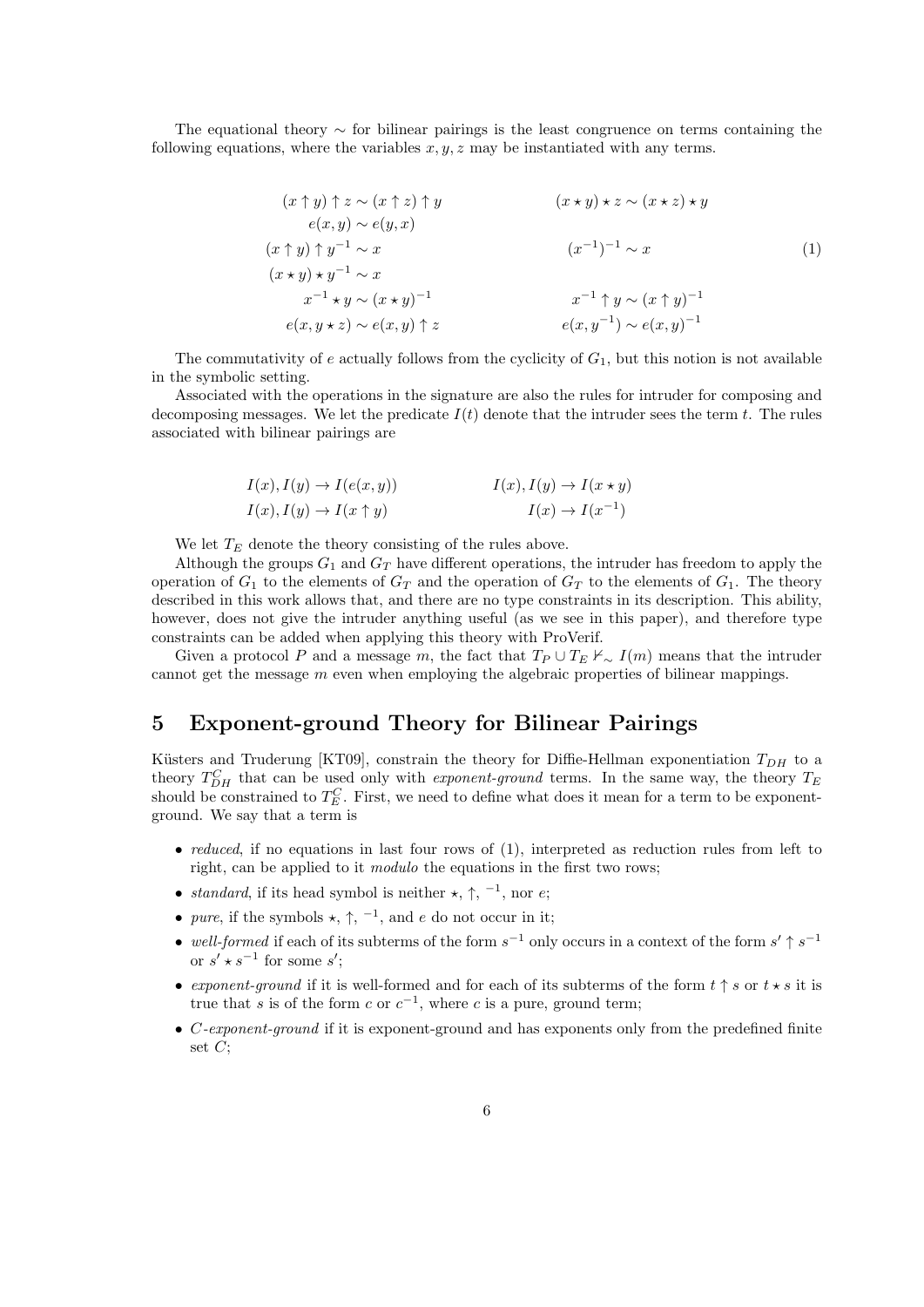• exponent-reduced if all its subterms in an exponent position (right argument of  $\star$  or  $\uparrow$ ) are reduced.

All these notions are also lifted to atoms, clauses and theories in the natural way.

We need to define a C-exponent ground theory  $T_E^C$  that allows multiplication and exponentiation only with ground multipliers (exponents). Let  $C$  be the set of pure, ground terms that may be used as multipliers or exponents. The theory contains the following rules:

- 1.  $I(x)$ ,  $I(y) \rightarrow I(e(x, y))$ ;
- 2.  $I(x), I(c) \rightarrow I(x \uparrow c)$  for each  $c \in C$ ;
- 3.  $I(x), I(c) \to I(x \uparrow c^{-1})$  for each  $c \in C$ ;
- 4.  $I(x), I(c) \rightarrow I(x \star c)$  for each  $c \in C$ ;
- 5.  $I(x), I(c) \rightarrow I(x \star c^{-1})$  for each  $c \in C$ .

Here "for each  $c \in C$ " implies that the number of intruder rules is linearly dependent on the size of the set C.

In these rules we no longer need the rule that allows the intruder to find inverses of the elements. We do not need the inverses of group elements if we are dealing only with products in exponents, and the rules 3 and 5 actually give the intruder the ability to find inverses of integers when performing multiplication (exponentiation).

Let  $T$  be a  $C$ -exponent-ground theory that represents some protocol. We need to show that if a C-exponent-ground atom a can be derived using the properties of bilinear pairings from a C-exponent-ground theory T (denote it as  $T \cup T_E \vdash_{\sim} a$ ), then there exists a C-exponent-ground derivation of a.

**Theorem 1.** Let C be a set of pure, ground terms. Let T be a C-exponent-ground Horn theory and a be a C-exponent-ground atom. If  $T \cup T_E \vdash_{\sim} a$ , then there exists a C-exponent-ground derivation  $\textit{for } T \cup T_E^C \vdash_{\sim} a, \textit{where the substitutions applied to this derivation are also } C\textit{-exponent-ground}.$ 

In order to prove Theorem 1, we need to show how to transform arbitrary derivation modulo ∼ to a C-exponent-ground derivation. We start by defining a function  $\delta_C$  that turns any term into a C-exponent-ground term. Let  $C^{-1} = \{c^{-1}|c \in C\}$ , and let  $C^* = C \cup C^{-1}$ . The function  $\delta_C$  is defined inductively:

| $\delta_C(x) = x$                                                   | for a variable or name $x$                |
|---------------------------------------------------------------------|-------------------------------------------|
| $\delta_C(t\uparrow s)=\delta_C(t)\uparrow s$                       | if $s \in C^*$                            |
| $\delta_C(t\uparrow s)=\delta_C(t)$                                 | if $s \notin C^*$                         |
| $\delta_C(t^{-1}) = \delta_C(t)$                                    |                                           |
| $\delta_C(t \star s) = \delta_C(t) \star s$                         | if $s \in C^*$                            |
| $\delta_C(t \star s) = \delta_C(t)$                                 | if $s \notin C^*$                         |
| $\delta_C(f(t_1,\ldots t_n))=f(\delta_C(t_1),\ldots \delta_C(t_n))$ | for $f \notin \{\uparrow, \star, ^{-1}\}$ |

This function throws away all the non-ground multipliers (exponents) and gets rid of the  $^{-1}$ operation.

We will show now that applying this function to some derivation  $T \cup T_E \vdash_{\sim} a$  returns a Cexponent-ground derivation  $T \cup T_E^C \vdash_{\sim} a$ .

**Lemma 2.** For any set  $C$  of pure, ground terms and for every term  $t$  we have:

1.  $\delta_C(t)$  is C-exponent-ground.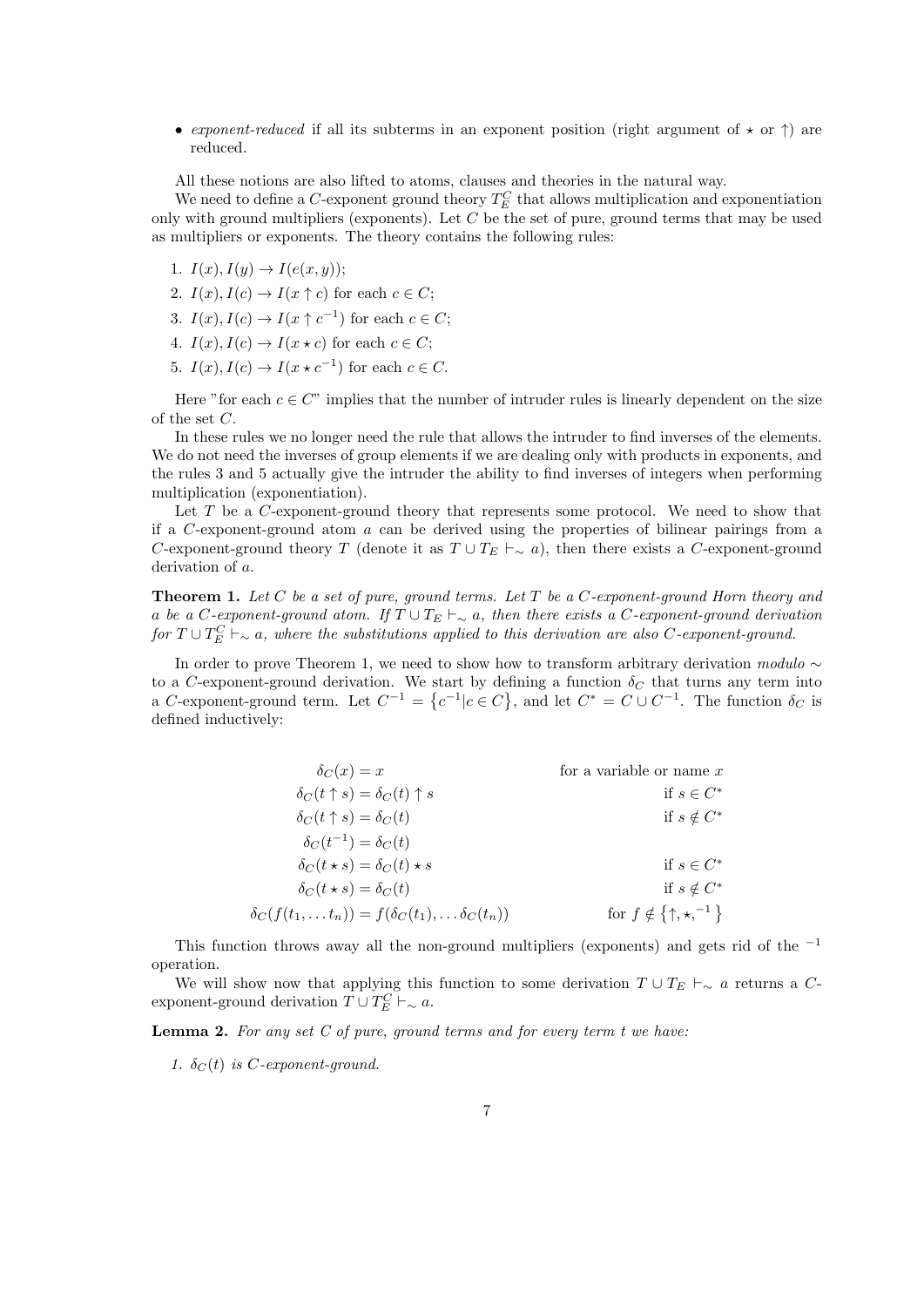2.  $\delta_C(t) = t$  iff t is C-exponent-ground.

3.  $\delta_C(\delta_C(t)) = \delta_C(t)$ .

**Proof:** This lemma summarizes the properties of the function  $\delta_C$ . The proof of first two points is based on induction and case distinction. We have to look through all the possible cases of application of  $\delta_C$ . The third point is directly implied by the first two.

- 1.  $\delta_C(t)$  is C-exponent ground.
	- $t = x$  for a variable  $x: \delta_C(x) = x$ , and a variable is considered to be C-exponent-ground since it does not use any exponents at all.
	- $t = t^{-1}$  for a term  $t'$ :  $\delta_C(t^{-1}) = \delta_C(t')$ . The term  $\delta_C(t')$  is C-exponent-ground according to induction hypothesis.
	- $t = t' \uparrow s$ , where t' is some term and  $s \in C^*$ .  $\delta_C(t' \uparrow s) = \delta_C(t') \uparrow s$ . Since t' is C-exponent-ground by induction hypothesis, and  $s \in C^*$ , the whole term is also Cexponent-ground.
	- $t = t' \uparrow s$ , where t' is some term and  $s \notin C^*$ .  $\delta_C(t' \uparrow s) = \delta_C(t')$ , and  $\delta_C(t')$  is Cexponent-ground according to induction hypothesis.
	- $t = t' \star s$ : the proof is analogical to exponentiation cases.
	- $t = f(t_1, \ldots, t_n)$  for some terms  $t_1, \ldots, t_n$ .  $\delta_C(f(t_1,\ldots t_n)) = f(\delta_C(t_1),\ldots \delta_C(t_n)).$  The arguments of f, namely  $\delta_C(t_1),\ldots \delta_C(t_n),$ are C-exponent-ground by induction hypothesis, and after applying the function  $f$ , the term is still C-exponent-ground.
- 2.  $\delta_C(t) = t$  iff t is C-exponent ground.

The function  $\delta_C$  transforms arbitrary terms to C-exponent-ground terms. Hence if we take t that is not C-exponent-ground, the term  $\delta_C(t)$  still must be C-exponent-ground, and therefore  $\delta_C(t) \neq t$ . It remains to prove that if t is C-exponent-ground, then  $\delta_C(t) = t$ .

- $t = x$  for a variable x. A variable is C-exponent-ground.  $\delta_C(x) = x = t$ .
- $t = t^{-1}$  for a term t'. The term t is not C-exponent-ground, so we may omit this case.
- $t = t' \uparrow s$ , where t' is some term and  $s \in C^*$ .  $\delta_C(t' \uparrow s) = \delta_C(t') \uparrow s$ . If t is C-exponentground, it means that  $t'$  should also be C-exponent-ground (otherwise  $t$  would not be). By induction hypothesis,  $t' = \delta_C(t')$ . We get that  $\delta_C(t) = t' \uparrow s$ .
- $t = t' \uparrow s$ , where t' is some term and  $s \notin C^*$ . The term t is not C-exponent-ground.
- $t = t' \star s$ : the proof is analogical to exponentiation.
- $t = f(t_1, \ldots, t_n)$  for some terms  $t_1, \ldots, t_n$ .  $\delta_C(f(t_1,...,t_n)) = f(\delta_C(t_1),...,\delta_C(t_n)).$  The arguments of f, namely  $\delta_C(t_1),...,\delta_C(t_n),$ should be  $C$ -exponent-ground (otherwise  $t$  would not be), and, by induction hypothesis,  $f(\delta_C(t_1), \ldots \delta_C(t_n)) = f(t_1, \ldots t_n) = t.$
- 3.  $\delta_C(\delta_C(t)) = \delta_C(t)$ .

Since from the two previous points we know that  $\delta_C(t)$  is C-exponent ground and that  $\delta_C$  does not modify the terms that are already C-exponent ground, we get  $\delta_C(\delta_C(t)) = \delta_C(t)$ .

 $\blacksquare$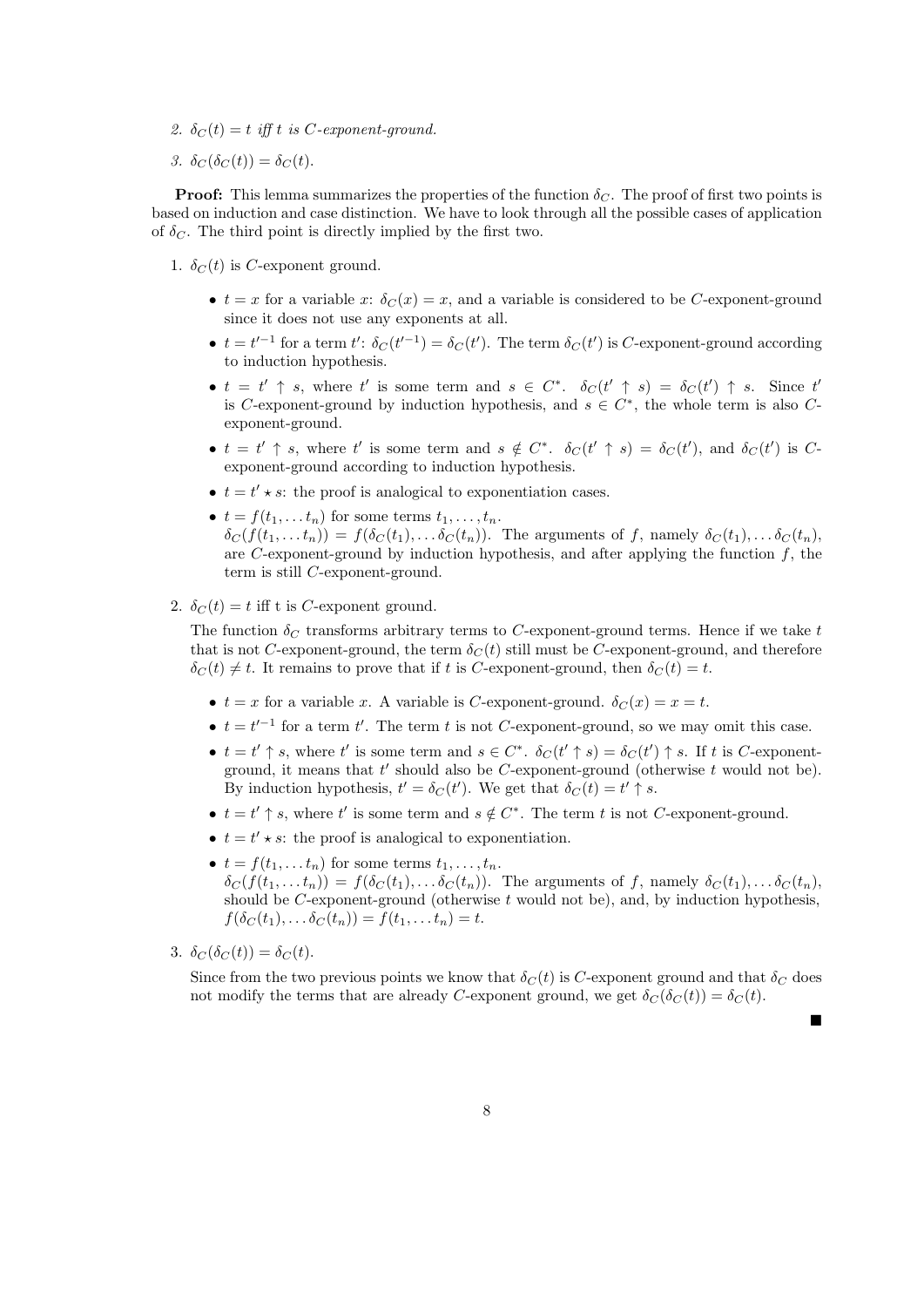The lemma shows that the function  $\delta_C$  indeed turns arbitrary terms into C-exponent-ground terms, and does not modify the terms that have already been C-exponent-ground.

We need to show that if any two terms have been equivalent before, they still remain equivalent after applying the function  $\delta_C$  to them. We will consider only the terms that are already exponentreduced. It is necessary to prove that  $\delta_C$  preserves the equivalence on exponent-reduced terms.

**Lemma 3.** For any set C of pure, ground terms and for all exponent-reduced terms t and s, if  $t \sim s$ , then  $\delta_C(t) \sim \delta_C(s)$ .

**Proof:** We will first consider the case where  $s$  is a reduced form of  $t$ . In this case, the proof is done by induction over the structure of t:

- 1. If the head operation of t is neither  $\star$ ,<sup>-1</sup> nor  $\uparrow$ , then the term s should have the same head operation as  $t$  has, since the reduction does not modify any other functional symbols. There are now two cases:
	- (a) If t is a constant or a variable, then  $\delta_C(t) = t = s = \delta_C(s)$ .
	- (b) If t is of the form  $f(t_1, \ldots, t_n)$ , then s should be of the form  $f(s_1, \ldots, s_n)$ , where  $s_i$ is a reduced form of  $t_i$ . By the induction hypothesis,  $\delta_C(t_i) \sim \delta_C(s_i)$ , and therefore  $\delta_C(t) = f(\delta_C(t_1), \ldots, \delta_C(t_n)) \sim f(\delta_C(s_1), \ldots, \delta_C(s_n)) = \delta_C(s).$
- 2. If the head operation of t is  $^{-1}$ , then  $t = u^{-1}$  for some u. There are now two cases for u.
	- (a) If u is of the form  $r^{-1}$  for some r, then s is a reduced form of r and, based on induction hypothesis,  $\delta_C(t) = \delta_C(r) \sim \delta_C(s)$ .
	- (b) If u is not of the form  $r^{-1}$  for some r, then s should be of the form  $w^{-1}$  where w is a reduced form of u. By the induction hypothesis,  $\delta_C(u) \sim \delta_C(w)$ , and since  $\delta_C(t) = \delta_C(u)$ and  $\delta_C(s) = \delta_C(w)$  (from the definition of  $\delta_C$ ), we have  $\delta_C(t) \sim \delta_C(s)$ .
- 3. If the head operation of t is  $\uparrow$ , we may take into account all the sequential  $\uparrow$  head operations of t and write t as  $t_0 \uparrow t_1 \uparrow \ldots \uparrow t_n$ , where the head symbol of  $t_0$  is not  $\uparrow$ .
	- (a) There are  $i, j \in \{1, \ldots, n\}$  such that  $t_i \sim t_j^{-1}$ . These two terms in fact cancel each other out, and if we remove these terms from  $t$  and obtain  $t'$ , we get that  $s$  is a reduced form of t'. Because t is exponent-reduced, it follows that  $t_i = t_i^{-1}$  or  $t_i^{-1} = t_j$ , and we get that  $t_i \in C^*$  iff  $t_j \in C^*$ . We have  $\delta_C(t) \sim \delta_C(t')$ , and by induction hypothesis  $\delta_C(t') \sim \delta_C(s)$ , which implies  $\delta_C(t) \sim \delta_C(s)$ .
	- (b) If there are no such i and j, then s must be of the form  $s_0 \uparrow s_1 \uparrow \ldots \uparrow s_n$ , where head symbol of  $s_0$  is not  $\uparrow$ ,  $s_0$  is a reduced form of  $t_0$ , and  $t_i = s_i$  for each  $i \in \{1, \ldots, n\}$  (t is exponent-reduced implies that all  $t_i$ -s are exponent-reduced). Now,  $\delta_C(t) = \delta_C(t_0) \uparrow t_{i_1} \uparrow$  $\dots \uparrow t_{i_k}$ , where  $t_{i_1}, \dots, t_{i_k}$  are exactly these elements of  $t_1, \dots, t_n$  which belong to  $C^*$ . We have that  $t_i \in C^*$  iff  $s_i \in C^*$  for each  $i \in \{1, ..., n\}$ , and therefore  $\delta_C(s) = \delta_C(s_0) \uparrow s_{i_1} \uparrow$ ... ↑  $s_{i_k}$ . By the induction hypothesis,  $\delta_C(t_0) = \delta_C(s_0)$ . It follows that  $\delta_C(t) \sim \delta_C(s)$ .
- 4. If the head symbol of t is  $\star$ , we may write t as  $t_0 \star t_1 \star \ldots \star t_n$ , where the head symbol of  $t_0$  is not  $\star$ . We have to look through exactly the same cases as in the exponentiation.

Consider now arbitrary t and s, such that  $t \sim s$ . Let r be a reduced form of t. In this case, r is also a reduced form of s. By the argument above,  $\delta_C(t) \sim \delta_C(r) \sim \delta_C(s)$  and the transitivity of ~ implies  $\delta_C(t) \sim \delta_C(s)$ .

■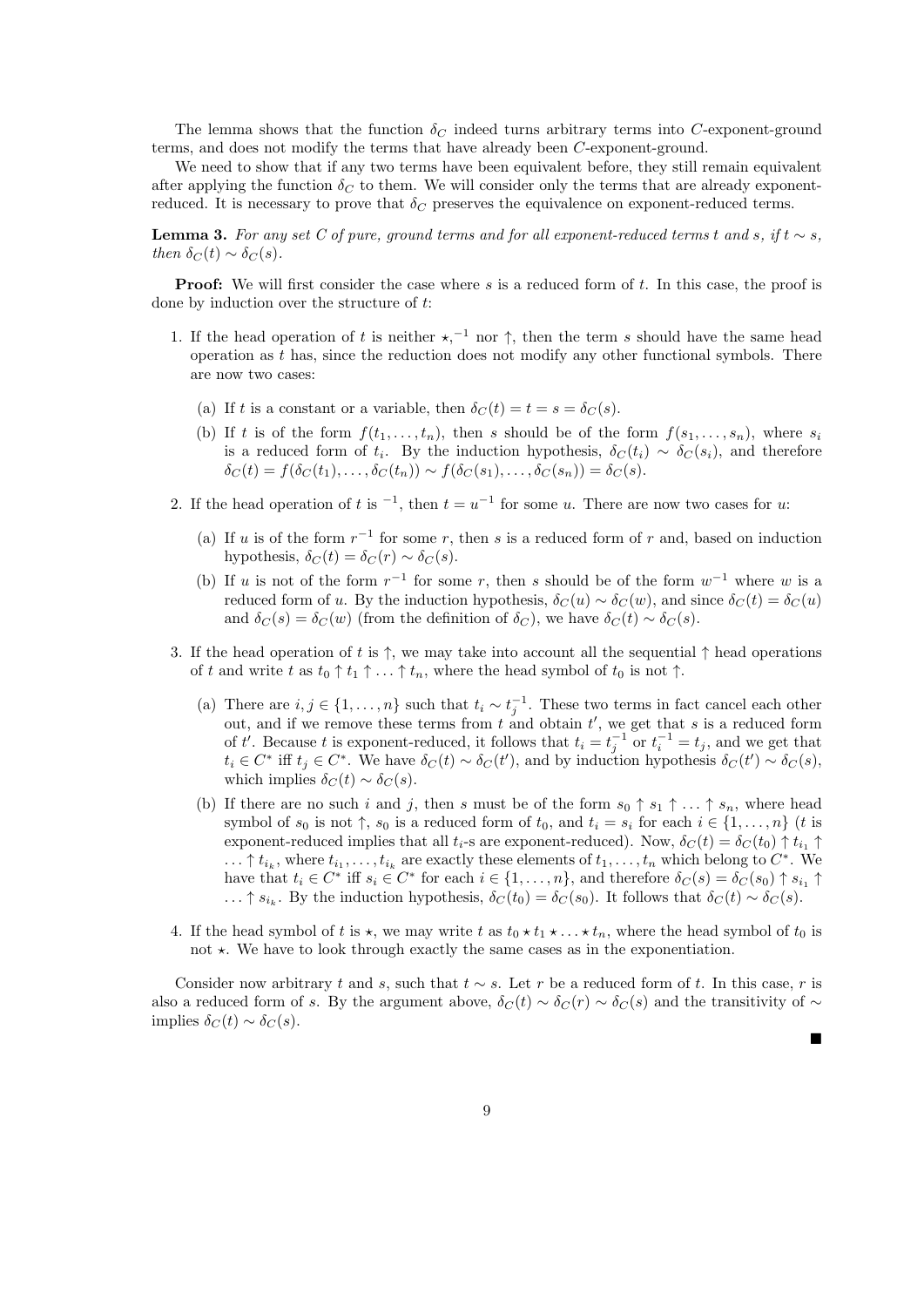**Example 1.** Let  $C = \{c_1, c_2\}$ . Let  $t = enc(x^{-1} \star c_1, x \uparrow y \uparrow b)$ , where  $x, y$  are variables and enc is some function.

$$
\delta_C(t) = \delta_C(enc(x^{-1} \star c_1, x \uparrow y \uparrow c_2))
$$
  
\n
$$
= enc(\delta_C(x^{-1} \star c_1), \delta_C(x \uparrow y \uparrow c_2))
$$
  
\n
$$
= enc(\delta_C(x^{-1}) \star c - 1, \delta_C(x \uparrow y \uparrow c_2))
$$
  
\n
$$
= enc(x \star c_1, \delta_C(x \uparrow y \uparrow c_2))
$$
  
\n
$$
= enc(x \star c_1, \delta_C(x \uparrow y) \uparrow c_2)
$$
  
\n
$$
= enc(x \star c_1, \delta_C(x) \uparrow c_2)
$$
  
\n
$$
= enc(x \star c_1, x \uparrow c_2)
$$

The function  $\delta_C$  has in fact turned  $x^{-1}$  and  $x \uparrow y$  to  $x$  (made these subterms C-exponent ground). Here we get the same term x from different exponent-reduced terms  $x^{-1}$  and x. This example shows why Lemma 3 works only in one direction.  $\hfill \square$ 

When ProVerif analyzes the protocol, the variables in terms are being instantiated by some substitution. We need to show that the function  $\delta_C$  does not affect the substitution, and there is no difference if we apply  $\delta_C$  before or after the substitution.

**Lemma 4.** Let C be a set of pure, ground terms. Let t be a C-exponent-ground term, and  $\theta$  be a substitution. Then  $\delta_C(t\theta) = t\delta_C(\theta)$ .

Here tθ means that the substitution  $\theta$  is applied to the term t, and  $\delta_C(\theta)$  denotes applying the function  $\delta_C$  to the terms that are going to substitute the variables of t.

**Proof:** The proof is done by induction over the structure of t:

- 1. If t is a standard term,  $\delta_C(t\theta) = t\delta_C(\theta)$  since  $\delta_C$  does not modify t at all. Let it be the induction basis.
- 2. If  $t = s^{-1}$  for some s, then t is not a C-exponent-ground term. We do not have to consider this case.
- 3. If  $t = s \uparrow s'$ , it follows that s is C-exponent-ground and  $s' \in C^*$ . We have  $\delta_C(t\theta) = \delta_C(s\theta)$  $s' = \delta_C(s\theta) \uparrow s'.$  By the induction hypothesis,  $\delta_C(s\theta) = s\delta_C(\theta)$ . Thus,  $\delta_C(s\theta) \uparrow s' = s\delta_C(\theta) \uparrow s'.$  $s' = t\delta_C(\theta).$
- 4. If  $t = s * s'$ , the proof is analogical to exponentiation.
- 5. If  $t = e(s, s')$  for some C-exponent-ground terms s and s', then e can be considered as an ordinary functional symbol since  $\delta_C$  has no special definition for e.  $\delta_C(t\theta) = \delta_C(e(s\theta, s'\theta))$  $e(\delta_C(s\theta), \delta_C(s'\theta)) = e(s\delta_C(\theta), s'\delta_C(\theta)) = e(s, s')\delta_C(\theta) = t\delta_C(\theta)$

 $\blacksquare$ 

**Example 2.** Let  $C = \{c_1, c_2\}$ . Let  $t = e(x, y) \uparrow c_1$ , where  $x, y$  are variables. Let  $\theta = \{u^{-1}/x, v \star w/y\}$ be a substitution. In this example, it is not important if e denotes pairing or it is some other function, since  $\delta_C$  regards pairing in the same way like any other functions.

$$
\delta_C(t\theta) = \delta_C((e(x, y) \uparrow c_1)\theta)
$$
  
\n
$$
= \delta_C(e(u^{-1}, v \star w) \uparrow c_1)
$$
  
\n
$$
= \delta_C(e(u^{-1}, v \star w)) \uparrow c_1
$$
  
\n
$$
= e(\delta_C(u^{-1}), \delta_C(v \star w)) \uparrow c_1
$$
  
\n
$$
= e(u, \delta_C(v \star w)) \uparrow c_1
$$
  
\n
$$
= e(u, v) \uparrow c_1
$$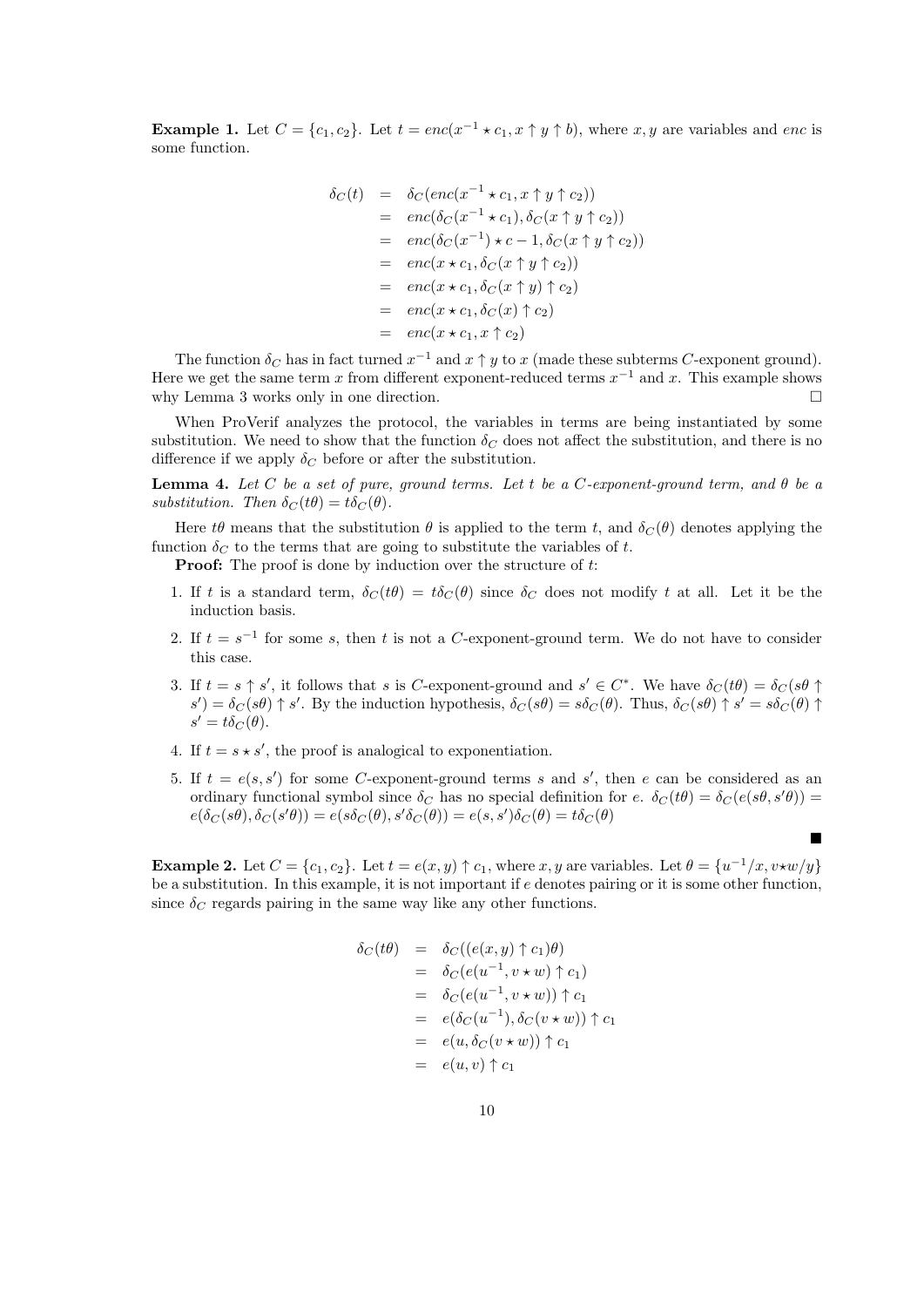$$
t\delta_C(\theta) = t\delta_C(u^{-1}/x, v \star w/y)
$$
  
=  $t(\delta_C(u^{-1})/x, \delta_C(v \star w)/y)$   
=  $t(u/x, v/y)$   
=  $e(x, y) \uparrow c_1(u/x, v/y)$   
=  $e(u, v) \uparrow c_1$ 

It means that it does not matter whether we apply  $\delta_C$  after the derivation in the end or apply it to the initial facts and only then start the unification process.

#### Sketch of proof for Theorem 1

According to the previous lemmas, we have that:

- $\delta_C$  turns any terms to C-exponent ground terms, and therefore it can be used to transform a non-C-exponent ground derivation to a C-exponent ground derivation.
- $\delta_C$  preserves equivalence on exponent-reduced terms.
- It does not matter whether we apply  $\delta_C$  to C-exponent ground terms (including the terms of the initial C-exponent-ground theory  $T$ ) before or after the substitution.

For any derivation step that uses rules from the initial  $C$ -exponent-ground theory  $T$ , we just need to apply  $\delta_C$  to the substitution in order to ensure that we get C-exponent ground terms. The rules that belong to the theory  $T_E$  (the intruder rules) are more complicated, but based on the previous lemmas it can be shown that we can use the intruder rules from  $T_E^C$  instead of the rules from  $T_E$ .

**Proof:** Let  $\pi = b_1, \ldots, b_l$  be a derivation for  $T \cup T_E \vdash_{\sim} a$ , where  $b_l \sim a$ . We can assume that the a, the substitution  $\theta$ , and therefore all  $b_i$ -s are reduced. When constructing a protocol, we have to reduce its terms first.

We need to show that  $\delta_C(\pi)$  is a derivation for  $T \cup T_E^C \vdash_{\sim} a$ . This completes the proof, because  $\delta_C(\pi)$  is C-exponent-ground by Lemma 2.

Because  $b_l \sim a$  and both  $b_l$  and a are reduced, by Lemma 3, we have  $\delta_C(b_l) \sim \delta_C(a)$ . By Lemma 2,  $\delta_C(a) = a$  since a is C-exponent-ground, so we have  $\delta_C(b_l) \sim a$ . To prove that  $\delta_C(\pi)$  is a derivation for  $T \cup T_E^C \vdash_\sim a$ , we only need to show for each  $i \in \{1, \ldots, l\}$  that  $\delta_C(b_i)$  can be obtained from  $\{\delta_C(b_1), \ldots, \delta_C(b_{i-1})\}$  by applying one of the Horn clauses from  $T \cup T_E^C$ . We need to consider five cases: whether  $b_i$  is obtained by one of the clauses in theory T or one of the rules defined in the theory  $T_E$ .

Let us look through all these cases:

- 1.  $b_i$  is obtained by applying some C-exponent-ground clause from T. There exists a clause  $a_1, \ldots, a_n \to a_0$  in T such that  $a_0, \ldots, a_n$  are C-exponent-ground. There exists a substitution θ such that  $a_0$ θ ∼  $b_i$  and for each  $j \in \{1, ..., n\}$  there exists  $k_j \in \{1, ..., n\}$  with  $a_j$ θ ∼  $b_{k_j}$ . Since  $a_j$  is C-exponent-ground and  $\theta$  is reduced,  $a_j \theta$  is exponent-reduced. By Lemma 3,  $\delta_C(a_j\theta) \sim \delta_C(b_{k_j})$  for all  $j \in \{0,\ldots,n\}$ . By Lemma 4,  $a_j\delta_C(\theta) \sim \delta_C(b_{k_j})$ . We can apply the same clause  $a_1, \ldots, a_n \to a_0$  in T with the substitution  $\delta_C(\theta)$  to  $\delta_C(b_{k_1}), \ldots, \delta_C(b_{k_n})$  and obtain  $\delta_C(b_{k_0}) = \delta_C(b_i)$ .
- 2.  $b_i$  is obtained by applying  $I(x)$ ,  $I(y) \to I(e(x, y))$ . In this case,  $b_i$  is of the form  $I(t)$ , and, for some  $j, k < i$ , the atom  $b_j$  is of the form  $I(s)$ , and the atom  $b_k$  is of the form  $I(r)$  such that  $t \sim e(s,r)$ . We need to show that  $I(\delta_C(t))$  can be obtained from  $I(\delta_C(s))$  and  $I(\delta_C(r))$ . Since s and r are reduced by assumption, by Lemma 3 we have  $\delta_C(t) \sim e(\delta_C(s), \delta_C(r))$ . We apply the clause  $I(x)$ ,  $I(y) \to I(e(x, y))$  from theory  $T_E^C$  to get  $I(\delta_C(e(s, r))$  from  $I(\delta_C(s))$  and  $I(\delta_C(r))$ .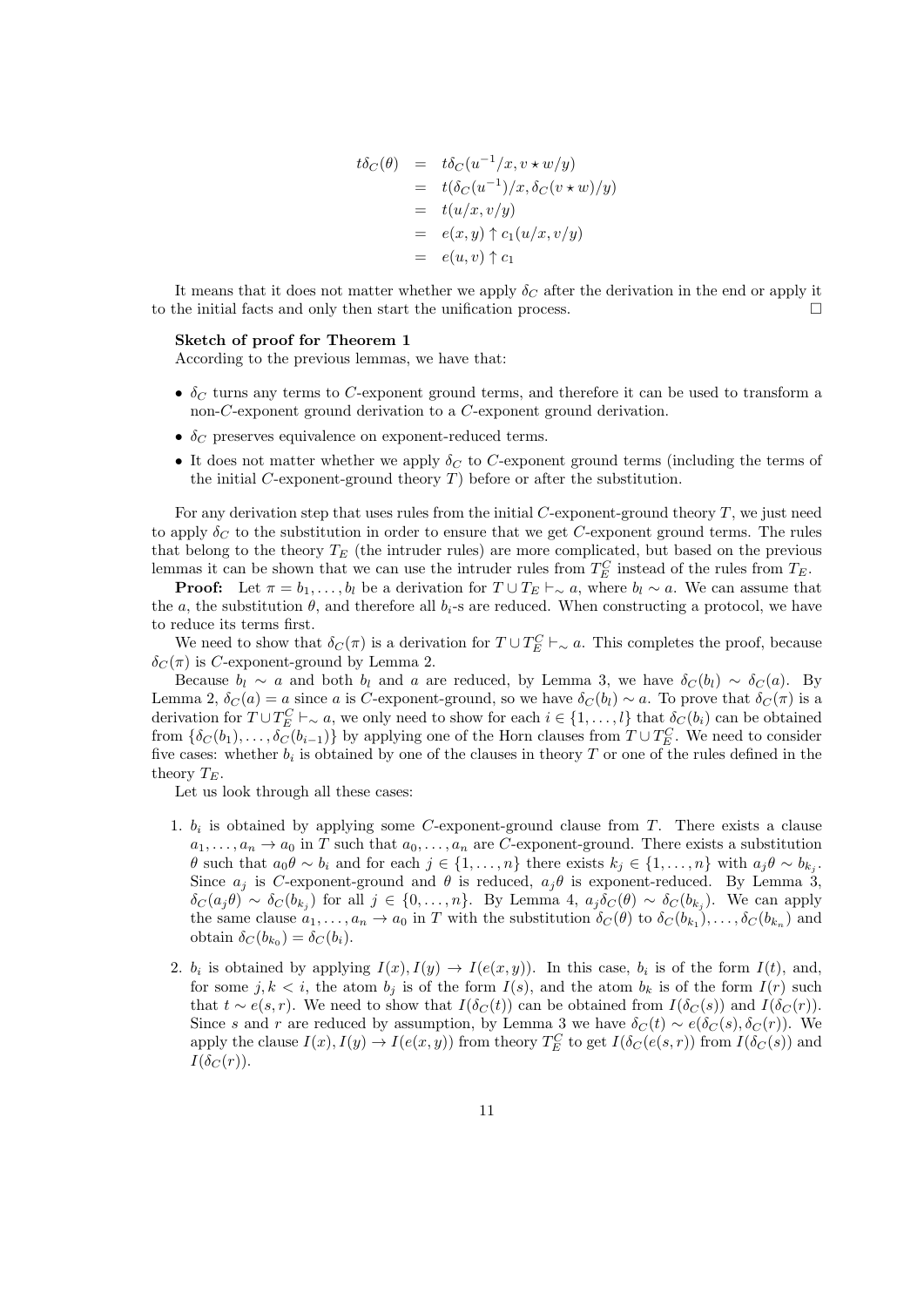- 3.  $b_i$  is obtained by applying  $I(x) \to I(x^{-1})$ . In this case,  $b_i$  is of the form  $I(t)$  and, for some  $j < i$ , the atom  $b_j$  is of the form  $I(s)$  with  $t \sim s^{-1}$ . Since t and s are reduced and thus both t and s<sup>-1</sup> are exponent-reduced, we use Lemma 3 to obtain  $\delta_C(t) \sim \delta_C(s^{-1}) = \delta_C(s)$ . Hence,  $\delta_C(b_i) = I(\delta_C(t)) \sim I(\delta_C(s)) = \delta_C(b_i).$
- 4.  $b_i$  is obtained by applying  $I(x)$ ,  $I(y) \to I(x \uparrow y)$ . In this case,  $b_i$  is of the form  $I(t)$  and there are atoms  $I(s)$  and  $I(r)$  amongst  $b_1, \ldots, b_{i-1}$  such that  $t \sim s \uparrow r$ . We need to show that  $I(\delta_C(t))$  can be obtained from  $I(\delta_C(s))$  and  $I(\delta_C(r))$ .

Since s and r are reduced, s  $\uparrow$  r is exponent-reduced. By Lemma 3, we have  $\delta_C(t) = \delta_C(s \uparrow r)$ , so it is enough to show that  $I(\delta_C(s\uparrow r))$  can be obtained from  $I(\delta_C(s))$  and  $I(\delta_C(r))$ . Consider three subcases:

- (a) If  $r \notin C^*$ , then  $\delta_C(s \uparrow r) = \delta_C(s)$ .
- (b) If  $r \in C$ , then  $\delta_C(r) = r$ , and therefore  $\delta_C(s \uparrow r) = \delta_C(s) \uparrow r = \delta_C(s) \uparrow \delta_C(r)$ .  $I(\delta_C(s \uparrow r))$ r)) can be obtained from  $I(\delta_C(s))$  and  $I(\delta_C(r))$  using the rule  $I(x), I(c) \to I(x \uparrow c)$ .
- (c) If  $r \in C^{-1}$ , then  $r = \delta_C(r)^{-1}$  and therefore  $\delta_C(s \uparrow t) = \delta_C(s) \uparrow t = \delta_C(s) \uparrow \delta_C(r)^{-1}$ .  $I(\delta_C(s\uparrow r))$  can be obtained from  $I(\delta_C(s))$  and  $I(\delta_C(r))$  using the rule  $I(x), I(c) \to I(x\uparrow c)$  $c^{-1}$ ).
- 5.  $b_i$  is obtained by applying  $I(x)$ ,  $I(y) \to I(x \star y)$ . In this case,  $b_i$  is of the form  $I(t)$  and there are atoms I(s) and I(r) amongst  $b_1, \ldots, b_{i-1}$  such that  $t \sim s \star r$ . We need to show that  $I(\delta_C(t))$ can be obtained from  $I(\delta_C(s))$  and  $I(\delta_C(r))$ , and it can be done in the same way as it was done for exponentiation, using the rules  $I(x)$ ,  $I(c) \to I(x \star c)$  and  $I(x)$ ,  $I(c) \to I(x \star c^{-1})$ .

 $\blacksquare$ 

## 6 Encoding of Terms

In this section we present an encoding of terms that hides most of the algebraic properties of bilinear pairings. The encoding is similar to [KT09], but more detailed. The main idea is to encode the terms in such a way that equivalent terms would have the same syntactical representation.

Let  $C = \{c_1, \ldots, c_m\}$  be the set of pure, ground terms used in the derivation according to the theory T using the signature  $\Sigma$ .

Define  $\Sigma^{pair} = (\Sigma \setminus \{\uparrow, ^{-1}, \star\}) \cup \{0, \mathsf{s}, \mathsf{p}, \text{exp}, \text{mult}\}\$ as the new signature.

The constant 0 and the unary functions s and p are used for encoding integers, as in [KT09]. The integer n will be encoded as  $s^{n}(0) = s(...s(0)...),$  and  $-n$  as  $p^{n}(0)$ . This encoding defines two metatheoretical conversion functions  $i2t(n)$  (integer to term) and  $t2i(t)$  (term to integer).

The functions mult and  $exp$  are of arity  $m + 1$ , and are used to encode multiplication in  $G_1$  and exponentiation in  $G_T$ . The encoding of C-exponent-ground terms will be done over this signature. We need to consider only C-exponent-ground terms in the derivations. A term of the form  $s \uparrow c_1^{(n_1)} \uparrow$  $\ldots \uparrow c_m^{(n_m)}$  will be encoded as  $exp(s, i2t(n_1), \ldots, i2t(n_m))$  over  $\Sigma^{pair}$ . Similarly, a term of the form  $s \star c_1^{(n_1)} \star \ldots \star c_m^{(n_m)}$  will be encoded as  $mult(s, i2t(n_1), \ldots, i2t(n_m)).$ 

**Example 3.** Let  $C = \{c_1, c_2, c_3\}$ . Let  $t = e(x, y) \uparrow c_1 \uparrow c_1 \uparrow c_3^{-1}$ . The term t will be encoded as  $exp(e(x, y), s^2(0), 0, p(0))$ .

There are two more metatheoretical functions that have been defined for increasing and decreasing integers:  $inc(t) = i2t(t2i(t) + 1)$  and  $decr(t) = i2t(t2i(t) - 1)$ . Formally, they are defined:

•  $incr(t) = t'$ , if  $t = p(t')$ , and  $incr(t) = s(t)$  otherwise;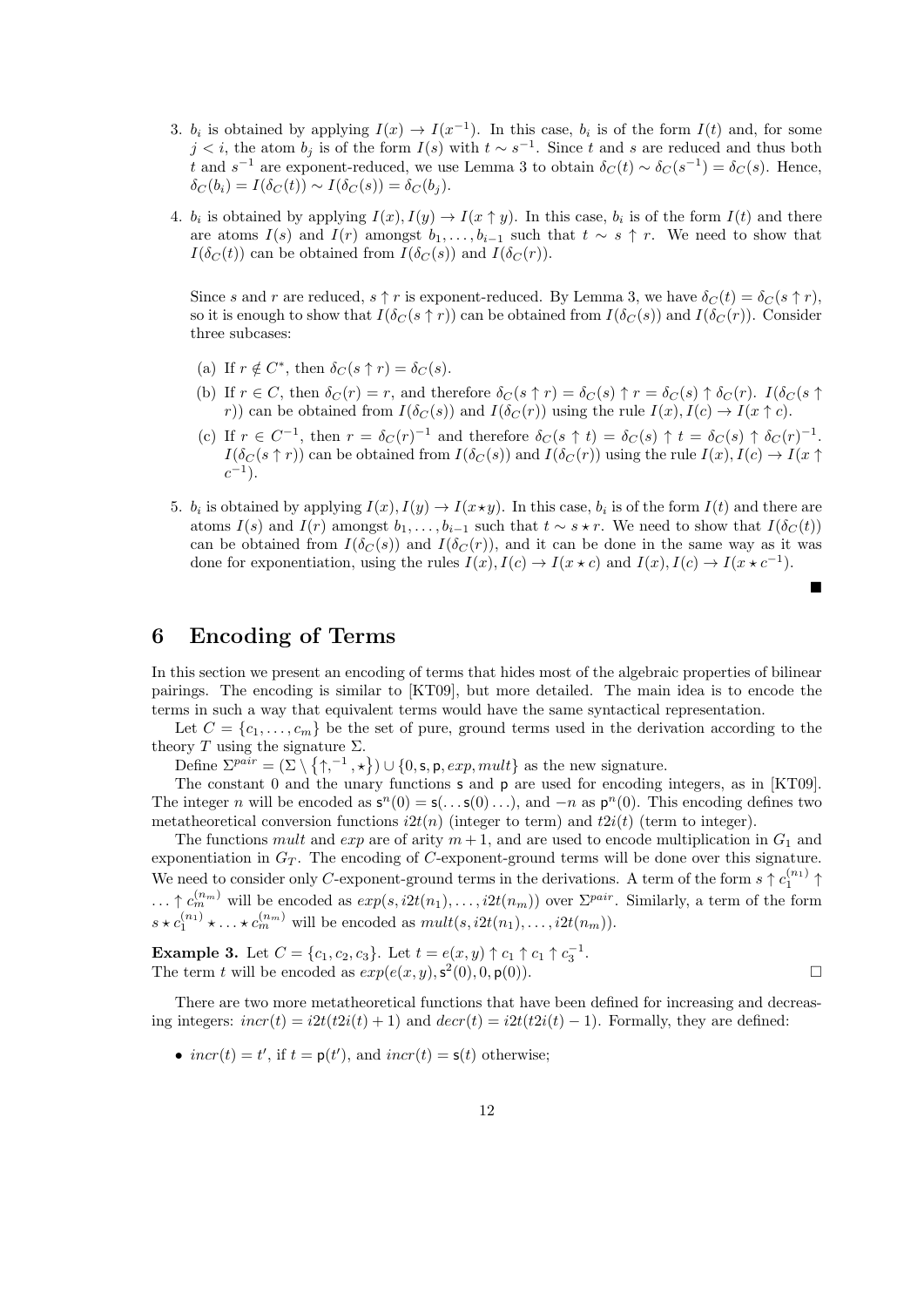•  $decr(t) = t'$ , if  $t = s(t')$ , and  $decr(t) = p(t)$  otherwise.

For each  $i \in \{1, \ldots, m\}$  we define the metatheoretical functions  $inc_i^X$  and  $dec_i^X$ , where  $X \in$  $\{mult, exp\}$ . Applying the function  $incr_i^X$  to a term t increases the power of the exponent (multiplier)  $c_i$  in the term t by 1, and  $decr_i^X$  is the inverse of  $incr_i^X$ . Formally, these functions are defined as follows.

$$
incr_i^X(X(t_0, ..., t_m)) = \begin{cases} t_0, \text{ if } t_i = \mathsf{p}(0) \text{ and } t_j = 0 \text{ for all } j \neq i \\ X(t_0, ..., t_{i-1}, incr(t_i), t_{i+1}, ..., t_m), \text{ otherwise} \end{cases}
$$
  

$$
decr_i^X(X(t_0, ..., t_m)) = \begin{cases} t_0, \text{ if } t_i = \mathsf{s}(0) \text{ and } t_j = 0 \text{ for all } j \neq i \\ X(t_0, ..., t_{i-1}, decr(t_i), t_{i+1}, ..., t_m), \text{ otherwise.} \end{cases}
$$

If t is not of the form  $X(t_0, \ldots, t_m)$  then

$$
incr_i^X(t) = incr_i^X(X(t, 0, ..., 0))
$$
 and  
 $decr_i^X(t) = decr_i^X(X(t, 0, ..., 0))$ .

**Example 4.** Let  $C = \{c_1, c_2, c_3\}$ . Then  $m = |C| = 3$ . Let  $x, y$  be variables.

- $incr_2^{exp}(exp(e(x, y), 0, p(0), 0)) = exp(e(x, y), 0, 0, 0);$
- $incr_1^{mult}(x) = mult(x, s(0), 0, 0);$
- $dec_1^{exp}(exp(y, s(s(0)), 0, 0)) = exp(y, s(0), 0, 0).$

The transformation of a C-exponent-ground term t to a term  $\lceil t \rceil$  over  $\Sigma^{pair}$  is given below.

- $x = x$  for a variable or name x;
- $\ulcorner f(t_1, \ldots, t_n) \urcorner = f(\ulcorner t_1 \urcorner, \ldots, \ulcorner t_n \urcorner) \ (f \notin \{\uparrow, \ulcorner^1, \star, e\});$
- $\ulcorner t \uparrow c_i \urcorner = incr_i^{exp}(\ulcorner t \urcorner);$
- $\ulcorner t \uparrow c_i^{-1} \urcorner = decr_i^{exp}(\ulcorner t \urcorner);$
- $\ulcorner t \star c_i \urcorner = incr_i^{mult}(\ulcorner t \urcorner);$
- $\ulcorner t \star c_i^{-1} \urcorner = decr_i^{mult}(\ulcorner t \urcorner);$
- $\ulcorner e(t_1 \star c_i, t_2) \urcorner = \ulcorner e(t_1, t_2) \uparrow c_i \urcorner;$
- $\ulcorner e(t_1, t_2 \star c_i) \urcorner = \ulcorner e(t_1, t_2) \uparrow c_i \urcorner;$
- $[e(t_1, t_2)$ <sup> $\top$ </sup> =  $e(\ulcorner t_1 \urcorner, \ulcorner t_2 \urcorner)$  (only if the two previous rules do not apply);
- $[p(t)] = p(T_t)$ , for an atom  $p(t)$ .

We need to show that the function  $\ulcorner\cdot\urcorner$  preserves equivalence on the encoded terms.

**Lemma 5.** For C-exponent-ground terms t and s, if  $t \sim s$ , then  $\lceil t \rceil \sim \lceil s \rceil$ .

**Proof:** The proof of this lemma is similar to the proof of [KT09]. It becomes more complex since there are additional definitions regarding the terms whose head symbol is pairing function  $e$ .

Let t and s be C-exponent ground terms. Assume that  $t \sim s$ . There exists a term r which is a reduced form of both  $t$  and  $s$ . We can obtain  $r$  from  $s$  or from  $t$  applying the equations defined for bilinear mappings: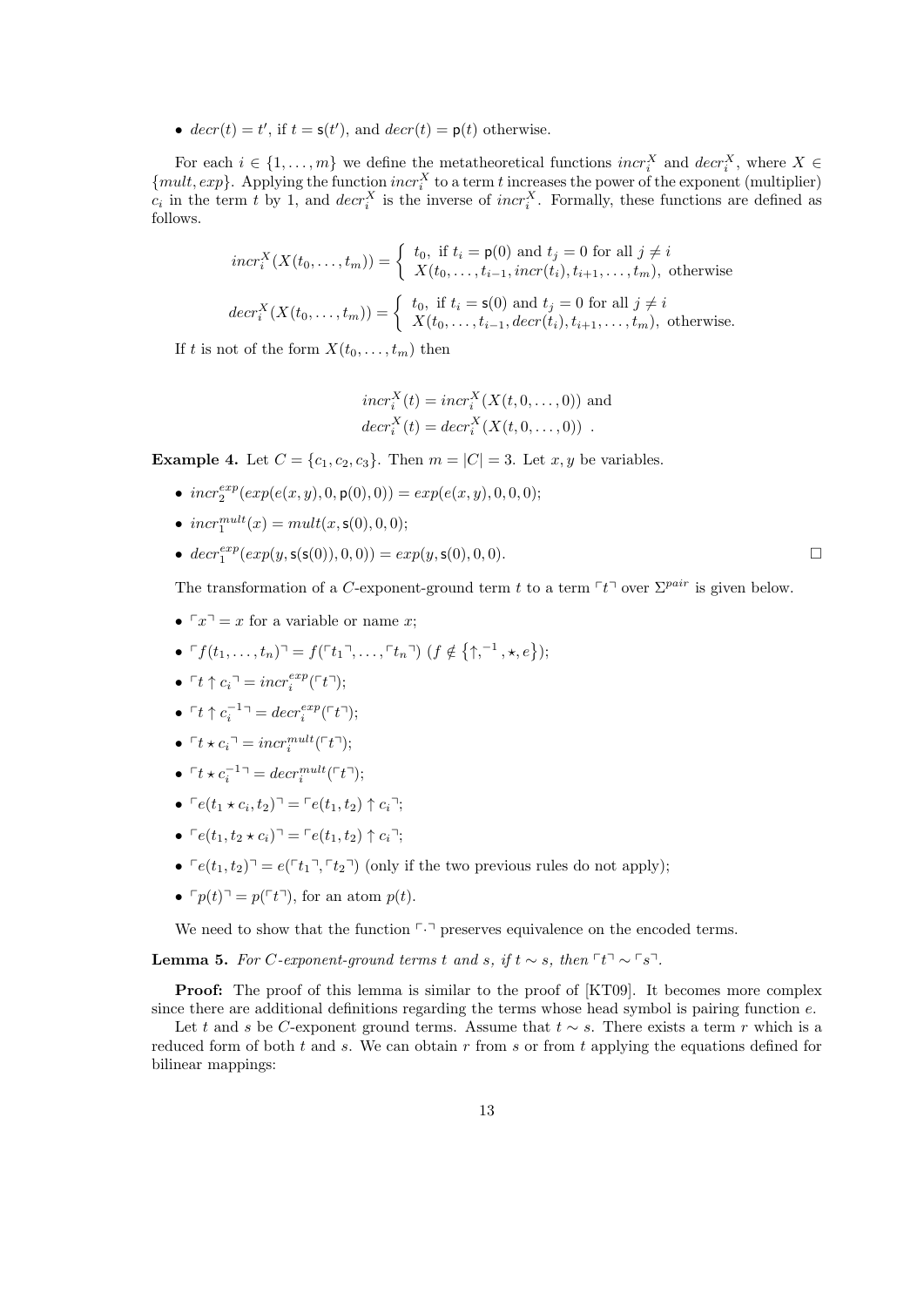- 1.  $(x \uparrow y) \uparrow z = (x \uparrow z) \uparrow y$ ;  $(x \star y) \star z = (x \star z) \star y$  can be applied from left to right and from right to left a number of times. The transformation preserves  $\lceil \cdot \rceil$  according to the definition of  $\ulcorner \urcorner$ . Let  $y = c_i$  and  $z = c_j$ . Let x be some C-exponent ground term.
	- $\ulcorner (x \uparrow c_i) \uparrow c_j \urcorner = incr_j^{exp}(\ulcorner x \uparrow c_i \urcorner) = incr_j^{exp}(incr_i^{exp}(\ulcorner x \urcorner)).$
	- $\ulcorner (x \uparrow c_j) \uparrow c_i \urcorner = incr_i^{exp}(\ulcorner x \uparrow c_j \urcorner) = incr_i^{exp}(incr_j^{exp}(\ulcorner x \urcorner)).$

Here we need to show that the metatheoretical functions of the form  $incr_i^{exp}$  and  $decr_i^{exp}$ commute. This property is obvious from the metatheoretical meaning of these functions. It is not hard to verify it for example by trying to reorder all the possibilities from the definition of  $incr_i^{exp}$  and  $decr_i^{exp}$ . There are too many different cases, and they are not brought here (this proof is also not shown in details in [KT09]).

The proof for  $y = c_i^{-1}$ ,  $z = c_j^{-1}$ , and  $\star$  operation is analogical.

- 2.  $e(x, y \star z) = e(x, y) \uparrow z$  can be applied from left to right and from right to left a number of times. Let  $z = c_i$ , and let  $x, y$  be some C-exponent-ground terms. We get that  $\ulcorner (e(x, y \star c_i)) \urcorner$  $\negthinspace \ulcorner e(x, y) \uparrow c_i \urcorner$  directly from the definition of  $\ulcorner \urcorner \urcorner$ .
- 3.  $(x \uparrow y) \uparrow y^{-1} = x$ ;  $(x \star y) \star y^{-1} = x$  can be applied from left to right a number of times. The transformation preserves  $\ulcorner \urcorner$  according to the definition of  $\ulcorner \urcorner$ . Let  $y = c_i$ , we get  $\ulcorner (x \uparrow y) \uparrow$  $y^{-1} = \operatorname{dec}r_i^{\exp}(\ulcorner x \uparrow y \urcorner) = \operatorname{inc}r_i^{\exp}(\operatorname{dec}r_i^{\exp}(\ulcorner x \urcorner)) = \ulcorner x \urcorner.$
- 4.  $(x^{-1})^{-1} = x$ ;  $e(x, y^{-1}) = e(x, y)^{-1}$  cannot be applied, since t and s are C-exponent-ground and all the transformations preserve C-exponent-groundness.
- 5.  $e(x, y) = e(y, x)$ . There are two subcases for this formula.
	- Suppose that the head symbol of one of the terms x and y is  $\star$ . Let  $x = z \star c_i$  for some C-exponent-ground term z. We get:

$$
- \Gamma e(z \star c_i, y) = \Gamma e(z, y) \star c_i.
$$
  
- 
$$
\Gamma e(y, z \star c_i) = \Gamma e(y, z) \star c_i.
$$

Here  $e(z, y) \sim e(y, z)$ , and therefore  $e(z, y) \star c_i \sim e(z, y) \star c_i$  which by induction hypothesis implies  $\ulcorner e(z, y) \star c_i \urcorner \sim \ulcorner e(z, y) \star c_i \urcorner$ .

The case for  $y = z \star c_i$  is analogical. It is important that the rule  $\lceil e(x, y) \rceil = e(\lceil x \rceil, \lceil y \rceil)$ will not be applied until all the  $\star$  symbols will be handled.

• If the head symbol of x and y is not  $\star$ , we get  $e(\ulcorner x \urcorner, \ulcorner y \urcorner) \sim e(\ulcorner y \urcorner, \ulcorner x \urcorner)$  since  $x \sim \ulcorner x \urcorner$ and  $y \sim \lceil y \rceil$  according to induction hypothesis.

It is important that we do not achieve syntactical equality just by applying  $\ulcorner \urcorner \urcorner$ , and this property is not encoded. In ProVerif, we will define this equation in the heading if it is necessary for the protocol. In this theory, we assume that the equation  $e(x, y) = e(y, x)$  holds also for the C-exponent-ground theory  $T_C$ , and it does not have to be proved by encoding.

 $\blacksquare$ 

**Example 5.** Let  $C = \{c_1\}$ . Let  $t = enc(e(g \star c_1, g \star c_1^{-1}), m)$  where g and m are some variables.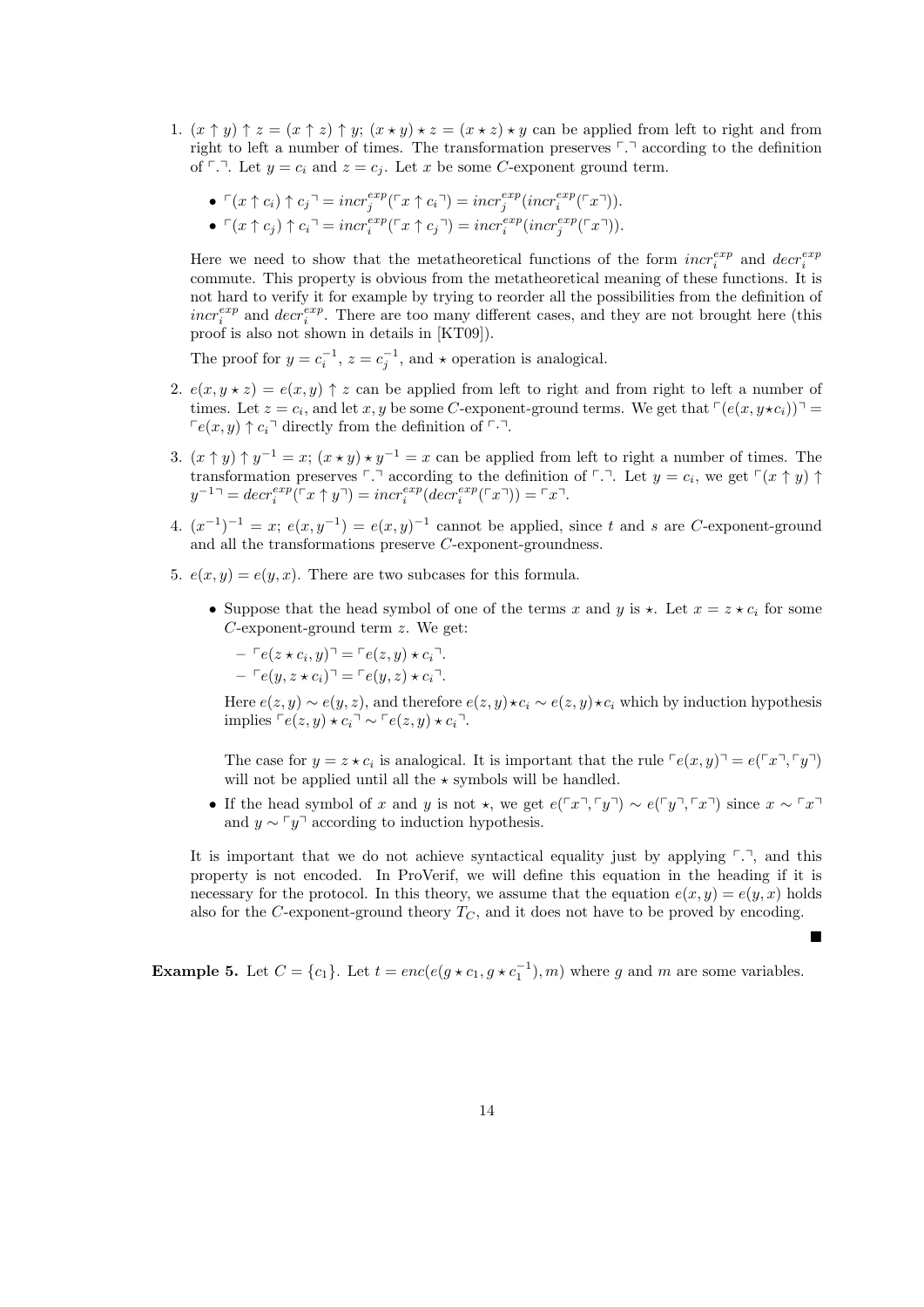$$
Ft^{\top} = \text{F}enc(e(g \star c_1, g \star c_1^{-1}), m)^{\top} \n= enc(\text{F}e(g \star c_1, g \star c_1^{-1})^{\top}, \text{F}m^{\top}) \n= enc(\text{F}e(g, g \star c_1^{-1}) \uparrow c_1^{\top}, m) \n= enc(incr_1^{exp}(\text{F}e(g, g \star c_1^{-1})^{\top}), m) \n= enc(incr_1^{exp}(\text{F}e(g, g) \uparrow c_1^{-1^{\top}}), m) \n= enc(decr_1^{exp}(incr_1^{exp}(e(g, g)^{\top})), m) \n= enc(decr_1^{exp}(incr_1^{exp}(e(\text{F}g^{\top}, \text{F}g^{\top}))), m) \n= enc(decr_1^{exp}(incr_1^{exp}(e(g, g))), m) \n= enc(e(g, g), m) \qquad \Box
$$

## 7 Derivation Rules for Encoded Terms

Given a theory T, we will now present the construction of a theory  $T<sub>C</sub>$ , such that a derivation  $\vdash_{\sim}$  according to theory  $T \cup T_E$  is equivalent to an *almost* purely syntactic derivation  $\vdash_c$  according to  $T_c$ . Formally, the derivation  $\vdash_c$  is according to an equational theory that is generated by the single equation  $e(x, y) = e(y, x)$ . This theory is much simpler than  $\sim$  and can be readily handled by ProVerif. The precise meaning of the equivalence of definitions is given by Theorem 7 below. Theory  $T_{\text{C}}$  is generally similar to the one defined in [KT09], but contains significant new details for handling the algebraic properties of pairings. The clauses of the theory  $T_C$  that do not depend on the clauses of  $T$  are given in Fig. 1.

The rules  $(2)$ – $(4)$  deal with integers: the intruder must be able to derive any integer term.

The rules  $(5)-(8)$  enable the intruder to switch between t and  $exp(t, 0, \ldots, 0)$ , between t and  $mult(t, 0, \ldots, 0).$ 

If the intruder knows  $c_i$ , he is allowed to multiply (exponentiate) the term with  $c_i^{(n)}$  for any integer  $n$ . This kind of reduction works better with ProVerif than just multiplying (exponentiating) a term with  $c_i$  n times. Given a term  $exp(x, x_1, ..., x_m)$ , the intruder can produce  $exp(x, x_1, ..., s(x_i), ..., x_m)$ by exponentiating with  $c_i$ . Hence he can non-deterministically change the *i*-th counter to any other integer. The rule (9) deals with exponentiation, and the rule (10) deals with multiplication.

At this point we start diverging from [KT09]. Namely,

we must handle the addition of exponents. The term  $e(x \star c^{(x_1)} \star \ldots \star c^{(x_m)}, y \star c^{(y_1)} \star \ldots \star c^{(y_m)})$ is equivalent to  $e(x, y) \uparrow c^{(z_1)} \uparrow \ldots \uparrow c^{(z_m)}$ , where for each i:  $z_i = x_i + y_i$ ; these terms have the same encoding. We handle the addition by introducing a predicate A. Metatheoretically,  $A(x, y, z)$  is true iff  $z = i2t(t2i(x) + t2i(y))$ .

The predicate A cannot be defined through case enumeration. We define it recursively, using auxiliary predicates INCR and DECR. These definitions are expressed by the rules  $(11) - (15)$ .

With help of the predicate  $A$  we can describe the intruder's ability to compute the pairing of two terms by introducing the rule (16).

Similarly to [KT09] we define predicates  $E, M$ , and P that will express exponentiation, multiplication and pairing for C-exponent-ground terms. Metatheoretically,

- $E(x, y, z)$  is true iff  $x \uparrow y \sim z$ .
- $M(x, y, z)$  is true iff  $x \star y \sim z$ .
- $P(x, y, z)$  is true iff  $e(x, y) \sim z$ .

The main purpose of these predicates is to bring terms to normal form, so that two terms are equivalent modulo  $T_C$  iff they are syntactically equivalent modulo  $e(x, y) = e(y, x)$ . This allows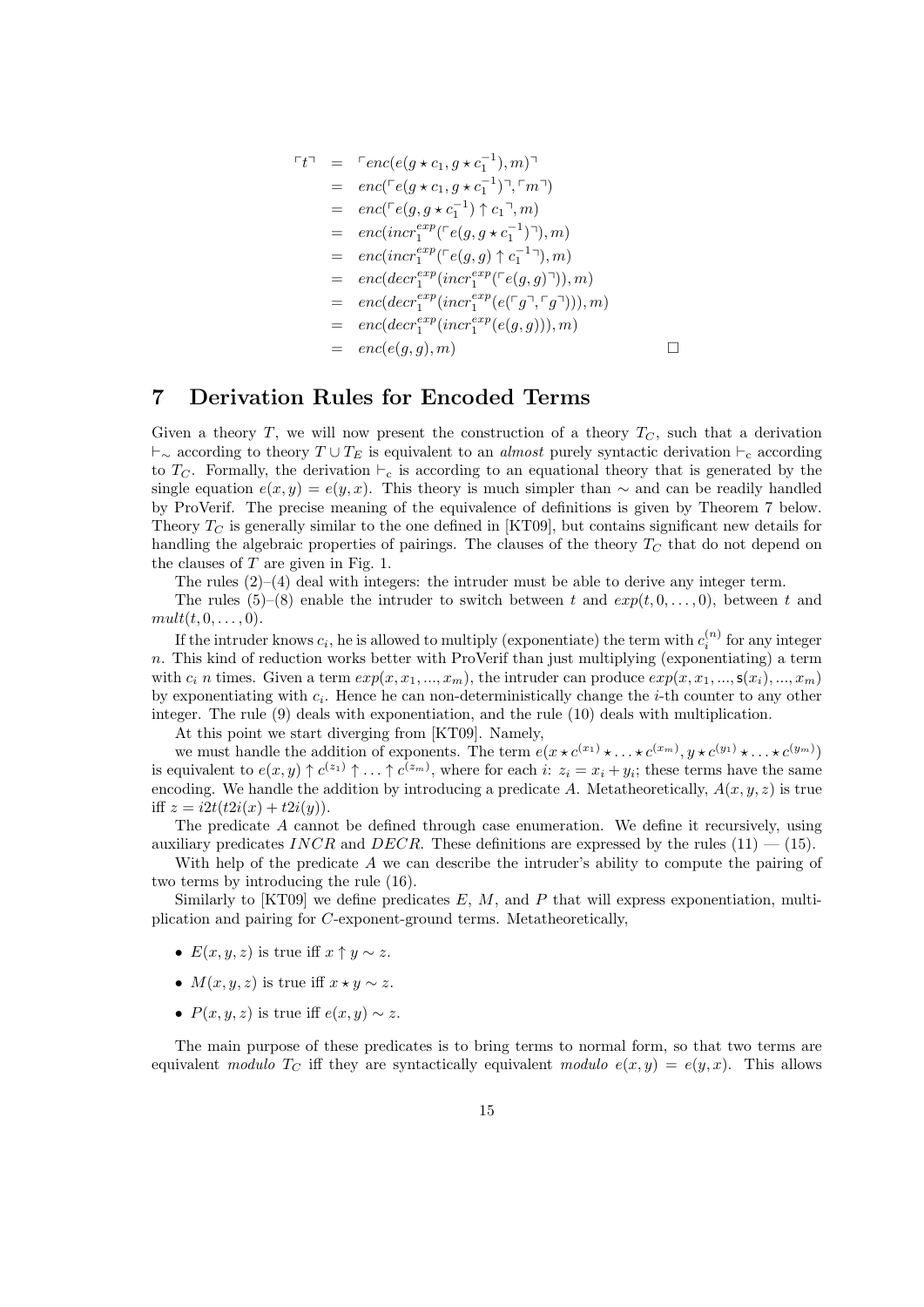|                                                    | I(0)                                                                                                              | (2)  |
|----------------------------------------------------|-------------------------------------------------------------------------------------------------------------------|------|
|                                                    | $I(x) \rightarrow I(\mathsf{s}(x))$                                                                               | (3)  |
|                                                    | $I(x) \rightarrow I(p(x))$                                                                                        | (4)  |
|                                                    | $I(x) \rightarrow I(exp(x,0,\ldots,0))$                                                                           | (5)  |
| $I(exp(x, 0, \ldots, 0)) \rightarrow I(x)$         |                                                                                                                   | (6)  |
|                                                    | $I(x) \rightarrow I(mult(x, 0, \ldots, 0))$                                                                       | (7)  |
| $I(mult(x, 0, \ldots, 0)) \rightarrow I(x)$        |                                                                                                                   | (8)  |
|                                                    | $I(c_i), I(y), I(exp(x_0, x_1, \ldots, x_m)) \rightarrow I(exp(x_0, \ldots, x_{i-1}, y, x_{i+1}, \ldots, x_m))$   | (9)  |
|                                                    | $I(c_i), I(y), I(mult(x_0, x_1, \ldots, x_m)) \rightarrow I(mult(x_0, \ldots, x_{i-1}, y, x_{i+1}, \ldots, x_m))$ | (10) |
|                                                    | $INCR(x, incr(x))$ for $x \in \{0, s(y), p(y)\}\$                                                                 | (11) |
|                                                    | $DECR(x, decr(x))$ for $x \in \{0, s(y), p(y)\}\$                                                                 | (12) |
|                                                    | A(x,0,x)                                                                                                          | (13) |
| $A(x, y, z), INCR(z, w) \rightarrow A(x, s(y), w)$ |                                                                                                                   | (14) |
| $A(x, y, z), DECR(z, w) \rightarrow A(x, p(y), w)$ |                                                                                                                   | (15) |

 $A(x_1, y_1, z_1), \ldots, A(x_m, y_m, z_m), I(mult(x, x_1, \ldots, x_m)), I(mult(y, y_1, \ldots, y_m)) \rightarrow I(exp(e(x, y), z_1, \ldots, z_m))$  (16)

| $E(t, c_i, incr_i^{exp}(t))$  | for each $c_i \in C$ and $t \in \{x, exp(x_0, \ldots, x_m), exp(x_0, \ldots, p(x_i), \ldots, x_m), \lceil x \rceil \}$                  | (17) |
|-------------------------------|-----------------------------------------------------------------------------------------------------------------------------------------|------|
| $E(t, c_i, decr_i^{exp}(t))$  | for each $c_i \in C^{-1}$ and $t \in \{x, exp(x_0, \ldots, x_m), exp(x_0, \ldots, s(x_i), \ldots, x_m), \lceil x \rceil \}$             | (18) |
| $M(t, c_i, incr_i^{mult}(t))$ | for each $c_i \in C$ and $t \in \{x, mult(x_0, , x_m), mult(x_0, , \mathsf{p}(x_i), , x_m), \lceil x \star c_i^{-1} \rceil \}$ (19)     |      |
| $M(t, c_i, decr_i^{mult}(t))$ | for each $c_i \in C^{-1}$ and $t \in \{x, mult(x_0, \ldots, x_m), mult(x_0, \ldots, s(x_i), \ldots, x_m), \lceil x * c_i \rceil\}$ (20) |      |

|                                              |               | P(x, y, e(x, y))                                                                               | (21) |
|----------------------------------------------|---------------|------------------------------------------------------------------------------------------------|------|
|                                              |               | $P(mult(x, x_1, \ldots, x_m), y, exp(e(x, y), x_1, \ldots, x_m))$                              | (22) |
|                                              |               | $P(x, mult(y, y_1, \ldots, y_m), exp(e(x, y), y_1, \ldots, y_m))$                              | (23) |
| $A(x_1, y_1, z_1), \ldots, A(x_m, y_m, z_m)$ | $\rightarrow$ | $P(mult(x, x_1, \ldots, x_m), mult(y, y_1, \ldots, y_m), exp(e(x, y), z_1, \ldots, z_m))$ (24) |      |
| $A(x_1, y_1, 0), \ldots, A(x_m, y_m, 0)$     |               | $\rightarrow P(mult(x, x_1, \ldots, x_m), mult(y, y_1, \ldots, y_m), e(x, y))$                 | (25) |

Figure 1: Generic clauses of the theory  $T_C$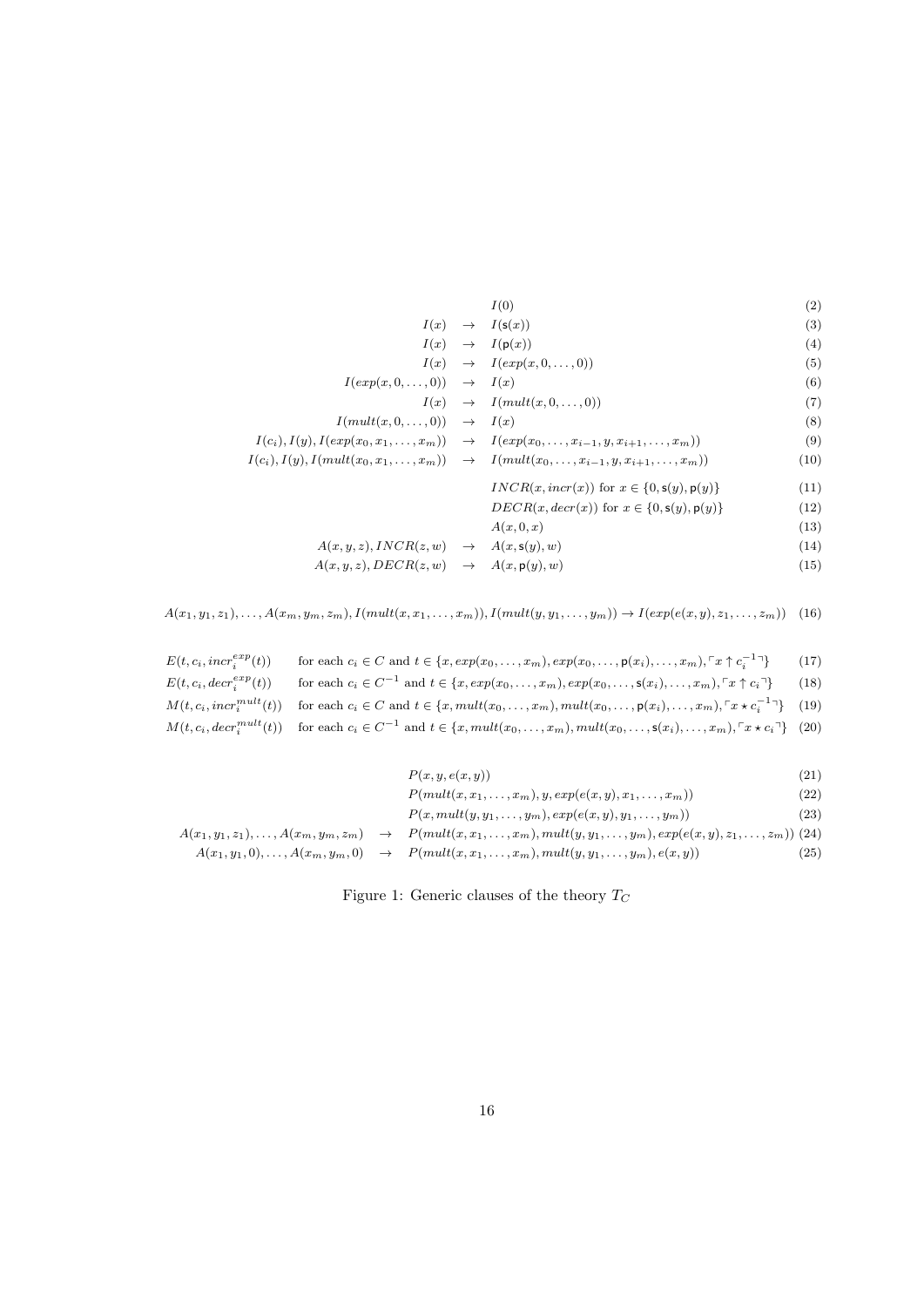ProVerif to unify equivalent terms without using the other equations of  $T<sub>C</sub>$ . In the original protocol (the theory T), all the terms of the form  $x \uparrow y$ ,  $x \star y$ , and  $e(x, y)$  will be replaced with the corresponding terms  $z$  that are equivalent according to the definitions of the predicates  $E, M$ , and P.

Predicates E and M are simple to express in theory  $T<sub>C</sub>$ . The predicate E has already been defined in [KT09], and  $M$  is defined analogously. The rules (17) and (18) deal with exponentiation, and the rules (19) and (20) deal with multiplication.

The rules for bilinear mappings are a little bit longer, because we have to add multipliers for each  $c_i \in C$  separately. This is the main reason why derivation time with ProVerif grows so rapidly with increasing the set C. The rules  $(21)$ — $(23)$  refer to the simpler part of the definition of P, where at most one of the paired terms has mult as its head operation. We do not need to use addition of exponents in these rules.

If we define in the same way the case where the head operation of both arguments of the pairing function is *mult*, we would get an infinite number of clauses. We need to describe this case in another way, using the auxiliary predicate A that we have already defined above. We do it by introducing the rule (24).

This rule alone is still not enough for the full description of the predicate  $P$ . It may give us answers like  $exp(e(x, y), 0, \ldots, 0)$ . Metatheoretically, the terms  $exp(e(x, y), 0, \ldots, 0)$  and  $e(x, y)$ denote the same quantity, but  $exp(e(x, y), 0, \ldots, 0) \neq e(x, y)$ . It is not a problem for the intruder rules since he has rules for transforming  $exp(e(x, y), 0, \ldots, 0)$  to  $e(x, y)$ , but some congruences within the initial protocol  $T$  would be lost. For example, there would be no syntactical equivalence between  $e(x,y) \uparrow c_1^{-1} \uparrow c_1 = e(x,y)$  and  $e(x \star c_1, y \star c_1^{-1}) = exp(e(x,y), 0, \ldots, 0)$ . Therefore, we need to define a separate rule for this case — the rule  $(25)$ .

Finally, we describe how the rules of the theory T are encoded as rules in theory  $T<sub>C</sub>$ . This encoding is again similar to [KT09]. ProVerif is able to handle the encoded rules without difficulty. Any clause  $r_1, \ldots, r_n \to r_0$  from a theory T is encoded by

substituting all non-ground, non-standard subterms with their

C-exponent-ground encodings. Similarly to [KT09], the encoded clause is

$$
\ulcorner \theta(r_1) \urcorner, \ldots, \ulcorner \theta(r_n) \urcorner, \mathcal{C} \to \ulcorner \theta(r_0) \urcorner,
$$
\n
$$
(26)
$$

where  $\theta$  is the substitution from non-ground non-standard subterms to new variables, and  $\mathcal C$  is a set of clauses establishing that these variables equal the subterms they've replaced. Formally, let R be the set of all subterms of  $r_0, \ldots, r_n$  of the form  $s \star c$ ,  $s \uparrow c$  or  $e(s_1, s_2)$ , where  $c \in C^*$  and s,  $s_1$ or  $s_2$  is non-ground. For each term  $t \in \mathcal{R}$  let  $x_t$  be a new variable. The substitution  $\theta$  works in a top-down manner:

| $\theta(u) = u$                                               | for name or variable $u$ |
|---------------------------------------------------------------|--------------------------|
| $\theta(t)=x_t$                                               | if $t \in \mathcal{R}$   |
| $\theta(f(t_1,\ldots,t_n))=f(\theta(t_1),\ldots,\theta(t_n))$ | otherwise                |
| $\theta(p(t_1,\ldots,t_n))=p(\theta(t_1),\ldots,\theta(t_n))$ | for predicate p.         |

The set of clauses  $\mathcal C$  is defined as follows:

$$
C = \{ M(\ulcorner \theta(s) \urcorner, c, x_{s+c}) \mid s+c \in \mathcal{R} \}
$$
  
\n
$$
\cup \{ E(\ulcorner \theta(s) \urcorner, c, x_{s\uparrow c}) \mid s \uparrow c \in \mathcal{R} \}
$$
  
\n
$$
\cup \{ P(\ulcorner \theta(s_1) \urcorner, \ulcorner \theta(s_2) \urcorner, x_{e(s_1, s_2)}) \mid e(s_1, s_2) \in \mathcal{R} \}.
$$

We see that the substitution  $\theta$  and encoding  $\ulcorner \cdot \urcorner$  are applied also in the arguments of predicates M, E, P. In this manner more complex expressions involving the operations  $\star, \uparrow, e$  can be encoded.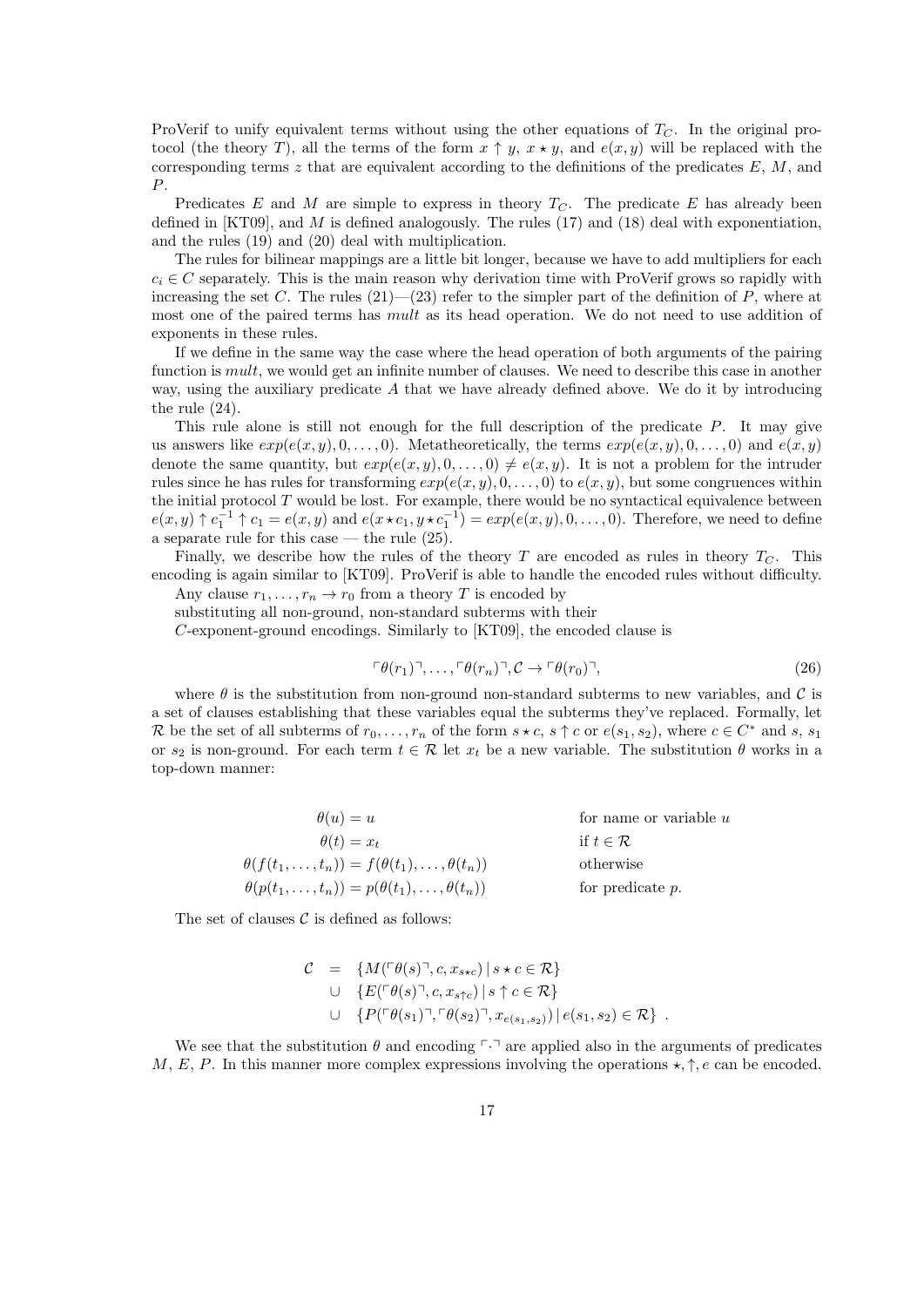The following lemma states that if an instance of normalization predicates  $E, P, M$  is defined correctly in  $T$  (its metatheoretical meaning holds), then it can be derived in  $T_C$ .

**Lemma 6.** Let t and s be C-exponent-ground terms,  $c \in C \cup C^{-1}$ . Then  $E(\ulcorner t \urcorner, c, \ulcorner t \urcorner c \urcorner)$ ,  $M(\ulcorner t\urcorner, c, \ulcorner t \star c\urcorner)$ ,  $P(\ulcorner t\urcorner, \ulcorner s\urcorner, \ulcorner e(t, s)\urcorner)$  can be derived from the theory  $T_C$ .

**Proof:** We need this lemma in order to show that bringing the terms to normal form can indeed be performed by the rules of theory  $T_C$ . It shows that it can be done only for some particular uses of E, M, and P. For example,  $E(t, s, s * s)$  is not an instance of a fact of  $T_C$ . The further lemmas will show that we actually do not need it to hold for all possible cases. There are more cases that should be looked through compared to the analogous lemma in [KT09].

The proof is based on the definition of the encoding function  $\lceil \cdot \rceil$ . In the rules, we may substitute the variables with any terms. Let  $c \in C$ , and let t, s be C-exponent-ground terms.

- $E(\ulcorner t\urcorner, c, \ulcorner t \uparrow c\urcorner) = E(\ulcorner t\urcorner, c_i, incr_i^{exp}(\ulcorner t\urcorner))).$  This is an instance of the rule (17) for some i where  $c = c_i$ .
- $E(\ulcorner t\urcorner, c^{-1}, \ulcorner t\uparrow c^{-1}\urcorner) = E(\ulcorner t\urcorner, c_i, decr_i^{exp}(\ulcorner t\urcorner))).$  This is an instance of (18) for some i where  $c = c_i$ .
- $M(\ulcorner t\urcorner, c, \ulcorner t \star c\urcorner) = M(\ulcorner t\urcorner, c_i, incr_i^{mult}(\ulcorner t\urcorner)))$ . This is an instance of (19) for some i where  $c = c_i$ .
- $M(\ulcorner t\urcorner, c\urcorner^1, \ulcorner t \star c\urcorner^1 \urcorner) = M(\ulcorner t\urcorner, c_i, \text{decr}_i^{mult}(\ulcorner t\urcorner))$ . This is an instance of (20) for some i where  $c = c_i$ .
- If the head symbols of both s and t are not  $\star$ , then  $P(\ulcorner t\urcorner, \ulcorner s\urcorner, \ulcorner e(t, s)\urcorner) = P(\ulcorner t\urcorner, \ulcorner s\urcorner, e(\ulcorner s\urcorner, \ulcorner t\urcorner)),$  which is an instance of (21).

Let C be a multiset  $\{c_{i1}, \ldots, c_{ik}\}$  where each  $c_{ij}$  is an element of  $C \cup C^{-1}$ . If t is a term then let  $t \star \mathbf{C}$  denote the term  $t \star c_{i1} \star \cdots \star c_{ik}$  (it is well-defined up to  $\sim$ ) and  $t \uparrow \mathbf{C}$  denote the term  $t \uparrow c_{i1} \uparrow \cdots \uparrow c_{ik}$ . We also define the metatheoretical functions  $\text{incr}_{\mathbf{C}}^X$ , where  $X \in \{\text{mult}, \text{exp}\},\$  as follows:

$$
incr_{\emptyset}^{X}(t) = t
$$
  
\n
$$
incr_{\mathbf{C} \cup \{c_i\}}^{X}(t) = incr_i^{X}(incr_{\mathbf{C}}^{X}(t))
$$
  
\n
$$
incr_{\mathbf{C} \cup \{c_i^{-1}\}}^{X}(t) = decr_i^{X}(incr_{\mathbf{C}}^{X}(t))
$$
  
\n
$$
c_i \in C
$$
  
\n
$$
c_i \in C
$$

Again, the functions  $\text{incr}_{\mathbf{C}}^{\text{mult}}$  and  $\text{incr}_{\mathbf{C}}^{\text{exp}}$  are well-defined due to the commutation properties of the functions  $\text{incr}_i^X$  and  $\text{decr}_i^X$ . We use the defined notions to treat more complex cases of applying the predicate P.

- If the head symbol of s is not  $\star$ , then  $P(\ulcorner t \star \mathbf{C} \urcorner, \ulcorner s \urcorner, \ulcorner e(t,s) \uparrow \mathbf{C} \urcorner) = P( \operatorname{incr}^{mult}_\mathbf{C}(\ulcorner t \urcorner), \ulcorner s \urcorner, \operatorname{incr}^{exp}_\mathbf{C}(e(\ulcorner t \urcorner, \ulcorner s \urcorner))),$ which is an instance of (22), according to the definition of  $incr^{exp}$  and  $incr^{mult}$ .
- If the head symbol of t is not  $\star$ , then  $P(\ulcorner t\urcorner, \ulcorner s\star \mathbf{C}\urcorner, \ulcorner e(t,s)\uparrow \mathbf{C}\urcorner) = P(\ulcorner t\urcorner, \mathit{incr}_{\mathbf{C}}^{\mathit{mult}}(\ulcorner s\urcorner), \mathit{incr}_{\mathbf{C}}^{\mathit{exp}}(e(\ulcorner t\urcorner, \ulcorner s\urcorner))),$ which is an instance of (23).
- $P(\ulcorner t \star \mathbf{C}_1 \urcorner, \ulcorner s \star \mathbf{C}_2 \urcorner, \ulcorner e(t, s) \uparrow \mathbf{C}_1 \uparrow \mathbf{C}_2 \urcorner) =$  $P(\text{incr}_{\mathbf{C}_1}^{\text{mult}}(\ulcorner t \urcorner), \text{incr}_{\mathbf{C}_2}^{\text{mult}}(\ulcorner s \urcorner), \text{incr}_{\mathbf{C}_1 \cup \mathbf{C}_2}^{\text{exp}}(e(\ulcorner t \urcorner, \ulcorner s \urcorner))).$  Therefore it can be derived from (24).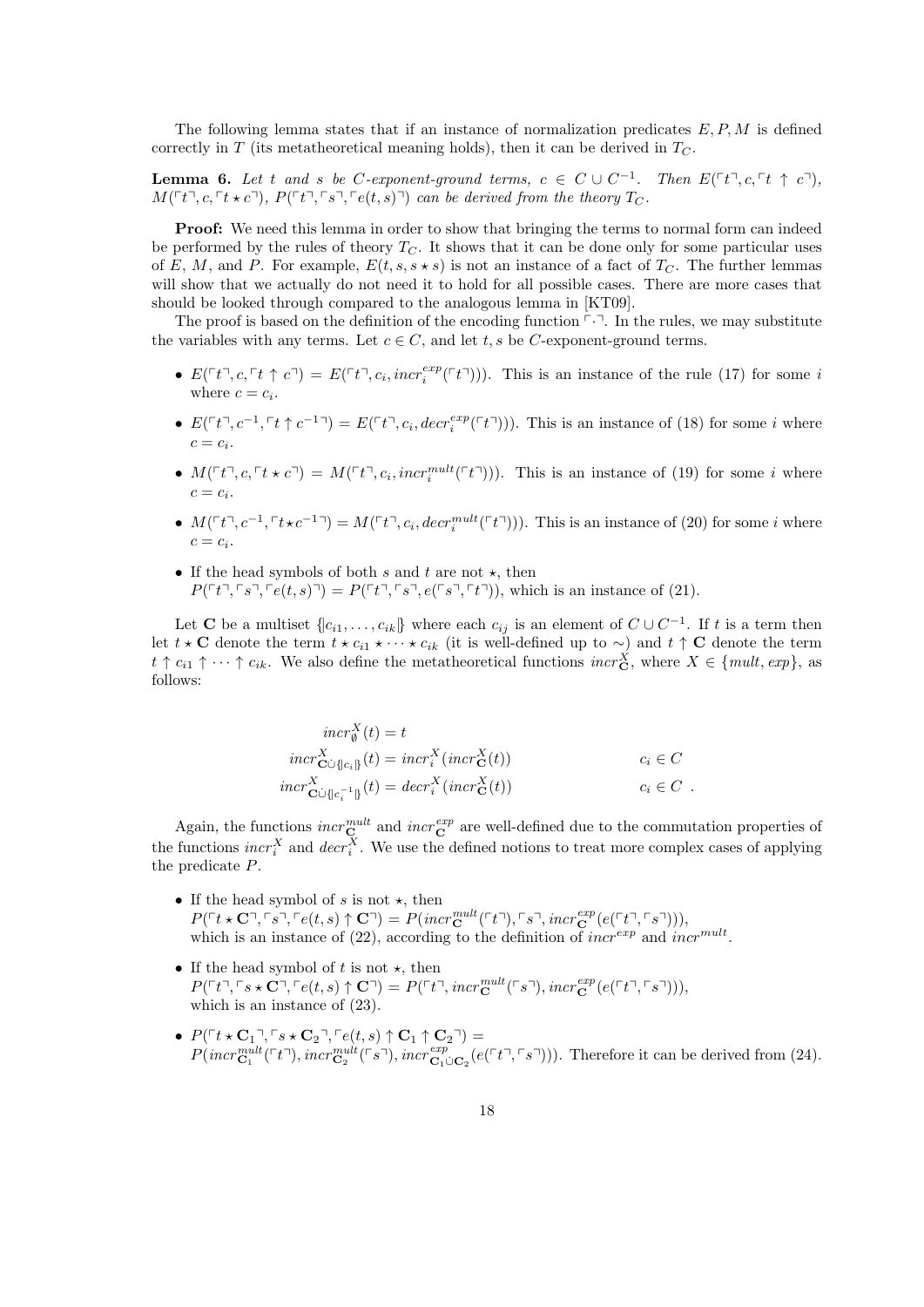•  $P(\ulcorner t \star \mathbf{C}_1 \urcorner, \ulcorner s \star \mathbf{C}_2 \urcorner, \ulcorner e(t,s) \urcorner) = P(\text{incr}_{\mathbf{C}_1}^{\text{mult}}(\ulcorner t \urcorner), \text{incr}_{\mathbf{C}_2}^{\text{mult}}(\ulcorner s \urcorner), e(\ulcorner t \urcorner, \ulcorner s \urcorner)).$  Hence it can be derived from the rule (25).

Let us consider the clauses given by the translation (26) for some clause  $A = (r_1, \ldots, r_n \rightarrow r_0)$ . Denote the clause in  $T_C$  resulting from A by  $A^*$ . First, if A does contain neither multiplication, exponentiation nor the bilinear pairing operations, then  $A^* = A$ . If A contains some term  $t \uparrow d$  with a non-ground term t, it is replaced by a fresh variable y, and the relation between t, d, and y is captured by adding  $E(t, d, y)$  to the clause. Similarly, a term  $t \star d$  adds a new clause  $M(t, d, y)$ , and  $e(s,t)$  adds a new clause  $P(s,t,y)$ . All terms are encoded using  $\ulcorner$ . to obtain terms over  $\Sigma^{pair}$ .

**Example 6.** Let  $C = \{c_1, c_2\}$ . Let *secret* be a constant of T. Suppose that T contains the fact

$$
R = I(e(x, y \star a)) \to I(secret).
$$

For this clause, we get the rule

$$
R' \equiv M({}^\lnot \theta(y)^\lnot, c_1, z), P({}^\lnot \theta(x)^\lnot, {}^\lnot \theta(y \star c_1)^\lnot, v), {}^\lnot \theta(I(e(x, y \star c_1)))^\lnot \rightarrow {}^\lnot \theta(I(secret))^\lnot.
$$

Here  $z, v$  are newly introduced variables. They define the substitution  $\theta = \{z/y \star c_1, v/e(x, y \star c_1)\}\.$ We get

$$
R' \equiv M(\ulcorner y \urcorner, c_1, z), P(\ulcorner x \urcorner, \ulcorner z \urcorner, v), \ulcorner I(v) \urcorner \rightarrow \ulcorner I(\mathit{secret}) \urcorner.
$$

Since x, y are variables, the function  $\lceil \cdot \rceil$  does not do anything interesting, and we get

$$
R' \equiv M(y, c_1, z), P(x, z, v), I(v) \to I(\text{secret}).
$$

Note that the predicate E does not occur in this rule since exponentiation symbol  $\uparrow$  is not used in the initial clause.

Consider now the application of R / R' during the derivation. Let  $\sigma = \{g * c_1^{-1}/x, g * c_2/y\}$  be the substitution that gives the values of x and y for which we want to apply the rule  $R'$ . If the derivation is being done according to the theory  $T_C$ , we have the substitution

$$
\sigma' = \{mult(g, \mathsf{p}(0), 0)/x, mult(g, 0, \mathsf{s}(0))/y\} .
$$

Applying  $\sigma'$  to  $R'$  gives the instantiation

$$
\sigma'(R') \equiv M(mult(g, 0, \mathsf{s}(0)), a, z), P(mult(g, \mathsf{p}(0), 0), z, v), I(v) \to I(\mathit{secret}).
$$

The variables  $z, v$  are auxiliary, and they remain free in  $\sigma'(R)$ . In order to establish the truth of the right hand side of this rule, the derivation engine (ProVerif) needs to find appropriate values for z, v. According to the definition of M and P, there is only one way to evaluate them to true — I(secret) will be established if  $z = mult(g, s(0), s(0))$  and  $v = exp(e(g, g), 0, s(0))$ . In fact, we get the clause  $I(exp(e(q, q), 0, s(0))) \rightarrow I(secret)$  assuming that  $M(...)$  and  $P(...)$  are true. This rule belongs to  $T_C$ .

**Theorem 7.** Let T be a non-trivial, C-exponent-ground theory over  $\Sigma$  and  $b = p(t)$  be a C-exponentground atom over  $\Sigma$ , with p being a predicate occurring in T. Then,  $T \cup T_E \vdash_{\sim} b$  iff  $T_C \vdash_{\sim} \ulcorner b \urcorner$ .

If we prove this theorem, it means that any derivation modulo  $\sim$  (using the properties of bilinear mappings) can be reduced to an almost purely syntactical derivation and can be analyzed by ProVerif. First, we need to prove several lemmas.

**Lemma 8.** If there exists a C-exponent-ground derivation for  $T \cup T_E^C \vdash_{\sim} b$  obtained using Cexponent-ground substitutions, then  $T_C \vdash \ulcorner b\urcorner$ .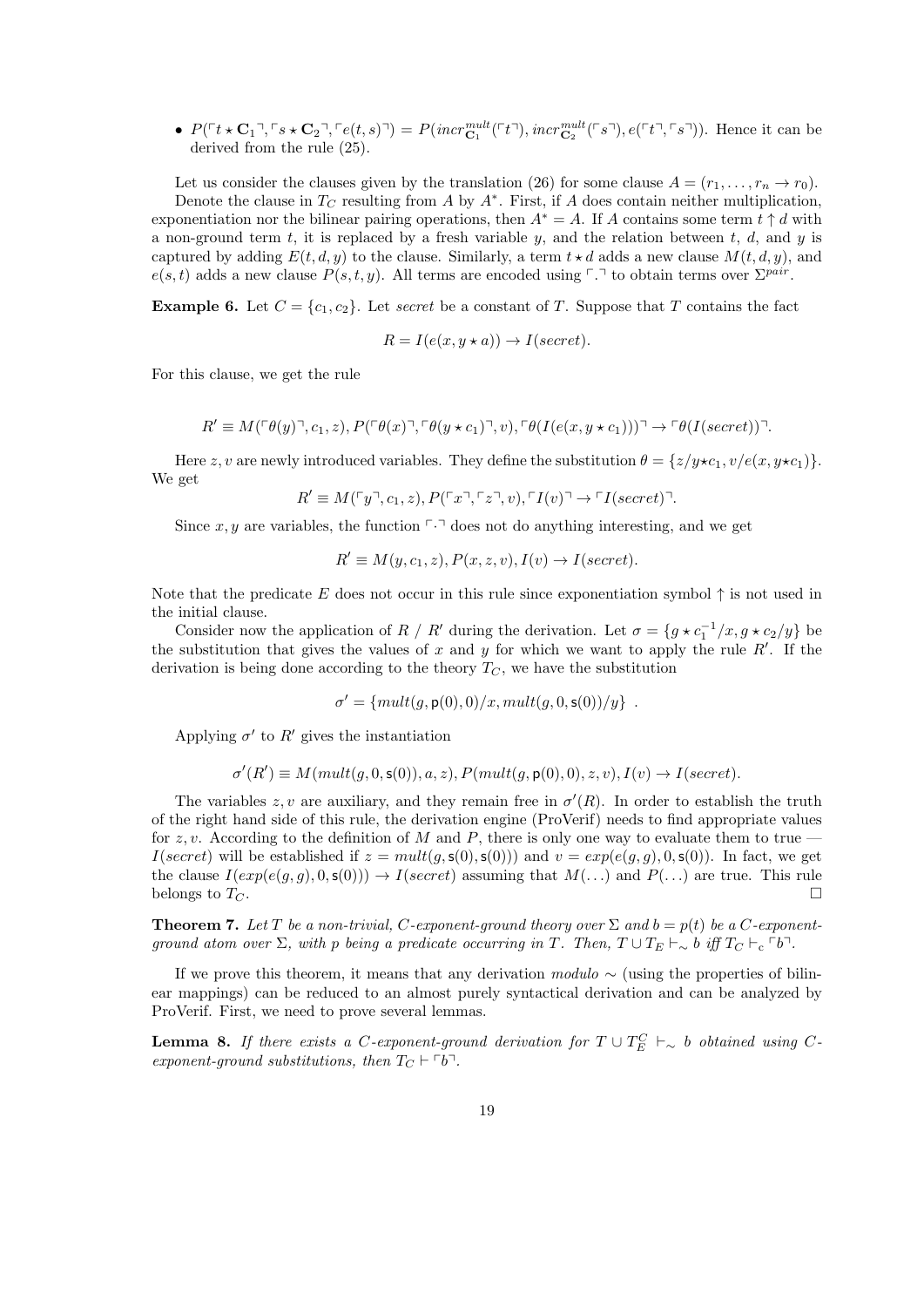#### Proof:

The proof of the lemma contains a larger number of different cases than the similar proof in [KT09]. It shows that using facts and rules encoded by  $\lceil \cdot \rceil$  one can derive all the C-exponentground atoms that can be derived by  $T \cup T_E^C$ , and the only difference is that the derived term will be encoded.

Let  $\pi = b_1, \ldots, b_l$  be a C-exponent-ground derivation for  $T \cup T_E^C \vdash_{\sim} b$  obtained using C-exponentground substitutions. The lemma can be proved by induction over the length of  $\pi$ :

- Base: If  $l = 0$ , there is no derivation
- Step: Let  $\pi_{< l} = b_1, \ldots, b_{l-1}$ . We know that  $b \sim b_l$  can be derived from  $\pi_{< l}$  by applying a clause from  $T \cup T_E^C$  using a C-exponent-ground substitution  $\sigma$ . It is enough to show that  $\ulcorner b \urcorner$ can be syntactically derived from  $\lceil \pi_{\leq l} \rceil$  using  $T_C$ . There are two cases to consider:
- 1. If b is obtained using a clause of  $T_E^C$ , then  $b = I(t)$  for some C-exponent-ground term t. There are three subcases:
	- (a) The set  $\pi_{\leq l}$  contains atoms  $I(r)$  for a C-exponent-ground r and  $I(c_i)$  for  $c_i \in C$ , such that  $t \sim r \uparrow c_i$  or  $t \sim r \uparrow c_i^{-1}$ . The atom  $I(\ulcorner t \urcorner)$  can be obtained from  $I(\ulcorner r \urcorner)$  and  $I(\ulcorner c_i \urcorner)$ using the following clauses:
		- i. (5) if the reduced form of  $r$  is standard.
		- ii. (9) is used with an appropriate integer term derived by integer-derivation clauses  $(2)$ — $(4)$ .
		- iii. If the reduced form of  $t$  is standard, then  $(6)$  is applied.
	- (b) The set  $\pi_{\leq l}$  contains atoms  $I(r)$  for a C-exponent-ground r and  $I(c_i)$  for  $c_i \in C$ , such that  $t \sim r \star c_i$  or  $t \sim r \star c_i^{-1}$ . The atom  $I(\ulcorner t\urcorner)$  can be obtained from  $I(\ulcorner r\urcorner)$  and  $I(\ulcorner c_i\urcorner)$ using analogical clauses that are defined for multiplication in  $T<sub>C</sub>$ .
	- (c) The set  $\pi_{\leq l}$  contains atoms  $I(r)$  and  $I(s)$  for C-exponent-ground r and s, such that  $t \sim e(r, s)$ . The atom  $I(\lceil t \rceil)$  can be obtained from  $I(\lceil r \rceil)$  and  $I(\lceil s \rceil)$  using the following clauses:
		- i. If  $r$  (or s) is not of the form  $mult(x_0, x_1, \ldots, x_m)$ , then (7) must be applied to  $r$  (or s) in order to get  $I(mult(r_0, r_1, \ldots, r_m))$  and  $I(mult(s_0, s_1, \ldots, s_m))$ , where  $r \sim$  $mult(r_0, r_1, \ldots, r_m)$  and  $s \sim mult(s_0, s_1, \ldots, s_m)$ .
		- ii. Apply the rule (16) to  $mult(r_0, r_1, \ldots, r_m)$  and  $mult(s_0, s_1, \ldots, s_m)$ .
- 2. If b is obtained by some C-exponent-ground clause  $r_1, \ldots, r_n \to r_0$  of T, there exists a Cexponent-ground substitution  $\sigma$  such that  $b \sim \sigma(r_0)$  and all  $\sigma(r_1), \ldots, \sigma(r_n)$  belong to  $\pi_{\leq l}$ (everything modulo ∼). The  $\lceil b \rceil$  can be obtained by using the clause that uses predicates E,M, and P. Denote the clause  $r_1, \ldots, r_n \to r_0$  as  $R \to S$ . We will write out the rule (26):  $M(\ulcorner\theta(s'_1)\urcorner, b_1, x_1), \ldots, M(\ulcorner\theta(s'_j)\urcorner, b_j, x_j),$  $E(\ulcorner\theta(t'_1)\urcorner,d_1,y_1),\ldots,E(\ulcorner\theta(t'_k)\urcorner,d_k,y_k),$

 $P(\ulcorner \theta(u_1')\urcorner, \ulcorner \theta(v_1')\urcorner, z_1), \ldots, P(\ulcorner \theta(u_l')\urcorner, \ulcorner \theta(v_1')\urcorner, z_l),$  $\ulcorner \theta(r_1) \urcorner, \ldots, \ulcorner \theta(r_n) \urcorner \rightarrow \ulcorner \theta(r_0) \urcorner.$ Define a substitution  $\sigma^*$ , which will be applied to  $R \to S$  to obtain  $\ulcorner b \urcorner$  as follows:

- $\sigma^*(x) = \ulcorner \sigma(x) \urcorner$ , for  $x \in var(r_1, \ldots, r_n);$
- $\sigma^*(x_i) = \ulcorner \sigma(s_i) \urcorner;$
- $\sigma^*(y_i) = \ulcorner \sigma(t_i) \urcorner;$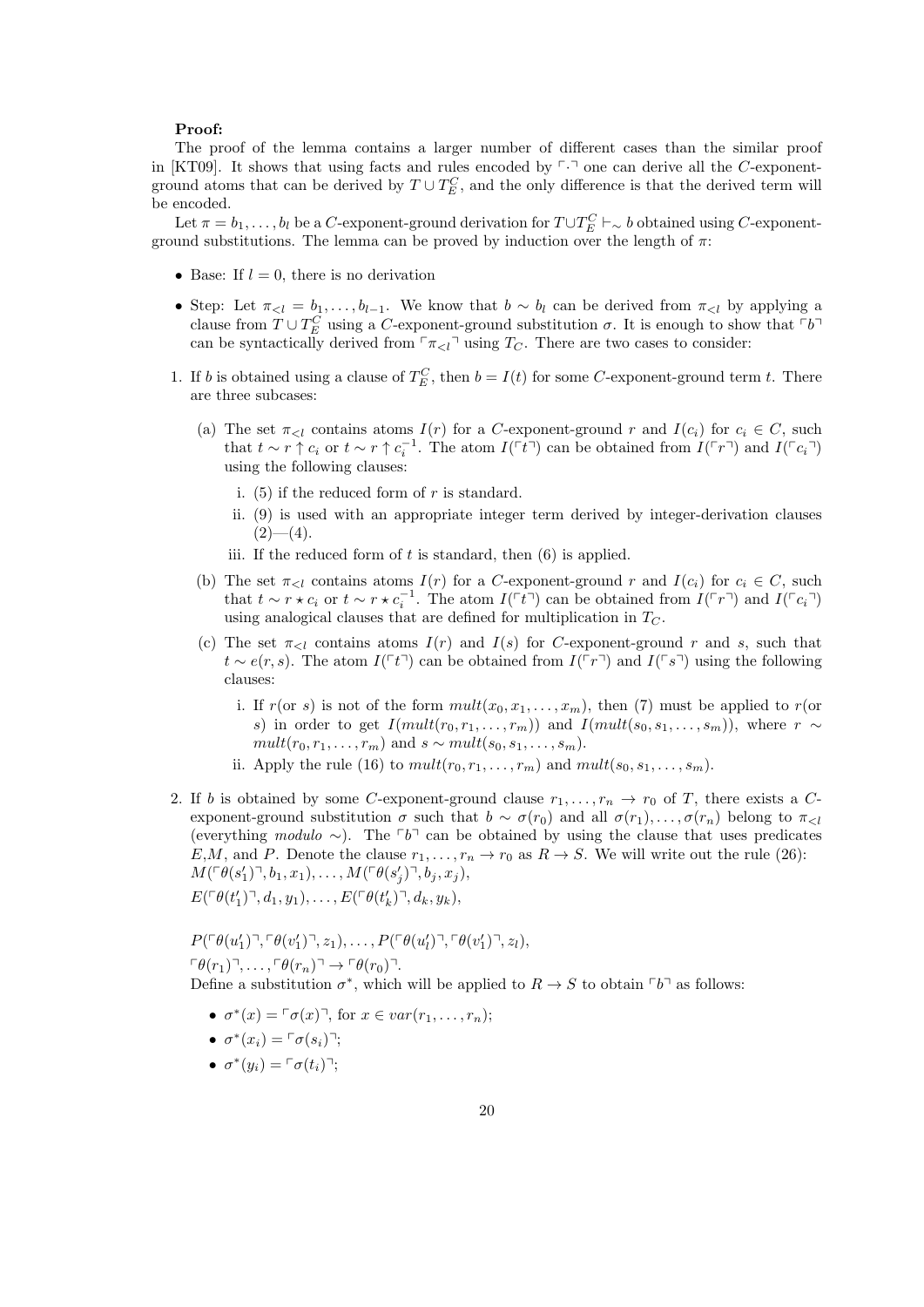•  $\sigma^*(z_i) = \ulcorner \sigma(w_i) \urcorner$ .

It is easy to show by induction that, for each subterm u of  $r_0, \ldots, r_m$ , which is not of the form  $w^{-1}$ , we have  $\sigma^*(\ulcorner \theta(u) \urcorner) = \ulcorner \sigma(u) \urcorner$ :

- (a) If  $u$  is standard, the claim immediately follows by induction hypothesis.
- (b) if u is a ground, non-standard subterm, then both  $\sigma^*$ ( $\sigma(u)$ ) and  $\sigma(u)$  are equal to  $\ulcorner u \urcorner$ .
- (c) If  $u$  is non-ground and non-standard, then:

i. if  $u \in \{s_1, \ldots, s_k\}$ , then  $\theta(u) = x_i$  for some *i*.

- ii. if  $u \in \{t_1, \ldots, t_k\}$ , then  $\theta(u) = y_i$  for some *i*.
- iii. if  $u \in \{w_1, \ldots, w_k\}$ , then  $\theta(u) = z_i$  for some *i*.

The claim follows from the definition of  $\sigma^*$ .

Now we have that  $\sigma^*(\ulcorner \theta(r_i) \urcorner) = \ulcorner \sigma(r_i) \urcorner$  for each  $i \in \{0, \ldots, n\}$ ; in particular,  $\sigma^*(\ulcorner \theta(r_i) \urcorner) \in$  $\lceil \pi_{< l} \rceil$  for each  $i \in \{1, \ldots, n\}$ , and we obtain  $\sigma^*(\lceil \theta(r_i) \rceil) = \lceil \sigma(r_0) \rceil = \lceil b \rceil$  by applying  $R \to S$ with substitution  $\sigma^*$  (the equality follows from Lemma 5). It remains to prove that:

$$
E^* \equiv \sigma^*(E(\ulcorner \theta(t_i') \urcorner, d_i, y_i)),
$$
  
\n
$$
M^* \equiv \sigma^*(M(\ulcorner \theta(s_i') \urcorner, b_i, x_i)),
$$
  
\n
$$
P^* \equiv \sigma^*(P(\ulcorner \theta(u_i') \urcorner, \ulcorner \theta(v_i') \urcorner, z_i))
$$

can all be derived from  $T_C$ .

- For exponentiation, we have:  $E^* = \sigma^*(E(\ulcorner \theta(t_i') \urcorner, d_i, y_i)) = E(\sigma^*(\ulcorner \theta(t_i') \urcorner), d_i, \sigma^*(y_i)) =$  $E(\ulcorner\sigma(t'_i)\urcorner,d_i,\ulcorner\sigma(t_i)\urcorner)=E(\ulcorner\sigma(t'_i)\urcorner,d_i,\ulcorner\sigma(t'_i)\uparrow d_i\urcorner).$ By Lemma 6, the last fact is an instance of (17) or (18), depending on whether  $d_i$  belongs to C or  $C^{-1}$ .
- Analogically, for multiplication we have:  $M^* = M(\ulcorner \sigma(s'_i) \urcorner, b_i, \ulcorner \sigma(s'_i) \star b_i \urcorner)$ . By Lemma 6, this fact is an instance of (19) or (20), depending on whether  $b_i$  belongs to C or  $C^{-1}$ .
- For pairing, we have  $P^* = \sigma^* (P(\ulcorner \theta(u_i')\urcorner, \ulcorner \theta(v_i')\urcorner, z_i)) = P(\sigma^*(\ulcorner \theta(u_i')\urcorner), \sigma^*(\ulcorner \theta(v_i')\urcorner), \sigma^*(z_i)) =$  $P(\ulcorner \sigma(u'_i) \urcorner, \ulcorner \sigma(v'_i) \urcorner, \ulcorner \sigma(w_i) \urcorner) = P(\ulcorner \sigma(u'_i) \urcorner, \ulcorner \sigma(v'_i) \urcorner, \ulcorner e(\sigma(u'_i), \sigma(v'_i)) \urcorner).$ By Lemma 6, this fact is an instance of:
	- (21) if the head symbol of both  $u'_i$  and  $v'_i$  is not  $\star$ .
	- (22) if the head symbol of  $u'_i$  is  $\star$ , and the head symbol of  $v'_i$  is not  $\star$ .
	- (23) if the head symbol of  $v_i'$  is not  $\star$ , and the head symbol of  $u_i'$  is  $\star$ .
	- (24) if the head symbols of both  $u'_i$  and  $v'_i$  are  $\star$ .
	- $-$  (25) if the head symbols of both  $u'_i$  and  $v'_i$  are  $\star$ , and after the pairing all the multipliers are going to be cancelled out  $(A(x_1, y_1, 0), \ldots, A(x_m, y_m, 0)$  are true).

Theorem 1 states that the existence of derivation  $T \cup T_E \vdash_{\sim} b$  implies the existence of derivation  $T \cup T_E^C \vdash_{\sim} b$ . Together with Lemma 8, this proves one direction of Theorem 7.

We need to show that the other direction also holds, thus establishing the soundness of the reduction. The next section describes decoding of the terms.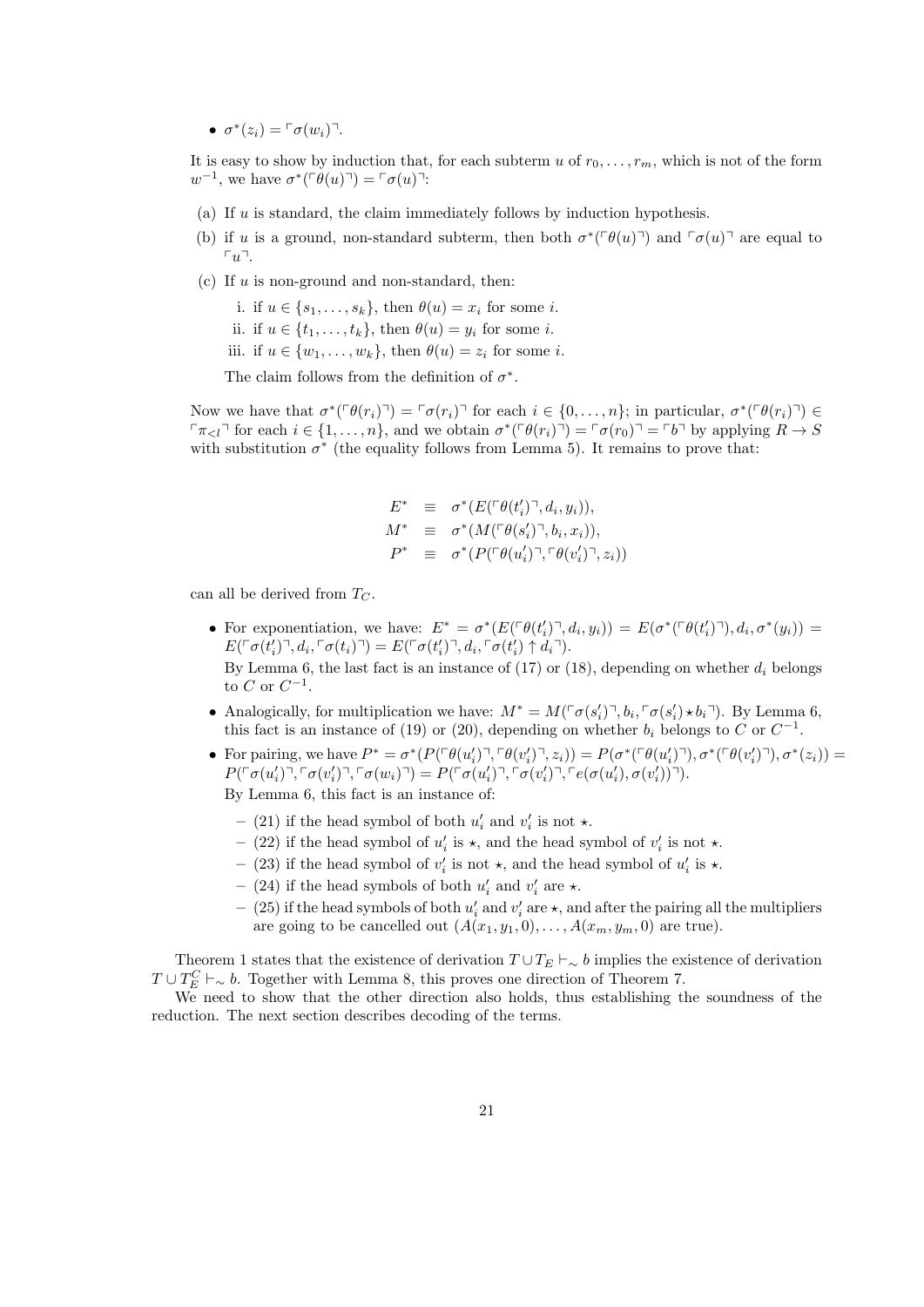## 8 Decoding the Terms: Soundness of the Reduction

We have proved that  $T \cup T_E \vdash_{\sim} b$  implies  $T_C \vdash_{\sim} b \overline{b}$ , but this is not sufficient. Now we are going to prove that  $T_C \vdash_c \ulcorner b\urcorner$  implies  $T \cup T_E \vdash_c b$ . It is very important since it proves the soundness of our reduction. In order to do that, we need to define a decoding function that would turn terms over  $\Sigma^{pair}$  back into terms over  $\Sigma$ .

In the process of decoding, we will use the non-triviality of the protocol theory  $T$ : there exists some u such that  $T \cup T_E \vdash \sim I(u)$ . If T was empty, the verification task would be trivial.

Previously, the function  $t2i$  was defined only on integer terms. Now the domain of  $t2i$  will be extended to all terms in the same way as it has been done in [KT09]. If the term is not an integer term, then  $t2i$  turns it to 0.

- $t2i(0) = 0;$
- $t2i(s(t)) = t2i(t) + 1;$
- $t2i(p(t)) = t2i(t) 1;$
- $t2i(t) = 0$ , for any term  $t \notin \{0, s(t'), p(t')\}$  for some term  $t'$ .

Now we can define the decoding function, a mapping  $\Box$  from terms over  $\Sigma^{pair}$  to terms over  $\Sigma$ .

- $\iota x \iota = x$ , for a variable x;
- $\Box 0 \Box = u;$
- $\mathsf{LS}(t) = u;$
- $\Box p(t) \Box = u;$
- $\bullet \ \mathit{Lexp}(t, s_1, \ldots, s_m)$ j =  $\mathit{Lt}_\bot \uparrow c_1^{t2i(s_1)} \uparrow \ldots \uparrow c_m^{t2i(s_m)};$
- $\text{imult}(t, s_1, \ldots, s_m)$  $\Box = \text{imt} \bot \star c_1^{t2i(s_1)} \star \ldots \star c_m^{t2i(s_m)};$
- $\iota f(t_1, \ldots, t_n) = f(\iota t_1, \ldots, \iota t_n),$ where  $f \notin \{0, \mathsf{s}, \mathsf{p}, \text{exp}, \text{mult}\};$
- $p(t) = p(\text{tr}),$  for an atom  $p(t)$ .

In this definition, we need  $u$  only to express that if an integer term occurs somewhere outside of multiplication or exponentiation, then its decoding can also be derived from  $T$ . The decoding is meaningless for the actual protocol, and is only necessary for the formal statement of the further lemmas: since the intruder can derive any integer term in  $T_C$ , we need to show that he can derive the same term in its decoded form. This has been done in the same way in [KT09].

**Example 7.** Let  $C = \{c_1, c_2\}$ . Suppose that we are given a term  $t := exp(f(p(0), x), 0, s(s(0)))$  over  $\Sigma^{pair}$ , where x is a variable and f is arbitrary functional symbol. We have:

$$
\begin{array}{rcl}\n\mathsf{L}t \mathsf{J} & = & \mathsf{L}exp(f(\mathsf{p}(0), x), 0, \mathsf{s}(\mathsf{s}(0))) \mathsf{J} \\
& = & \mathsf{L}f(\mathsf{p}(0), x) \mathsf{J} \uparrow c_2^2 \\
& = & f(\mathsf{L}\mathsf{p}(0) \mathsf{J}, \mathsf{L}x \mathsf{J}) \uparrow c_2^2 \\
& = & f(u, x) \uparrow c_2^2\n\end{array}\n\qquad \qquad \Box
$$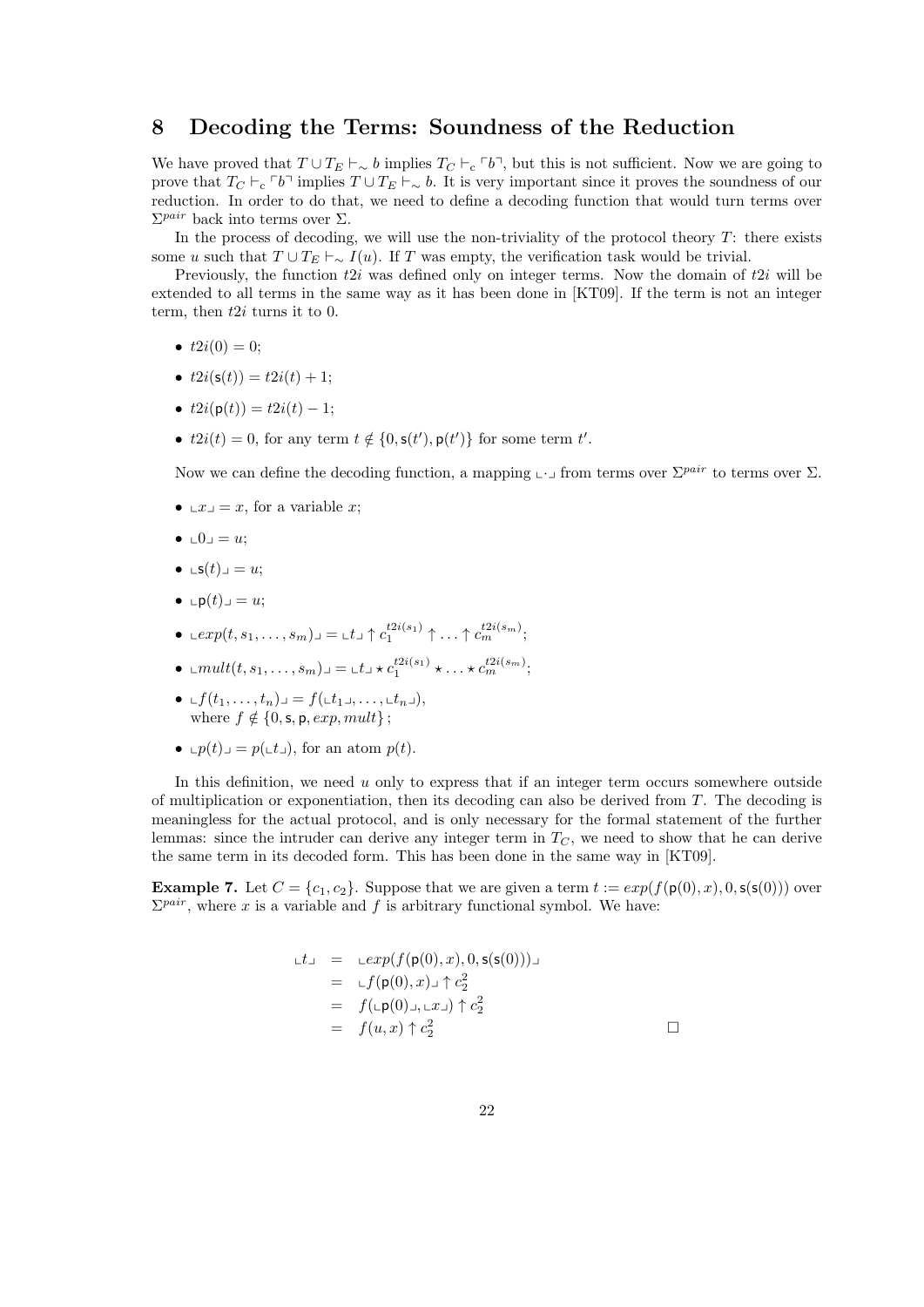There must be a relationship between the functions  $\ulcorner$ . and  $\ulcorner$ . Everything that was encoded may be later decoded. These functions are not the inverse functions of each other because syntactically different, but congruent terms have the same encoding. But we do not need the syntactical equality of the terms t and ∟ $\ulcorner t\urcorner$ , equivalence modulo ∼ is sufficient.

**Lemma 9.** Let t be a C-exponent-ground term over  $\Sigma$ . Then  $\llcorner$ <sup>r</sup> $\lrcorner \sim t$ .

#### Proof:

This lemma can be proved by structural induction over  $t$ . If  $t$  is standard, the statement immediately follows by the induction hypothesis. If  $t$  is not standard, let  $t'$  be its reduced form. We have to look through three cases for a non-standard form: exponentiation, multiplication and pairing. The proof is similar to [KT09], but it includes additional cases for pairing.

- If  $t' = t_0 \uparrow c_1^{(k_1)} \uparrow \ldots \uparrow c_m^{(k_m)}$  for some integers  $k_1, \ldots, k_m$  and a C-exponent ground term  $t_0$ , then  $\ulcorner t'^\rceil = exp(\ulcorner t_0 \urcorner, i2t(k_1), \ldots, i2t(k_m))$ . By definition of  $\llcorner \lrcorner$  and the fact that  $t2i(i2t(k)) =$ k, we obtain  $L \cdot t^{\prime}$   $\perp = L \cdot t_0$   $\perp$   $\uparrow$   $c_1^{(k_1)} \uparrow \ldots \uparrow c_m^{(k_m)}$ . The induction hypothesis yields that  $\Box$   $\Box$   $\sim$   $t_0$ , and therefore  $\Box \ulcorner t'^\sqsupset \bot \sim t_0 \uparrow c_1^{(k_1)} \uparrow \ldots \uparrow c_m^{(k_m)}$ . Hence,  $\Box \ulcorner t'^\sqsupset \bot t'$ . Since  $t \sim t'$ , Lemma 5 implies that  $\lceil t'^{\sqsupset} \sim \lceil t \rceil$  and so  $\lceil t'^{\sqsupset} \rceil \sim \lceil t \rceil$  . Consequently,  $t \sim t' \sim \lceil t \rceil$  .
- If  $t' = t_0 \star c_1^{(k_1)} \star \ldots \star c_m^{(k_m)}$  for some integers  $k_1, \ldots, k_m$  and a C-exponent ground term  $t_0$ , then  $\lceil t'^{\top} \rceil = mult(\lceil t_0 \rceil, i2t(k_1), \ldots, i2t(k_m))$ . As in the case of exponentiation, we get  $\lceil t'^{\top} \rceil =$  $\Box$   $\Box$   $\star$   $c_1^{(k_1)}$   $\star \ldots \star c_m^{(k_m)}$ . According to induction hypothesis,  $\Box$   $\Box'$   $\Box \sim t_0 \star c_1^{(k_1)} \star \ldots \star c_m^{(k_m)}$ . Applying Lemma 5, we again get that  $t \sim t' \sim L^{\lceil t \rceil}$ .
- If  $t' = e(r', s')$ , then we have three different cases:
	- If r' and s' are standard, then  $\ulcorner t'' = \ulcorner e(r', s') \urcorner = e(\ulcorner r' \urcorner, \ulcorner s' \urcorner) = e(r', s')$ . By definition of  $\sqcup$ , we get  $\sqcup \ulcorner t'^\sqsupset = t'$ .
	- If either  $r' = r_0 \star c_1^{(k_1)} \star \ldots \star c_m^{(k_m)}$  or  $s' = s_0 \star c_1^{(k_1)} \star \ldots \star c_m^{(k_m)}$ , then  $\Gamma t'^{\mathsf{T}} = exp(e(\Gamma r_0^{\mathsf{T}}, \Gamma s'^{\mathsf{T}}), i2t(k_1), \dots, i2t(k_m))$  or  $\Gamma t'^{\mathsf{T}} = exp(e(\Gamma r'^{\mathsf{T}}, \Gamma s_0^{\mathsf{T}}), i2t(k_1), \dots, i2t(k_m)).$ By definition of  $L \cdot \Box$ , we obtain:  $L\ulcorner t'\urcorner\lrcorner = e(\llcorner\ulcorner r'\urcorner\lrcorner,\llcorner\ulcorner s_0\urcorner\lrcorner) \uparrow c_1^{(k1)}\uparrow\ldots\uparrow c_m^{(km)}$  or  $\mathsf{L} \ulcorner t' \urcorner \lrcorner = e(\mathsf{L} \ulcorner r_0 \urcorner \lrcorner, \mathsf{L} \ulcorner s' \urcorner \lrcorner) \uparrow c_1^{(k_1)} \uparrow \ldots \uparrow c_m^{(k_m)}.$

The induction hypothesis yields that  $\llcorner r_0 \rceil$  ∼  $r_0$ ,  $\llcorner s_0 \rceil$  ∼  $s_0$ ,  $\llcorner r'^{\rceil}$  ∼  $r'$ , and  $\lfloor \lceil s'^{\sqcap} \rfloor \sim s'$ . We get:

$$
\mathbf{L} \ulcorner t' \urcorner \lrcorner = e(r', s_0) \uparrow c_1^{(k_1)} \uparrow \ldots \uparrow c_m^{(k_m)} \text{ or}
$$

$$
\mathbf{L} \ulcorner t' \urcorner \lrcorner = e(r_0, s') \uparrow c_1^{(k_1)} \uparrow \ldots \uparrow c_m^{(k_m)}.
$$

We get that  $\llcorner$ <sup>r</sup> $\prime\urcorner$ <sub>→</sub> ~ t', and, according to Lemma 5,  $t \sim \llcorner$ <sup>r</sup> $\prime\urcorner$ <sub>→</sub>. - If both  $r' = r_0 \star c_1^{(k_1)} \star \ldots \star c_m^{(k_m)}$  and  $s' = s_0 \star c_1^{(l_1)} \star \ldots \star c_m^{(l_m)}$ , then

$$
\Gamma t'^{\mathsf{T}} = exp(e(\Gamma r_0^{\mathsf{T}}, \Gamma s_0^{\mathsf{T}}), i2t(k_1 + l_1), \dots, i2t(k_m + l_m)).
$$

Again, by definition of  $L \cdot \Box$ , we get that:  $\mathcal{L} \Gamma t'^{\mathsf{T}} \mathsf{J} = e(\mathcal{L} \Gamma r_0 \mathsf{J} \mathsf{J}, \mathcal{L} \Gamma s_0 \mathsf{J} \mathsf{J}) \uparrow c_1^{(k1+l1)} \uparrow \ldots \uparrow c_m^{(km+lm)}.$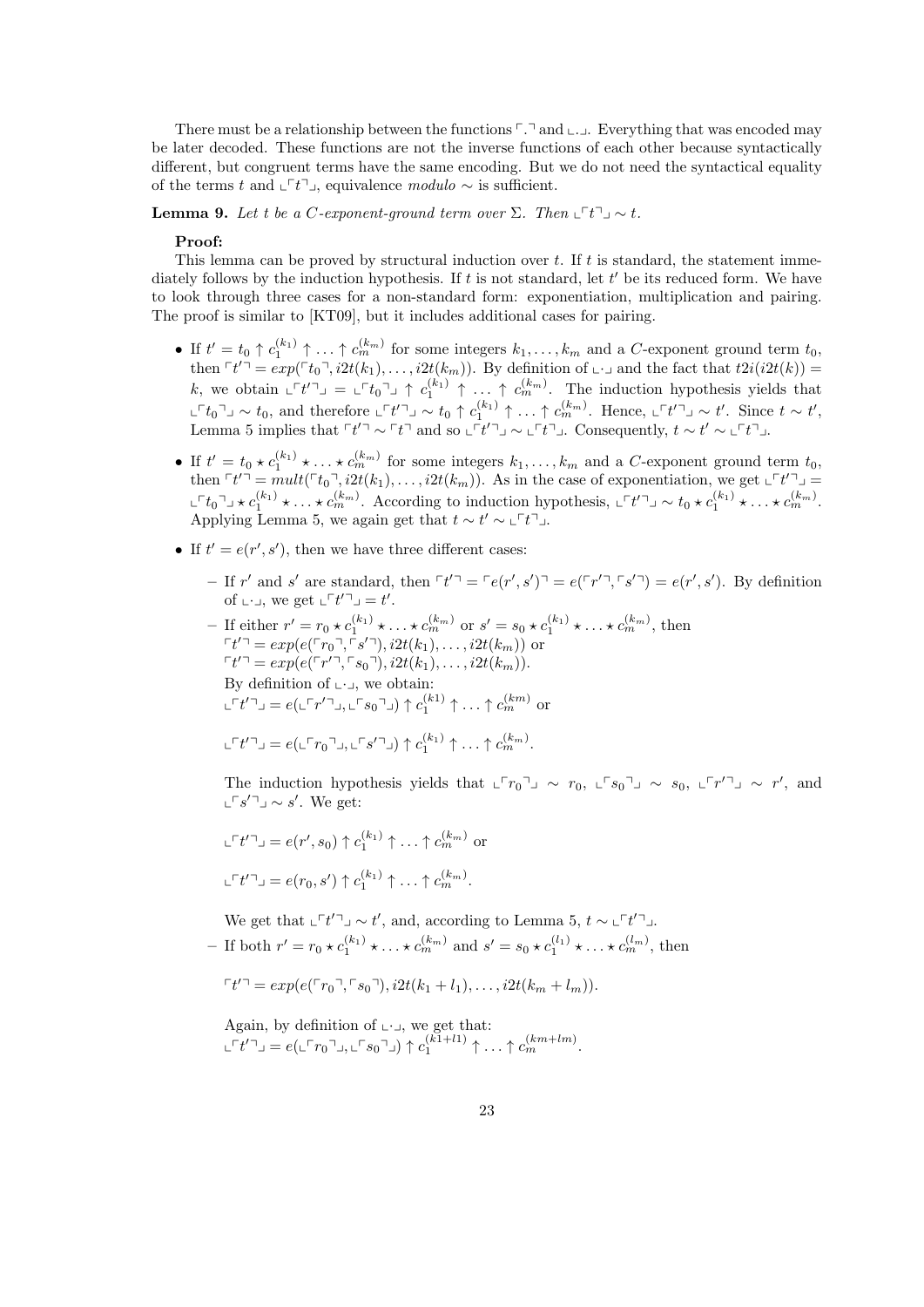By induction hypothesis,  $\mathcal{L}^{\mathsf{T}}t^{\prime\mathsf{T}}\mathcal{I} = e(r_0, s_0) \uparrow c_1^{(k_1+l_1)} \uparrow \ldots \uparrow c_m^{(km+lm)}$ . Applying Lemma 5, we again have  $t \sim L\tau'$ 

The next lemma shows that if any instance of the predicates  $E,M$ , or P can be derived from  $T<sub>C</sub>$ , then this instance is defined correctly according to the the metatheoretical meaning of  $E,M,P$  (it indeed represents exponentiation, multiplication, or pairing). There is an analogous lemma in [KT09] without the proof.

 $\blacksquare$ 

**Lemma 10.** Let t,d, and s be ground terms over  $\Sigma^{pair}$ . Let  $C^* = C \cup C^{-1}$ .

- If  $E(t, d, s)$  can be derived from  $T_C$ , then  $d \in C \cup C^{-1}$  and  $\Box s \cup \negthinspace \sim \bot t \bot \uparrow d$ .
- If  $M(t, d, s)$  can be derived from  $T_C$ , then  $d \in C \cup C^{-1}$  and  $\Box s \cup \neg \Box t \cup \neg t$ .
- If  $P(r, s, t)$  can be derived from  $T_c$ , then  $\iota$ *ut*  $\sim e(\iota r\iota, \iota s\iota).$

Proof: The proof of each point can be carried out by case distinction.

**Exponentiation:** The variable d belongs to the set  $C \cup C^{-1}$  because the rules for predicate E are all only of the form  $E(t, c_i, incr_i^{exp}(t))$ , where  $c_i \in C$ , or of the form  $E(t, c_i, decr_i^{exp}(t))$ , where  $c_i \in C^{-1}$ . The proof of equivalence can be carried out by case distinction.

•  $E(t, d, s) = E(t, c_i, incr_i^{exp}(t)).$ 

Then,  $\text{L} s\text{d} = \text{L} incr_i^{exp}(t)\text{d}$ . We have three different cases for t:

– Let t be of the form  $exp(t_0, \ldots, t_m)$ , where  $t_i = \mathsf{p}(0)$  and  $\forall j \neq 0$   $t_j = 0$ .

We have that  $\iota_{\mathit{incr}_i^{exp}(t)} = \iota_{t_0}$ . On the other hand,

$$
\begin{array}{rcl}\n\mathsf{L} \mathsf{L} \mathsf{L} \mathsf{L} \mathsf{L} \mathsf{L} \mathsf{R} \mathsf{I} & = & \mathsf{L} \mathsf{L} \mathsf{L} \mathsf{L} \mathsf{C} \mathsf{I} \\
& = & \mathsf{L} \mathsf{exp}(t_0, \dots, t_m) \mathsf{L} \mathsf{R} \mathsf{C} \mathsf{I} \\
& = & \mathsf{L} \mathsf{t}_0 \mathsf{L} \mathsf{R} \mathsf{C} \mathsf{I} \mathsf{R} \mathsf{I} \mathsf{I} \mathsf{I} \mathsf{I} \mathsf{I} \mathsf{I} \mathsf{I} \mathsf{I} \mathsf{I} \mathsf{I} \mathsf{I} \mathsf{I} \mathsf{I} \mathsf{I} \mathsf{I} \mathsf{I} \mathsf{I} \\
& = & \mathsf{L} \mathsf{t}_0 \mathsf{L} \mathsf{R} \mathsf{R} \mathsf{I} \mathsf{I} \mathsf{I} \mathsf{I} \mathsf{I} \mathsf{I} \mathsf{I} \mathsf{I} \mathsf{I} \mathsf{I} \mathsf{I} \mathsf{I} \mathsf{I} \mathsf{I} \mathsf{I} \mathsf{I} \mathsf{I} \mathsf{I} \mathsf{I} \mathsf{I} \mathsf{I} \mathsf{I} \mathsf{I} \mathsf{I} \mathsf{I} \mathsf{I} \mathsf{I} \mathsf{I} \mathsf{I} \mathsf{I} \mathsf{I} \mathsf{I} \mathsf{I} \mathsf{I} \mathsf{I} \mathsf{I} \mathsf{I} \mathsf{I} \mathsf{I} \mathsf{I} \mathsf{I} \mathsf{I} \mathsf{I} \mathsf{I} \mathsf{I} \mathsf{I} \mathsf{I} \mathsf{I} \mathsf{I} \mathsf{I} \mathsf{I} \mathsf{I} \mathsf{I} \mathsf{I} \mathsf{I} \mathsf{I} \mathsf{I} \mathsf{I} \mathsf{I} \mathsf{I} \mathsf{I} \mathsf{I} \mathsf{I} \mathsf{I} \mathsf{I} \mathsf{I} \mathsf{I} \mathsf{I} \mathsf{I} \mathsf
$$

– Let t be of the form  $exp(t_0, \ldots, t_m)$ , where either  $t_i \neq p(0)$  or  $\exists j \neq i$   $t_j \neq 0$ . We have that

$$
\begin{array}{rcl}\n\text{L}incr_i^{exp}(t) \lrcorner &=& \text{L}exp(t_0, \ldots, t_{i-1}, incr(t_i), t_{i+1}, \ldots, t_m) \lrcorner \\
&=& \text{L}t_0 \lrcorner \uparrow c_1^{(t2i(t_1))} \ldots c_i^{(t2i(incr(t_i)))} \ldots \uparrow c_m^{(t2i(t_m))} \end{array}.
$$

On the other hand,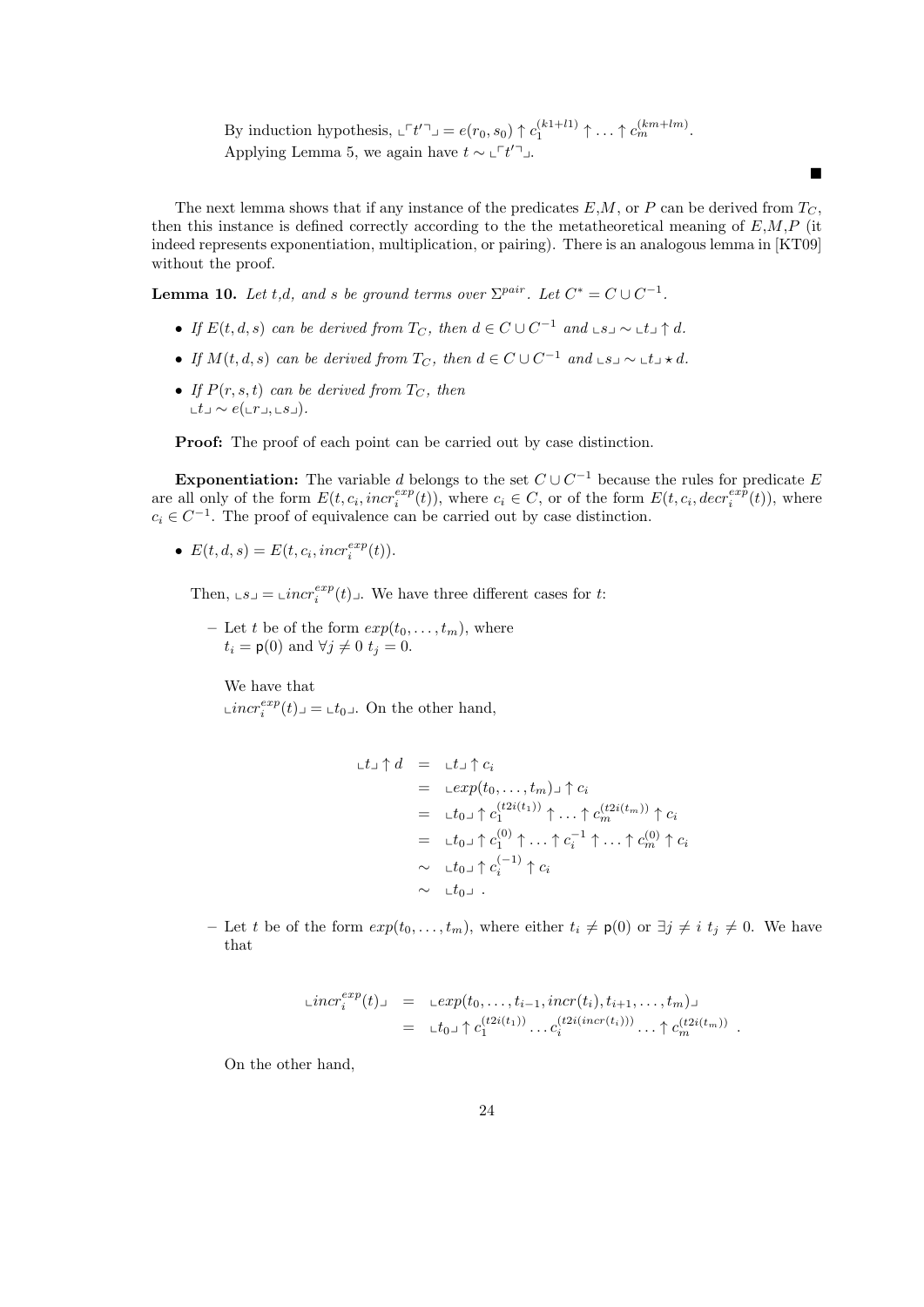$$
\begin{array}{rcl}\n\mathsf{L}t \sqcup \uparrow d & = & \mathsf{L}t \sqcup \uparrow c_i \\
& = & \mathsf{L}exp(t_0, t_1, \dots, t_m) \sqcup \uparrow c_i \\
& = & \mathsf{L}t_0 \sqcup \uparrow c_1^{(t2i(t_1))} \uparrow \dots \uparrow c_m^{(t2i(t_m))} \uparrow c_i \\
& \sim & \mathsf{L}t_0 \sqcup \uparrow c_1^{(\dots)} \uparrow \dots \uparrow c_i^{(t2i(t_i)+1)} \uparrow \dots \uparrow c_m^{(\dots)} \\
& = & \mathsf{L}t_0 \sqcup \uparrow c_1^{(\dots)} \uparrow \dots \uparrow c_i^{(t2i(\mathsf{s}(t_i)))} \uparrow \dots \uparrow c_m^{(\dots)} \\
& = & \mathsf{L}t_0 \sqcup \uparrow c_1^{(\dots)} \uparrow \dots \uparrow c_i^{(t2i(\mathsf{incr}(t_i)))} \uparrow \dots \uparrow c_m^{(\dots)}\n\end{array}.
$$

- If t be not of the form  $exp(t_0, \ldots, t_m)$ , then, by definition of function  $inc_i^{exp}$ , we have

$$
\begin{array}{rcl}\n\text{L} \text{incr}_{i}^{exp}(t) \square & = & \text{L} \text{incr}_{i}^{exp}(exp(t,0,\dots,0)) \square \\
& = & \text{L} \text{exp}(t,0,\dots, \text{incr}_{i}^{exp}(0),\dots,0) \square \\
& = & \text{L} \text{L} \perp \uparrow c_{i}^{(0)} \uparrow \dots \uparrow c_{i}^{(t2i(\mathfrak{s}(0)))} \uparrow \dots \uparrow c_{m}^{(0)} \\
&\sim & \text{L} \text{L} \perp \uparrow c_{i}\n\end{array}
$$

•  $E(t, d, s) = E(t, c_i, \text{dec}_i^{exp}(t))$ . The proof is very similar to the case  $E(t, d, s) = E(t, c_i, \text{inc}_i^{exp}(t))$ . We only need to replace all instances of  $incr_i^{exp}$  with  $decr_i^{exp}$  and use the properties of the function  $decr_i^{exp}$ .

**Multiplication:** This is analogical to exponentiation. We need to use functions  $\text{inc}r_i^{mult}$  and  $decr_i^{mult}$ .

Pairing: This equivalence can also be proved by case distinction. We have to look through all possible uses of the predicate P.

- $P(r, s, t) = P(x, y, e(x, y))$ . This is the simplest case, we have that  $\iota_t = \iota_e(x, y) =$  $e(\Box x \Box, \Box y \Box)$ , directly from the definition of  $\Box \Box$
- $P(r, s, t) = P(mult(x, x_1, \ldots, x_m), y, exp(e(x, y), x_1, \ldots, x_m)).$ We have:

$$
\begin{array}{rcl}\n\mathsf{L}t \mathsf{J} & = & \mathsf{L}exp(e(x, y), x_1, \dots, x_m) \mathsf{J} \\
& = & \mathsf{L}e(x, y) \mathsf{J} \uparrow c_1^{(t2i(x_1))} \uparrow \dots \uparrow c_m^{(t2i(x_m))} \\
& = & e(\mathsf{L}x \mathsf{J}, \mathsf{L}y \mathsf{J}) \uparrow c_1^{(t2i(x_1))} \uparrow \dots \uparrow c_m^{(t2i(x_m))} \ .\n\end{array}
$$

On the other hand,

$$
e(\llcorner r \lrcorner, \llcorner s \lrcorner) = e(\llcorner mult(x, x_1, \ldots, x_m) \lrcorner, \llcorner y \lrcorner)
$$
  
\n
$$
= e(\llcorner x \lrcorner \star c_1^{t2i(x_1)} \star \ldots \star c_m^{t2i(x_m)}, \llcorner y \lrcorner)
$$
  
\n
$$
\sim e(\llcorner x \lrcorner, \llcorner y \lrcorner) \uparrow c_1^{t2i(x_1)} \uparrow \ldots \uparrow c_m^{t2i(x_m)}.
$$

•  $P(r, s, t) = P(x, mult(y, y_1, \ldots, y_m), exp(e(x, y), y_1, \ldots, y_m)).$  The proof is almost the same, and the only difference is that the arguments of e are switched.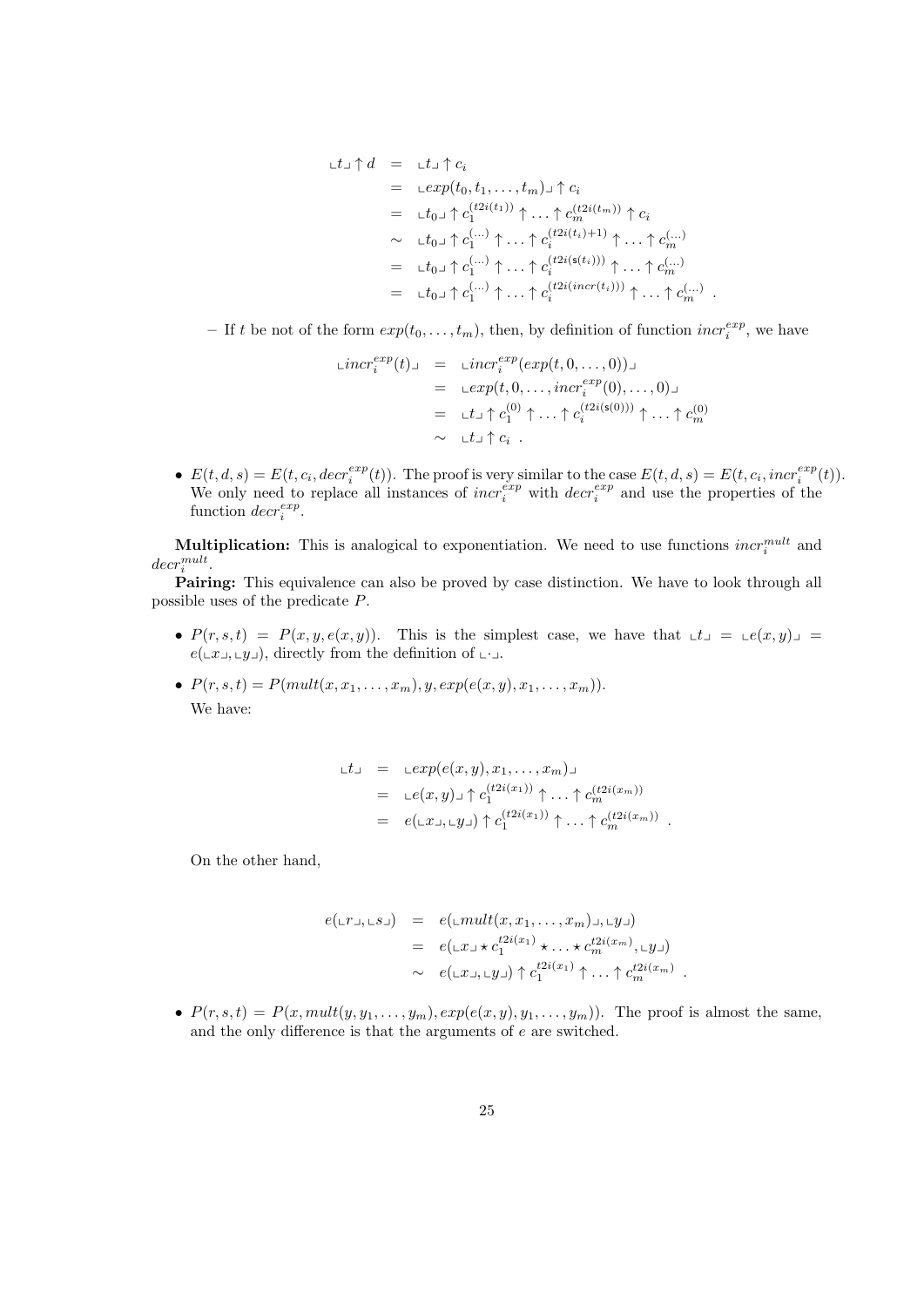•  $P(r, s, t) = P(mult(x, x_1, \ldots, x_m), mult(y, y_1, \ldots, y_m), exp(e(x, y), z_1, \ldots, z_m)),$ which requires the predicates  $A(x_1, y_1, z_1), \ldots, A(x_m, y_m, z_m)$  to be true. According to the definition of the predicate  $A(\ldots)$ , we have  $\forall i \; z_i = i2t(t2i(x_i) + t2i(y_i)).$ 

$$
\begin{array}{rcl}\n\mathbf{L} \mathbf{L} \mathbf{L} &=& \mathbf{L} \exp(e(x, y), z_1, \dots, z_m)) \mathbf{L} \\
&=& \mathbf{L} \mathbf{e}(x, y) \mathbf{L} \uparrow c_1^{(12i(22t(22i(x_1) + t2i(y_1)))} \uparrow \dots \uparrow c_m^{(t2i(22t(22i(x_m) + t2i(y_m)))} \\
&=& \mathbf{L} \mathbf{e}(x, y) \mathbf{L} \uparrow c_1^{(t2i(x_1) + t2i(y_1))} \uparrow \dots \uparrow c_m^{(t2i(x_m) + t2i(y_m))} \\
&=& e(\mathbf{L} \mathbf{L} \mathbf{L}, \mathbf{L} \mathbf{L} \mathbf{L} \uparrow \uparrow c_1^{(t2i(x_1) + t2i(y_1))} \uparrow \dots \uparrow c_m^{(t2i(x_m) + t2i(y_m))}.\n\end{array}
$$

On the other hand,

$$
e(\mathbf{x}_1, \mathbf{x}_2) = e(\mathbf{x}_1, \mathbf{x}_1, \dots, \mathbf{x}_m)) \mathbf{x}_1 \mathbf{x}_2 \mathbf{x}_3 \mathbf{x}_4 \mathbf{x}_5)
$$
  
\n
$$
= e(\mathbf{x}_1 \star c_1^{i2t(x_1)} \star \ldots \star c_m^{i2t(x_m)}, \mathbf{x}_2 \star c_1^{i2t(y_1)} \star \ldots \star c_m^{i2t(y_m)})
$$
  
\n
$$
\sim e(\mathbf{x}_1, \mathbf{x}_2) + c_1^{i2t(x_1)} \uparrow \ldots \uparrow c_m^{i2t(x_m)} \uparrow c_1^{i2t(y_1)} \uparrow \ldots \uparrow c_m^{i2t(y_m)}
$$
  
\n
$$
\sim e(\mathbf{x}_1, \mathbf{x}_2) + c_1^{i2t(x_1) + i2i(y_1)} \uparrow \ldots \uparrow c_m^{i2t(x_m) + t2i(y_m)}.
$$

•  $P(r, s, t) = P(mult(x, x_1, \ldots, x_m), mult(y, y_1, \ldots, y_m), e(x, y))$ . This is just a particular case of the previous rule. Here we have that  $\forall i \ z_i = 0$ . As in the previous example, we get:

$$
e(\llcorner r \lrcorner, \llcorner s \lrcorner) \sim e(\llcorner x \lrcorner, \llcorner y \lrcorner) \uparrow c_1^{(t2i(x_1) + t2i(y_1))} \cdots \uparrow c_m^{(t2i(x_m) + t2i(y_m))}
$$
  
=  $e(\llcorner x \lrcorner, \llcorner y \lrcorner) \uparrow c_1^{(0)} \uparrow \cdots \uparrow c_m^{(0)}$   
 $\sim e(\llcorner x \lrcorner, \llcorner y \lrcorner)$   
=  $\llcorner t \lrcorner$ 

 $\blacksquare$ 

**Example 8.** Let  $C = \{c_1, c_2\}$ . According to the definition of  $T_C$ , the fact

 $P(x, mult(y, y_1, y_2), exp(e(x, y), y_1, y_2)),$ 

where  $x, y, y_1, y_2$  are variables, is a fact of  $T_C$ .

Consider substitution

$$
\sigma = \{g/x, g/y, \mathsf{s}(0)/y_1, g/y_2\}
$$

for a constant  $g$ . Then,

$$
P(g, mult(g, s(0), g), exp(e(g, g), s(0), g))
$$

is an instance of the previous fact. We have that

$$
\begin{array}{rcl}\n\text{L}exp(e(g,g),\mathsf{s}(0),g) \sqcup & = & \text{L}e(g,g) \sqcup \uparrow c_1^{t2i(\mathsf{s}(0))} \uparrow c_2^{t2i(g)} \\
& = & e(\sqcup g \sqcup, \sqcup g \sqcup) \uparrow c_1^1 \uparrow c_2^0 \\
& = & e(g,g) \uparrow c_1.\n\end{array}
$$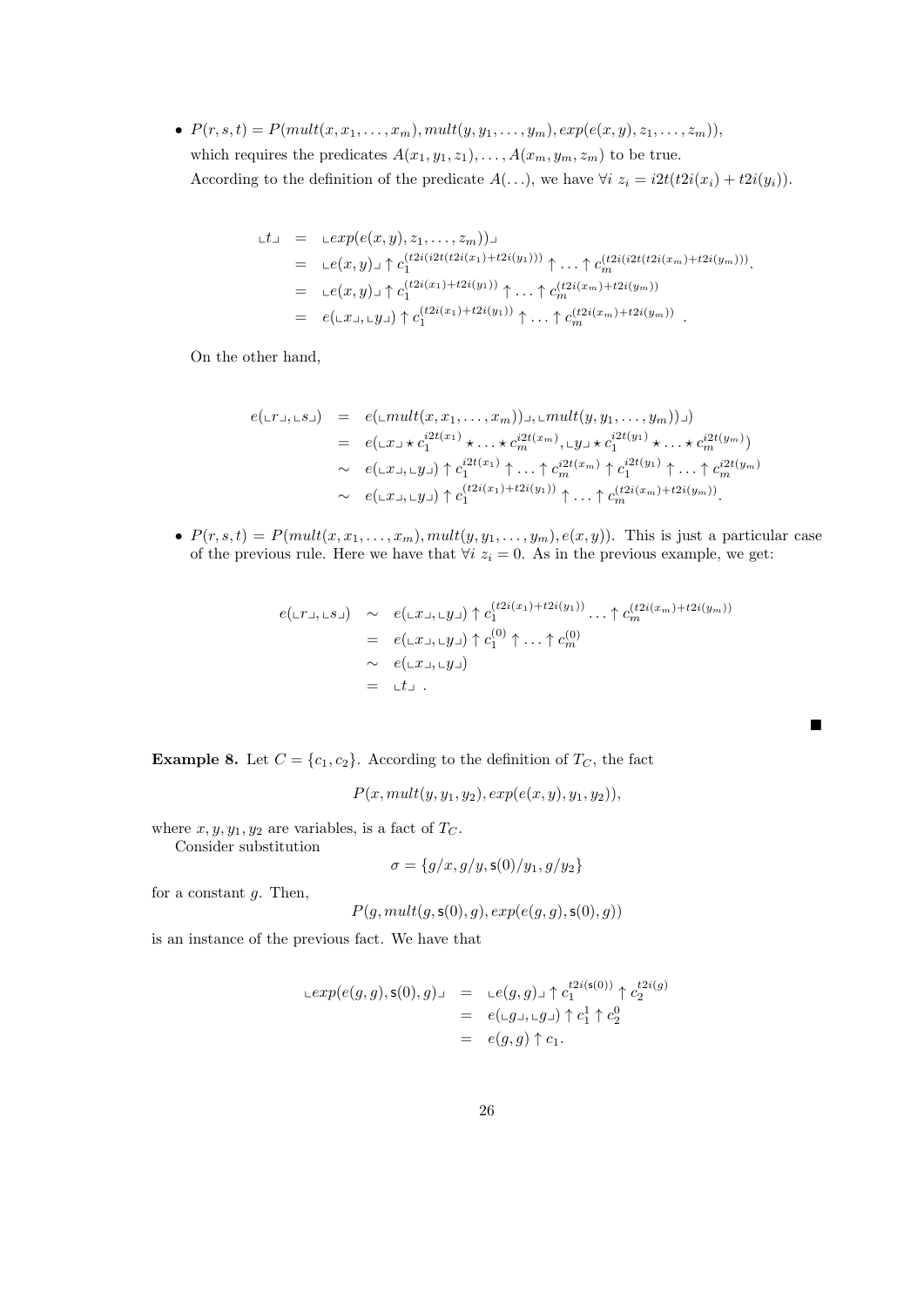$$
e(\mathbf{L}g\mathbf{L}, \mathbf{L}mult(g, \mathbf{s}(0), g)\mathbf{L}) = e(g, \mathbf{L}g\mathbf{L} \star c_1^{t2i(\mathbf{s}(0))} \star c_2^{t2i(g)})
$$
  
\n
$$
= e(g, g \star c_1^1 \star c_2^0)
$$
  
\n
$$
= e(g, g \star c_1)
$$
  
\n
$$
\sim e(g, g) \uparrow c_1.
$$

Now we need to show that each fact that can be derived in  $T_c$ , can also be derived in T in its decoded form. We cannot say that the fact derived in  $T$  will be exactly the same after decoding. As it was said before, there is no one-to-one correspondence between  $\lceil \cdot \rceil$  and  $\lceil \cdot \rceil$ , but the facts derived from T and  $T_C$  will be equivalent modulo ∼.

**Lemma 11.** Let  $a = p(t)$  be an atom, such that p occurs in T. Then,  $T_C \vdash_c a$  implies  $T \cup T_E \vdash_{\sim} \bot a$ .

#### Proof:

We need to take the derivation of a in  $T_C$ , remove all the atoms of the form  $E(\ldots)$ ,  $M(\ldots)$ , and  $P(\ldots)$ , and replace all the remaining atoms  $a_i$  by  $\sqcup a_i \sqcup$ . The proof can be carried out by induction and case distinction, in the same way as it has been done in [KT09]. There are additional cases for pairing.

Let  $\pi = a_1, \ldots, a_l$  be a derivation for  $T_C \vdash_c a$ . The proof proceeds by induction over the length of  $\pi$ . The induction base is  $l = 0$ , there is nothing to show. For the induction step, we need to show that  $\text{La}_l$  can be derived from  $\text{La}_l = \pi_{l}$ , where  $\pi_{l} = a_1, \ldots, a_{l-1}$ , and  $\text{La}_l = \text{La}_l$  is the sequence of atoms obtained from  $\pi_{\leq l}$  by removing all atoms of the form  $E(...)$ ,  $M(...)$ , and  $P(...)$ , by replacing all the remaining atoms  $a_i$  by  $\text{L}a_i$ .

By assumption, predicate symbols  $E, M$ , and  $P$  do not occur in  $T$ . It suffices to consider different cases of how  $a_l$  is obtained.

Here we list all the possible cases that we have to consider, including those that have been proved in [KT09].

- 1. If  $a_l$  is obtained using the integer derivation rules  $(2)$ — $(4)$ , it must be of the form  $I(0)$ ,  $I(\mathsf{s}(t))$ , or  $I(\mathbf{p}(t))$ . Therefore, ∟ $a_l = u$ , and we have  $T \cup T_E \vdash \sim I(u)$ .
- 2. If  $a_l$  is obtained using the rules (4)–(8), it is enough to note that  $\iota_t = \iota exp(t, 0, \ldots, 0) =$  $\mathsf{L}mult(t, 0, \ldots, 0)$ .
- 3. If  $a_l$  is obtained using the rule (9), the atom  $a_l$  is of the form

 $I(exp(s_0, \ldots, s_{i-1}, s'_i, s_{i+1}, \ldots, s_m))$ , such that  $I(exp(s_0, \ldots, s_m))$ ,  $I(c_i)$ , and  $I(s'_i)$  occur in  $\pi_{< l}$ . Set  $b = I(exp(s_0, \ldots, s_m))$ . Then,  $\Box b = I(\Box exp(s_0, \ldots, s_m))$  and  $\Box I(c_i) = I(c_i)$  are elements of  $\mathcal{L}\pi_{\leq l}$ .

Now we need to derive  $\text{L}a_l$  from  $\text{L}b_l$  and  $I(c_i)$ .

- If  $t2i(s'_i) > t2i(s_i)$ , apply the clause  $I(x)$ ,  $I(y) \to I(x \uparrow y)$  from  $T_E t2i(s'_i) t2i(s_i)$  times.
- If  $t2i(s_i') < t2i(s_i)$ , apply the clause  $I(x) \rightarrow I(x^{-1})$  to  $I(c_i)$ , then apply the rule  $I(x), I(y) \to I(x \uparrow y)$  from  $T_E$   $t2i(s_i) - t2i(s'_i)$  times.
- If  $t2i(s'_i) = t2i(s_i)$ , then  $\text{L}a_i \text{ is a repetition of } \text{L}b \text{.}$
- 4. If  $a_l$  is obtained using the rule (10) the proof is analogical to exponentiation.
- 5. If  $a_l$  is obtained using the rule: (16) then the atom  $a_l$  is of the form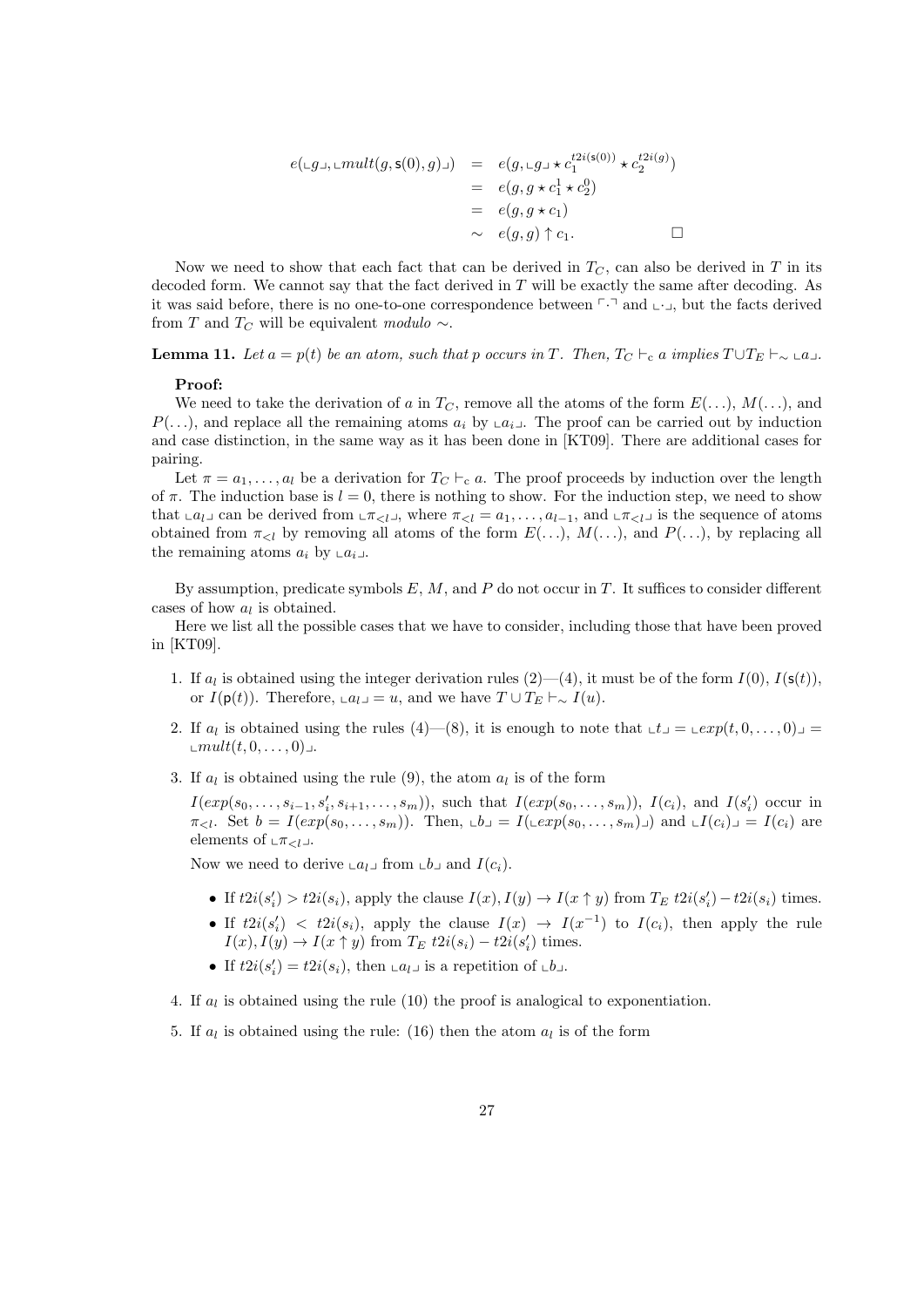$exp(e(u_0, v_0), s_1, \ldots, s_m)$ , such that  $I(mult(u_0, u_1, \ldots, u_m))$  and  $I(mult(v_0, v_1, \ldots, v_m))$  occur in  $\pi_{\leq l}$ , and the predicates  $A(u_1, v_1, s_1), \ldots, A(u_m, v_m, s_m)$  are true. By definition of the predicate  $A(\ldots)$ , they are true iff  $s_i = i2t(t2i(u_1) + t2i(v_i))$  for each i.

Now denote  $b_1 = I(mult(u_0, u_1, \dots, u_m))$ ,  $b_2 = I(mult(v_0, v_1, \dots, v_m))$ . We get that

 $\Box b_1 = I(\Box mult(u_0, u_1, \ldots, u_m))$  and  $\Box b_2 = I(\Box mult(v_0, v_1, \ldots, v_m))$  are elements of  $\Box \pi_{\leq l}$ . Then,  $\Box a_l$  can be derived from  $\Box b_1$  and  $\Box b_2$  by applying the rule  $I(x), I(y) \rightarrow I(e(x, y))$ from  $T_E$ .

We get a term of the form  $e(\ldots, \ldots)$  without any exponents, but using equations  $e(x, y \star z)$  =  $e(x, y) \uparrow z$  and  $e(x, y) = e(y, x)$  we get that the result is actually equivalent to  $\Box a_i \Box$ . Each exponent  $c_i$  is taken out from  $b_1 \square u_i$  times, and from  $b_2 \square v_i$  times. As the result, we get  $z \in \exp(e(u_0, v_0), i2t(t2i(u_1)+t2i(v_1)), \ldots, i2t(t2i(u_m)+t2i(v_m))) = z \in \exp(e(u_0, v_0), s_1, \ldots, s_m)) = z$  $\sqcup a_{l}\sqcup$ 

6. Suppose that  $a_l$  is obtained using the rule (26). We write this rule out in more details:

$$
M(\ulcorner \theta(s'_1) \urcorner, b_1, x_1), \ldots, M(\ulcorner \theta(s'_j) \urcorner, b_j, x_j),
$$
  

$$
E(\ulcorner \theta(t'_1) \urcorner, d_1, y_1), \ldots, E(\ulcorner \theta(t'_k) \urcorner, d_k, y_k),
$$

$$
P(\ulcorner \theta(u_1')\urcorner, \ulcorner \theta(v_1')\urcorner, z_1), \ldots, P(\ulcorner \theta(u_l')\urcorner, \ulcorner \theta(v_1')\urcorner, z_l),
$$
  

$$
\ulcorner \theta(r_1)\urcorner, \ldots, \ulcorner \theta(r_n)\urcorner \rightarrow \ulcorner \theta(r_0)\urcorner.
$$

Assume that this clause was instantiated with a substitution  $\sigma$ : it means that  $a_l = \sigma({\epsilon r_0})$ . Furthermore, all the  $\sigma(\ulcorner\theta(r_i)\urcorner)$  for all  $i \in \{1,\ldots,n\}$ , and all the  $E(\sigma(\ulcorner\theta(t_i')\urcorner), d_i, \sigma(y_i)),$  $M(\sigma(\ulcorner\theta(s'_i)\urcorner), b_i, \sigma(x_i)),$  and  $P(\sigma(\ulcorner\theta(u'_i)\urcorner), \sigma(\ulcorner\theta(v'_i)\urcorner), \sigma(z_i))$  for all corresponding indices i, are in  $\pi_{\leq l}$ . Therefore,  $\pi(\pi(\theta(r_i)^{\top})$  for all  $i \in \{1, ..., n\}$  are in  $\pi_{\leq l}$ .

By Lemma 10, we have that  $\text{Log}(y_i) \rightarrow \text{Log}(\text{Log}(t_i') \rightarrow \text{Log}(x_i) \rightarrow \text{Log}(x_i) \rightarrow \text{Log}(f \rightarrow \text{Log}(s_i') \rightarrow \text{Log}(z_i) \rightarrow \text{Log}(z_i) \rightarrow \text{Log}(z_i) \rightarrow \text{Log}(z_i) \rightarrow \text{Log}(z_i)$  $e\bigl(\log(\ulcorner\sigma(\ulcorner\theta(u_i')\urcorner)\lrcorner,\llcorner\sigma(\ulcorner\theta(v_i')\urcorner)\lrcorner)\bigr).$ 

Let  $\sigma^*(x) = \sigma(x)$ . For each subterm t of  $r_0, \ldots, r_n$  such that t is not of the form  $w^{-1}$ , we show by induction over the size of t, that  $\sigma^*(t) \sim L \sigma(\sigma(t))$ .

- (a) If  $t = x$  is a variable:  $\ulcorner \theta(x) \urcorner = x$ , and thus  $\sigma^*(x) = \text{Tr}(\ulcorner \theta(x) \urcorner) \urcorner$ , by definition of  $\sigma^*$ .
- (b) If  $t = f(t_1, \ldots, t_n)$  for  $f \notin \{\uparrow, \star, e\}$ : the claim easily follows by induction.
- (c) If  $t = t' \uparrow d$  and t is ground:  $\text{L}\sigma(\ulcorner \theta(t) \urcorner) \urcorner = \text{L}\ulcorner t \urcorner \urcorner$ , and  $\sigma^*(t) = t$ . We know that  $\text{L}\ulcorner t \urcorner \urcorner \urcorner \rightharpoonup t$ by Lemma 9.
- (d) If  $t = t' \star d$  and t is ground: similar to exponentiation.
- (e) If  $t = t_i = t'_i \uparrow d_i$ , by the induction hypothesis we have  $\sigma^*(t_i) = \sigma^*(t'_i) \uparrow d_i \sim \text{L}\sigma(\ulcorner \theta(t'_i) \urcorner) \urcorner \uparrow d_i.$ We have  $\text{Log}(y_i) \to \text{Log}(\text{Log}(t_i') \to \text{Log}(t_i))$  Therefore,  $\sigma^*(t_i) \sim \text{Log}(y_i) \to \text{Log}(t_i) \to \text{Log}(t_i)$ .
- (f) If  $t = s_i = s'_i * b_i$ : similar to exponentiation.
- (g) If  $t = w_i = e(u'_i, v'_i)$ , by the induction hypothesis we have  $\sigma^*(w_i) = e(\sigma^*(u_i'), \sigma^*(v_i')) \sim e(\text{log}(\text{log}(u_i')) \text{log}(\sigma(v_i')) \text{log}(v_i'))$ We have  $\text{Log}(z_i) \text{Log}(f(\theta(u_i')))$  ,  $\text{Log}(f(\theta(v_i')))$ ). Therefore,  $\sigma^*(w_i) \sim \text{Log}(z_i)$   $= \text{Log}(w_i)$ .

By the above, we have that  $\sigma^*(r_i) \sim \sigma(\sigma(r_i)^{\eta})$  ( $r_i$  can not be of the form  $w^{-1}$  since it is Cexponent-ground). We have that all the  $\text{L}\sigma(\ulcorner\theta(r_i)\urcorner)$  for all  $i \in \{1,\ldots,n\}$  are in  $\text{L}\pi_{< l}$ , which means that we can apply the clause  $r_1, \ldots, r_n \to r_0$  with  $\sigma^*$  to obtain  $\sigma^*(r_0) \sim \sigma(\sigma(r_0)\tau)$  $\mathcal{L}a_l\mathcal{L}$ .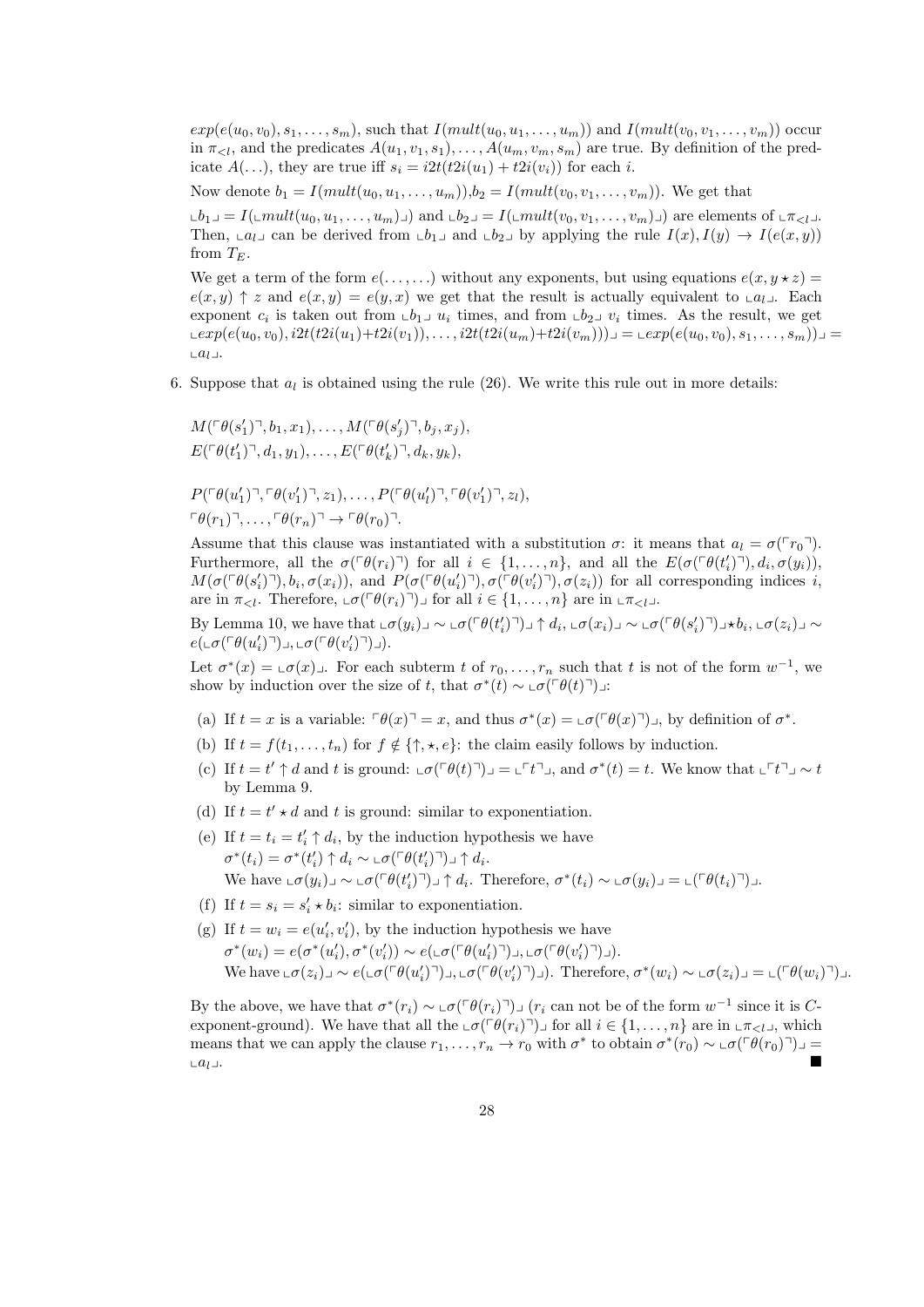**Example 9.** Let  $C = \{c_1, c_2\}$ . Let secret be a constant of T. Let f be an arbitrary functional symbol. Suppose that the atom  $\tilde{a} \equiv I(exp(e(g, g), 0, s(0)))$  has been derived from  $T_C$  using the rule

$$
R' = I(f(x, y)), M(y, c_1, z), P(x, z, v) \to I(v).
$$

Assume that  $T_C$  contains a fact

 $I(f(mult(q, p(0), 0), mult(q, 0, s(0))))$ ,

and the substitution obtained in the derivation process is

$$
\sigma = \{mult(g, \mathbf{p}(0), 0)/x,
$$
  
\n
$$
mult(g, 0, \mathbf{s}(0))/y,
$$
  
\n
$$
mult(g, \mathbf{s}(0), \mathbf{s}(0))/z,
$$
  
\n
$$
exp(e(g, g), 0, \mathbf{s}(0))/v\}.
$$

Note that after fixing x or y, the value of z is uniquely determined since otherwise the predicates  $M(\ldots)$  and  $P(\ldots)$  would be false, and the atom  $\tilde{a}$  could not have been obtained in this derivation. Applying  $\sigma$  and removing the instances of M and P from the derivation leaves the rules:

- 1.  $I(f(mult(g, p(0), 0), mult(g, 0, s(0))))$ ;
- 2.  $I(f(mult(g, p(0), 0), mult(g, 0, s(0)))) \rightarrow I(exp(e(g, g), 0, s(0))).$

After decoding the terms, we get:

- 1.  $I(f(g \star c_1^{-1}, g \star c_2)) \to I(e(g, g) \uparrow c_2);$
- 2.  $I(f(g \star c_1^{-1}, g \star c_2)).$

These two rules belong to the theory T, and the clause  $I(e(q, q) \uparrow c_2)$  can be obviously derived from T. On the other hand,  $I(e(g, g) \uparrow c_2) \sim L\tilde{a}_1$ .

**Proof of Theorem 7:** We have used Lemma 8 to prove that  $T \cup T_F \vdash_{\sim} b$  implies  $T_C \vdash_{\sim} \ulcorner b \urcorner$ . Now suppose that  $T_C \vdash_c \ulcorner b\urcorner$ . By assumption,  $b = p(t)$ , where p occurs in T. Lemma 11 implies that  $T \cup T_E \vdash_{\sim} \bot \ulcorner b \urcorner$  By Lemma 9,  $\bot \ulcorner b \urcorner \bot \sim b$ , and therefore  $T \cup T_E \vdash_{\sim} b$ .

As the result, we can say that instead of analyzing the C-exponent-ground protocol that uses bilinear pairings in  $T \cup T_E$ , it can be analyzed in  $T \cup T_E^C$  without any loss of information.

## 9 Experiments

We have extended the Horn theory transformer by Küsters and Truderung [KT09] to also handle pairing operations.

In their transformer, the protocol is written first as an ordinary Prolog program, and afterwards it is translated to a file that can be tested by ProVerif.

With the help of this extended transformer, we have used ProVerif to analyze several protocols employing bilinear pairings. All of them are key-agreement protocols. In our experiments, we have asked whether the attacker (an insider in the system) is capable of finding or determining the session key. Namely, at the end of the session, each party encrypts a secret value sec with the key determined during the session, and releases it to the network. We query whether  $I(sec)$  can be derived. The results of our tests are the following: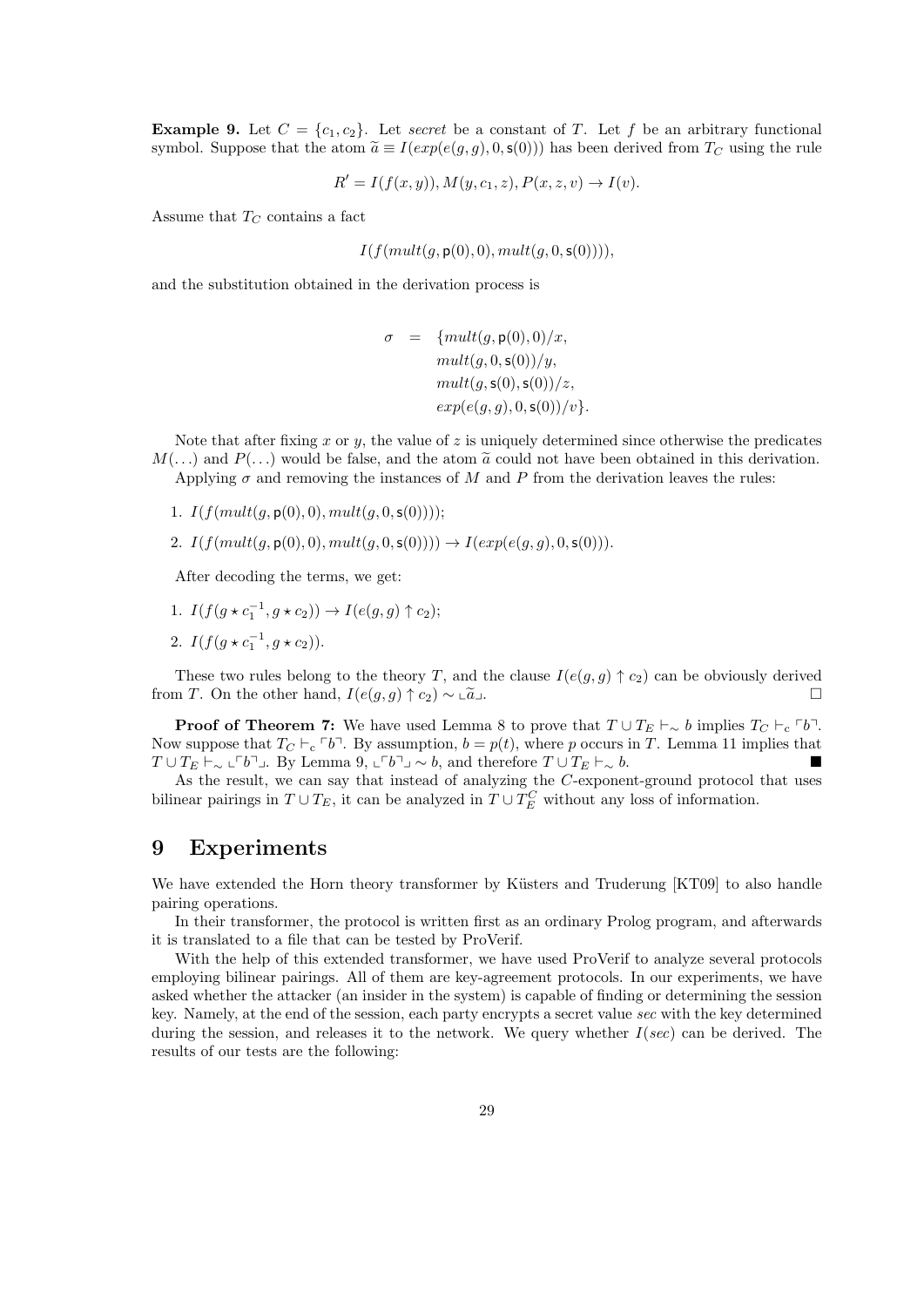- Joux's protocol. This [Jou00] is the original three-party Diffie-Hellman key exchange protocol without any authentication of messages. Our analysis finds it secure if the channels between parties are authenticated, and insecure otherwise.
- A variation of Shim's protocol. We consider the repaired version [CVC04] of Shim's threeparty certificate-based one-pass key-exchange protocol [Shi03]. Our analysis finds it secure. There is an interesting detail in the model of this protocol. Namely, when a party receives the messages from other parties, it is supposed to verify whether two terms  $t_1$  and  $t_2$ , both constructed by this party as  $t_1 = e(t_{11}, t_{12})$  and  $t_2 = e(t_{21}, t_{22})$ , are equal. In symbolic model, obviously the equality modulo  $\sim$ , not the syntactic equality (supported natively by ProVerif) has to be used. We thus add the atoms  $P(t_{11}, t_{12}, T)$  and  $P(t_{21}, t_{22}, T)$  as premises to the clause corresponding to the protocol action that depends on the results of this comparison.
- **TAK 1.** This certificate-based three-party key-exchange protocol by Al-Riyami and Paterson [ARP03] includes the public keys in the generated session key. It was found to be secure.
- **TAK 2**. This protocol by the same authors [ARP03], although similar to the previous one, is insecure [SW07]. We were able to find the same attack using the theory transformer and ProVerif.
- A Six Pass Pairing Based AKC Protocol. This protocol is also proposed by Al-Riyami and Paterson [ARP03]. It was found to be secure.

Our implementation is available from http://comserv.cs.ut.ee/forms/ati\_report//index. php?year=2011.

#### Efficiency

We have tested the running time of the analysis on the listed protocols. Similarly to [KT09], our Horn theory transformer has negligible running time. Unfortunately, the situation is different for ProVerif's running time on transformed protocols. In our experiments, the running time of ProVerif seems to grow fast with the number of pairing operations in the protocols.

Our experiments were performed with ProVerif 1.84 on a 2.21 GHz AMD Athlon 64X2 Dual Core Processor 4400+ with 2GB of RAM. The running time for the simplest of the protocols — Joux's key exchange — was still a fraction of a second. In this protocol, each participant has to perform just a single pairing per session. TAK 1, six-pass AKC, and repaired Shim's protocol each required time between 6 and 23 minutes. TAK 2 protocol makes the most use of pairings (the agreed key in this protocol is the hash of the concatenation of results of three different pairing operations). The time to find the attack in this protocol amounted to several hours.

In our experiments, we did away with the commutation rule  $e(x, y) \sim e(y, x)$ . This means that ProVerif performed a purely syntactic derivation. This change was sound because in all protocols, only a single generator p of the group  $G_1$  was considered. This meant that  $e(p, p)$  was the only considered generator for the group  $G_T$ . Our transformation  $\ulcorner\cdot\urcorner$  thus brings all terms involving pairings to the form  $exp(e(p, p), \ldots)$ . Getting rid of the commutation rule improved the running time of ProVerif a couple of times, but the more complex protocols still required a long time to analyze.

## 10 Addition in  $G_1$  and multiplication in  $G_T$

Our treatment allows neither the protocol participants nor the adversary to apply the full set of operations available in the groups  $G_1$  and  $G_T$  "in real life". Namely, similarly to previous approaches [KT09], we have very much concentrated on Diffie-Hellman-like protocols and exponentiation operations in groups. Addition in  $G_1$  and multiplication in  $G_T$  have not been a part of the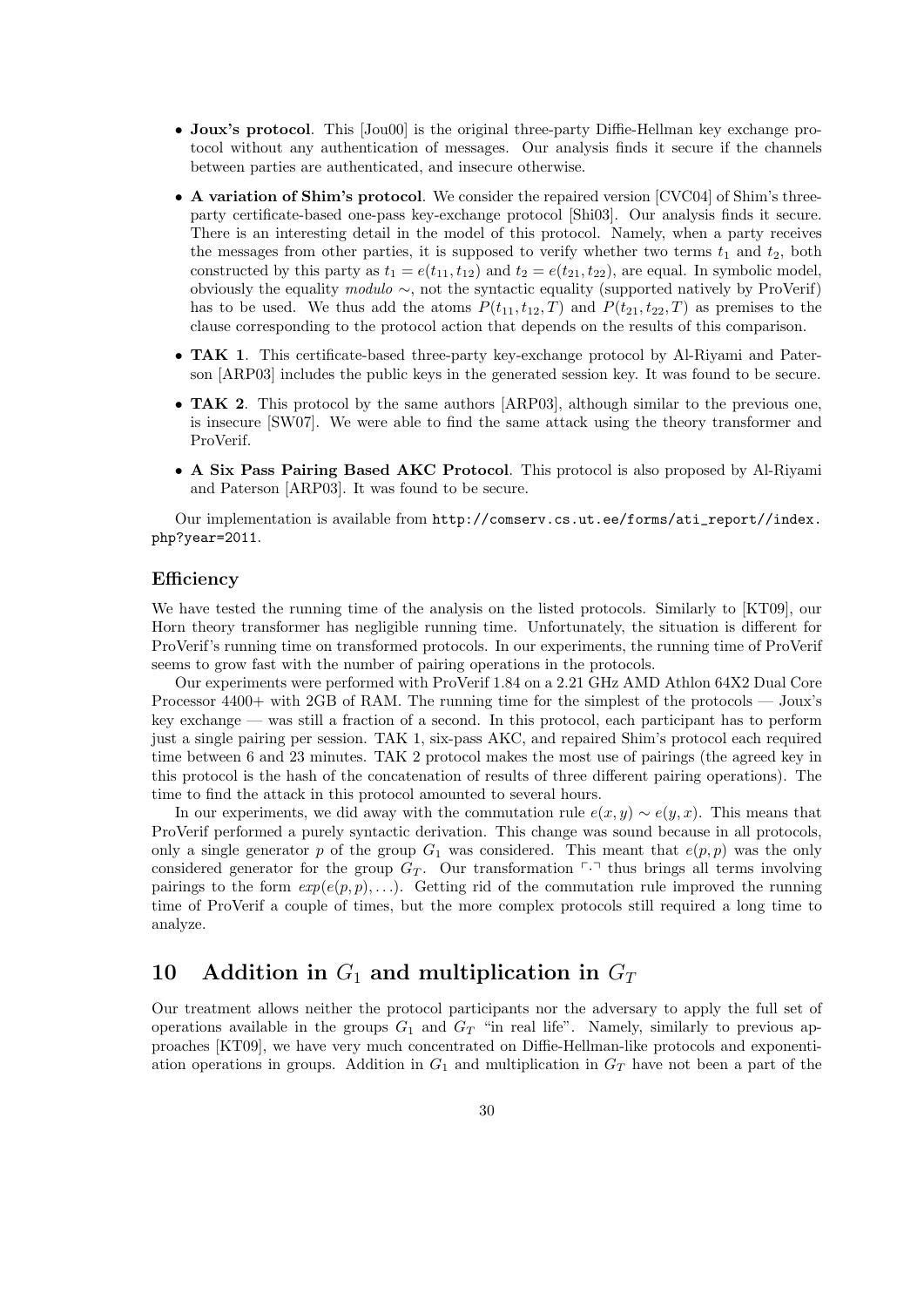signature, meaning that no-one could apply those. As these operations can interfere with existing operations in our signature (meaning: there are equations involving both of them and the exponentiation operations) we may ask whether an adversary capable of applying them could attack protocols that our analysis has found to be secure. This issue would not have arisen if there were no such interference [CC10].

We will now extend the signature  $\Sigma$  with addition '+' in  $G_1$  and multiplication ' $\cdot$ ' in  $G_T$ , introducing the equations and intruder theory which make them behave as the corresponding operations in cyclic groups. If  $\sim^{\sharp}$  is the new equivalence of terms, and  $T_{E^{\sharp}}$  is the new intruder theory, then we show that for a protocol  $P$  that does not contain operations of addition in  $G_1$  and multiplication in  $G_T$ , and for an atom a that similarly does not contain these operations,  $T_P \cup T_{E^{\sharp}} \vdash_{\sim^{\sharp}} a$  implies  $T_P \cup T_E \vdash_{\sim} a$ . Hence these operations do not help the adversary.

The equations involving  $+$  and  $\cdot$  are given below. We additionally make use of two free constants 0 and 1, denoting the zero element in  $G_1$  and the unit element in  $G_T$ .

$$
x + y \sim^{\sharp} y + x \qquad x \cdot y \sim^{\sharp} y \cdot x
$$
  
\n
$$
(x + y) + z \sim^{\sharp} x + (y + z) \qquad (x \cdot y) \cdot z \sim^{\sharp} x \cdot (y \cdot z)
$$
  
\n
$$
(x + y)^{-1} \sim^{\sharp} x^{-1} + y^{-1} \qquad (x \cdot y)^{-1} \sim^{\sharp} x^{-1} \cdot y^{-1}
$$
  
\n
$$
x + 0 \sim^{\sharp} x \qquad x + x^{-1} \sim^{\sharp} 0 \qquad x \cdot 1 \sim^{\sharp} x \qquad x \cdot x^{-1} \sim^{\sharp} 1
$$
  
\n
$$
(x + y) \star z \sim^{\sharp} (x \star z) + (y \star z) \qquad e(x + y, z) \sim^{\sharp} e(x, z) \cdot e(y, z)
$$
  
\n
$$
(x \cdot y) \uparrow z \sim^{\sharp} (x \uparrow z) \cdot (y \uparrow z)
$$
\n(27)

The additions to the intruder theory due to these operations are straightforward. The theory  $T_{E^{\sharp}}$  consists of the rules of the theory  $T_E$ , plus the following rules:

$$
I(x), I(y) \to I(x+y) \qquad I(x), I(y) \to I(x \cdot y) .
$$

As the protocol  $P$  does not contain  $+$  or  $\cdot$ , they can be introduced into a derivation only through adversarial rules. We will show now that there is no reason for the adversary to introduce those operations — if the goal of the adversary is to establish an atom a not containing  $+$  or  $\cdot$ , then any derivation where  $+$  and  $\cdot$  are introduced can be repeated without their introduction. The necessary definitions for formally stating and establishing these results are given below, while their proofs are given in the appendix.

We will extend the definition of a *reduced* term to the terms that contain  $+$  and  $\cdot$  operations. We call a term over  $\Sigma$  *reduced* if no equations in last four rows of (1) and last four rows of (27) can be applied to it from left to right modulo the equations in the first two rows of (1) and first two rows of (27). Hence in a reduced term, when several operations in and between  $G_1$  and  $G_T$  have to be performed, we first perform the pairings e, then the exponentiation-like operations  $\star$  and  $\uparrow$ , then the inversions, and finally the multiplication-like operations  $+$  and  $\cdot$ . Each term can be brought to a reduced form and the reduced form is determined uniquely modulo the associativity and/or commutativity of  $\star$ ,  $\uparrow$ ,  $+$ ,  $\cdot$  and  $e$ .

Example 10. Suppose that we are given a term

$$
t := e((p \star a + p \star b) \star c, p \star a \star c) \uparrow a^{-1} .
$$

We will bring the term  $t$  to its reduced form: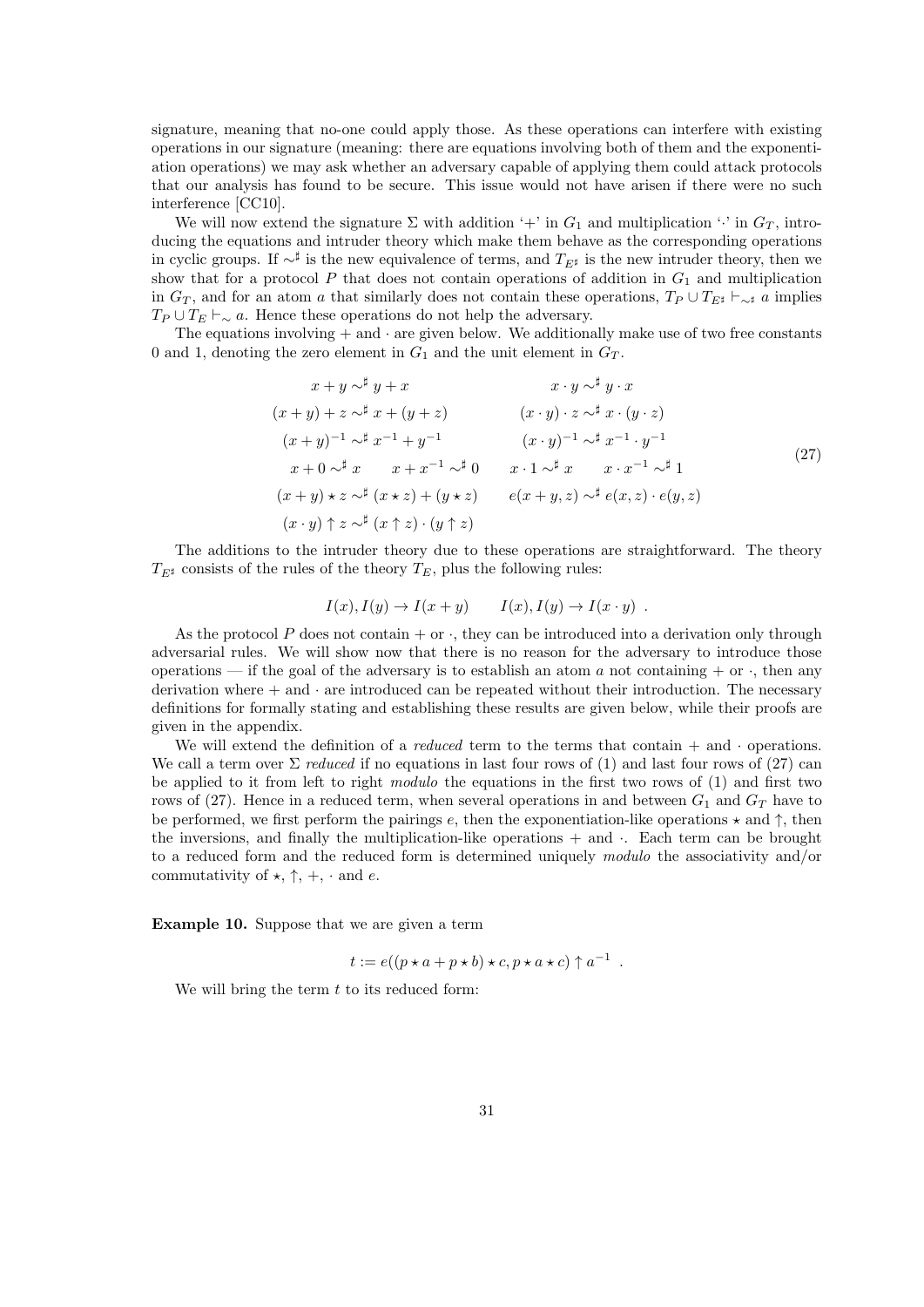$$
t = e((p \star a + p \star b) \star c, p \star a \star c) \uparrow a^{-1}
$$
  
\n
$$
\sim^{\sharp} e(p \star a \star c + p \star b \star c, p \star a \star c) \uparrow a^{-1}
$$
  
\n
$$
\sim^{\sharp} e(p \star a \star c + p \star b \star c, p) \uparrow a^{-1} \uparrow a \uparrow c
$$
  
\n
$$
\sim^{\sharp} e(p \star a \star c + p \star b \star c, p) \uparrow c
$$
  
\n
$$
\sim^{\sharp} (e(p \star a \star c, p) \cdot e(p \star b \star c, p)) \uparrow c
$$
  
\n
$$
\sim^{\sharp} e(p \star a \star c, p) \uparrow c \cdot e(p \star b \star c, p) \uparrow c
$$
  
\n
$$
\sim^{\sharp} e(p, p) \uparrow c \uparrow a \uparrow c \cdot e(p, p) \uparrow c \uparrow b \uparrow c
$$
  
\n
$$
\sim^{\sharp} e(p, p) \uparrow a \uparrow c^2 \cdot e(p, p) \uparrow b \uparrow c^2
$$

In this example, the  $+$  operation has disappeared from t because it has been applied to terms under pairing. Note that the operation  $+$  may still remain in the reduced form.

The  $+$  and  $\cdot$  operations are also not restricted to head operations. They can be hidden inside the term, and they may remain there after the reduction. For example,  $f(a + b) \uparrow c$  is a reduced term.

According to this new definition of reduced form, the terms (and their subterms) that do not contain the operations  $+$  and  $\cdot$  are reduced in the same way as according to the previous definition (without  $+$  and  $\cdot$ ).

We define a function DF ("decomposed form") that we will use to remove all the  $+$  and  $\cdot$ operations and replace them with single addends and factors. This can be done by defining special functions that will select particular elements from the sums and the products. Additionally, we need to ensure that applying these functions will keep equivalence modulo the equations of (27).

Let  $\text{Trm}^{\overline{+}}$  be the set of *reduced* terms whose head symbol is not + or  $\cdot$ . Let  $\mathcal{P}_{\text{fin}}^{\neq \emptyset}(X)$  denote the set of all the finite non-empty subsets of X. We define  $\text{Sel}^{\overline{+}}$  as the set of pairs of functions  $(g^+,g)$ from  $\mathcal{P}_{\text{fin}}^{\neq \emptyset}(\mathbf{Trm}^{\overline{+}})$  to  $\mathbf{Trm}^{\overline{+}}$ , satisfying the following conditions for all  $X, Y \in \mathcal{P}_{\text{fin}}^{\neq \emptyset}(\mathbf{Trm}^{\overline{+}})$ :

- $g^+(X) \in X$  and  $\dot{g}(X) \in X$ ;
- $g^+(X \cup \{0\}) = g^+(X)$  and  $\dot{g}(X \cup \{1\}) = \dot{g}(X);$
- if  $Y = \{x \star t | x \in X\}$ , then  $g^+(Y) = g^+(X) \star t$ ;
- if  $Y = \{x \uparrow t | x \in X\}$ , then  $\dot{g}(Y) = \dot{g}(X) \uparrow t$ ;
- if  $Y = \{e(x,t) | x \in X\}$ , then  $\dot{g}(Y) = e(g^+(X), t)$ .

We use the functions  $g^+$  and  $\dot{g}$  to select addends from sums and factors from products.

For a term t in reduced form and a pair of functions  $(g^+, \dot{g}) \in \mathbf{Sel}^{\overline{+}}$  we define a term  $DF(t, g^+, \dot{g})$ as follows:

- $DF(u, g^+, \dot{g}) = u$  (for a variable or a name u);
- $DF(f(t_1, ..., t_k), g^+, \dot{g}) = f(DF(t_1, g^+, \dot{g}), ..., DF(t_k, g^+, \dot{g}))$  (for  $f \notin \{+, \cdot\}$ );
- $DF(t_1 + ... + t_k, g^+, \dot{g}) = DF(g^+({t_1},..., t_k), g^+, \dot{g})$  (where the head symbol of  $t_i$  is not +);
- $DF(t_1 \cdot \ldots \cdot t_k, g^+, \dot{g}) = DF(\dot{g}(\{t_1, \ldots, t_k\}), g^+, \dot{g})$  (where the head symbol of  $t_i$  is not  $\cdot$ ).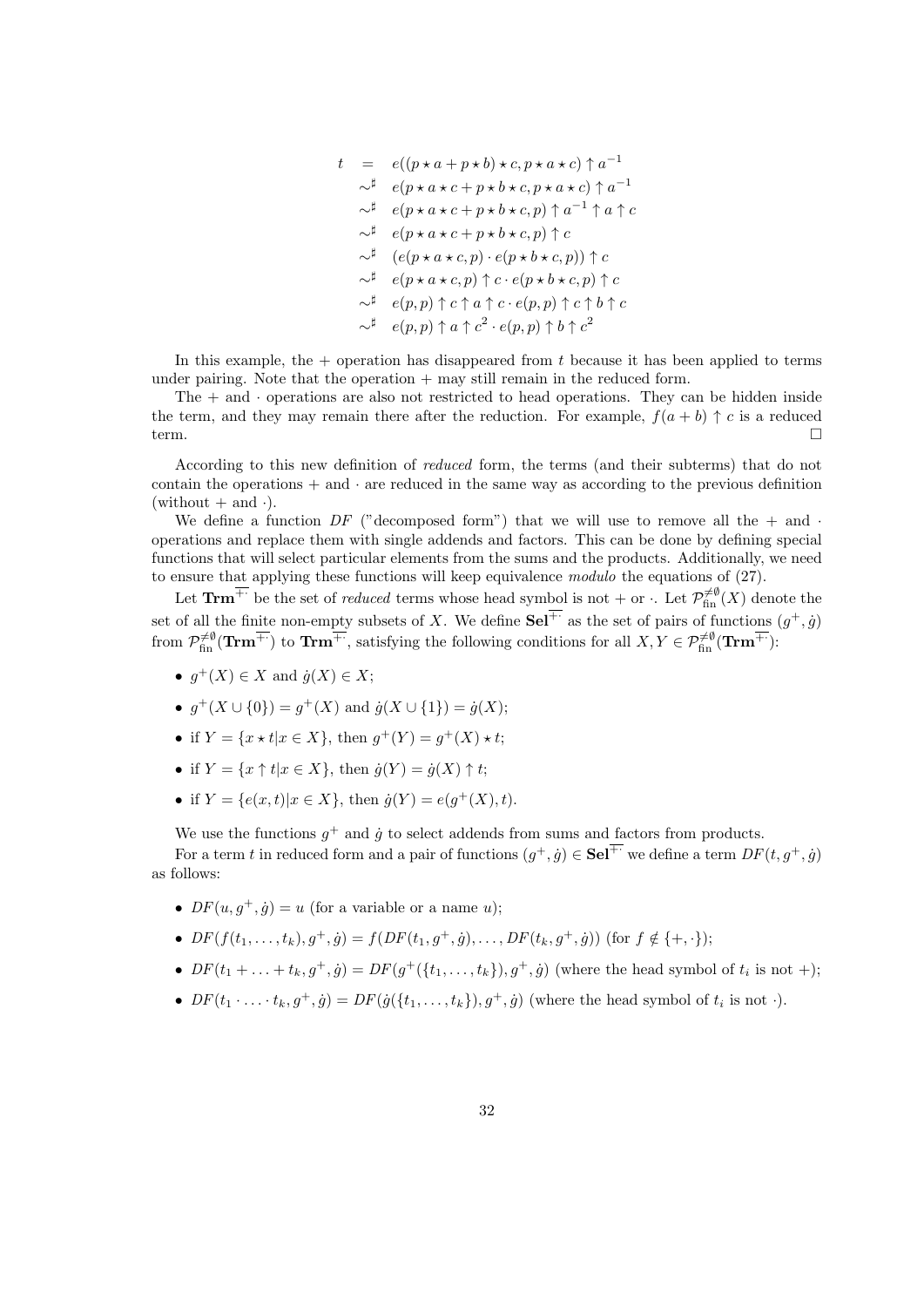We see that the term  $DF(t, g^+, \dot{g})$  is a "simplified" form of t in the sense that wherever in t a sum or a product is contained, the term  $DF(t, g^+, g)$  only contains a single addend or factor of this sum or product.

For an atom  $a = P(t_1, \ldots, t_k)$  and functions  $g^+, \dot{g}$  we define the new atom  $DF(P(t_1, \ldots, t_k), g^+, \dot{g}) =$  $P(DF(t_1, g^+, \dot{g}), \ldots, DF(t_k, g^+, \dot{g})).$ 

Example 11. Suppose that we have a term

$$
s := enc(p \star a + f(c \cdot d) \star b, msg) ,
$$

the function  $DF$  will decompose the reduced form of  $s$  to addends:

$$
s' = DF(s, g^+, \dot{g})
$$
  
= DF(enc(p \* a + f(c · d) \* b, msg), g^+, \dot{g})  
= enc(DF(p \* a + f(c · d) \* b, g^+, \dot{g}), DF(msg, g^+, \dot{g}))  
= enc(DF(g^+({p \* a, f(c · d) \* b}), g^+, \dot{g}), msg)

Depending on the definition of  $g^+$ , we select either the first or the second argument of addition.

If we select  $p \star a$ :

$$
s' = enc(DF(p \star a, g^+, \dot{g}), msg)
$$
  
= enc(DF(p, g^+, \dot{g}) \star a, msg)  
= enc(p \star a, msg)

If we select  $f(c \cdot d) \star b$ :

$$
s' = enc(DF(f(c \cdot d) \star b, g^+, \dot{g}), msg)
$$
  
= enc(f(DF(c \cdot d, g^+, \dot{g})) \star a, msg)  
= enc(f(DF(\dot{g}(\{c, d\}), g^+, \dot{g})) \star a, msg)

Here we again select either c or  $d$ , depending on the definition of  $\dot{g}$ :

 $enc(f(DF(c, q^+, \dot{q})) \star a, msq) = enc(f(c) \star a, msq)$ 

$$
enc(f(DF(d, g+, g)) \star a, msg) = enc(f(d) \star a, msg)
$$

The obtained terms do not contain the addition operation.

Now we need to show that if a protocol  $T_P$  does not contain the operations  $+$  and  $\cdot$ , then there is no difference whether the intruder uses his additional power from  $T_{E^{\sharp}}$  or not. The main idea is to show that if the intruder just stores addends and factors and does not apply  $+, \cdot$  to them (this will be modeled by function  $DF$ ), he can still derive  $a$  if he could do it before.

First of all, we state an auxiliary lemma that we need to prove in order to get the promised result.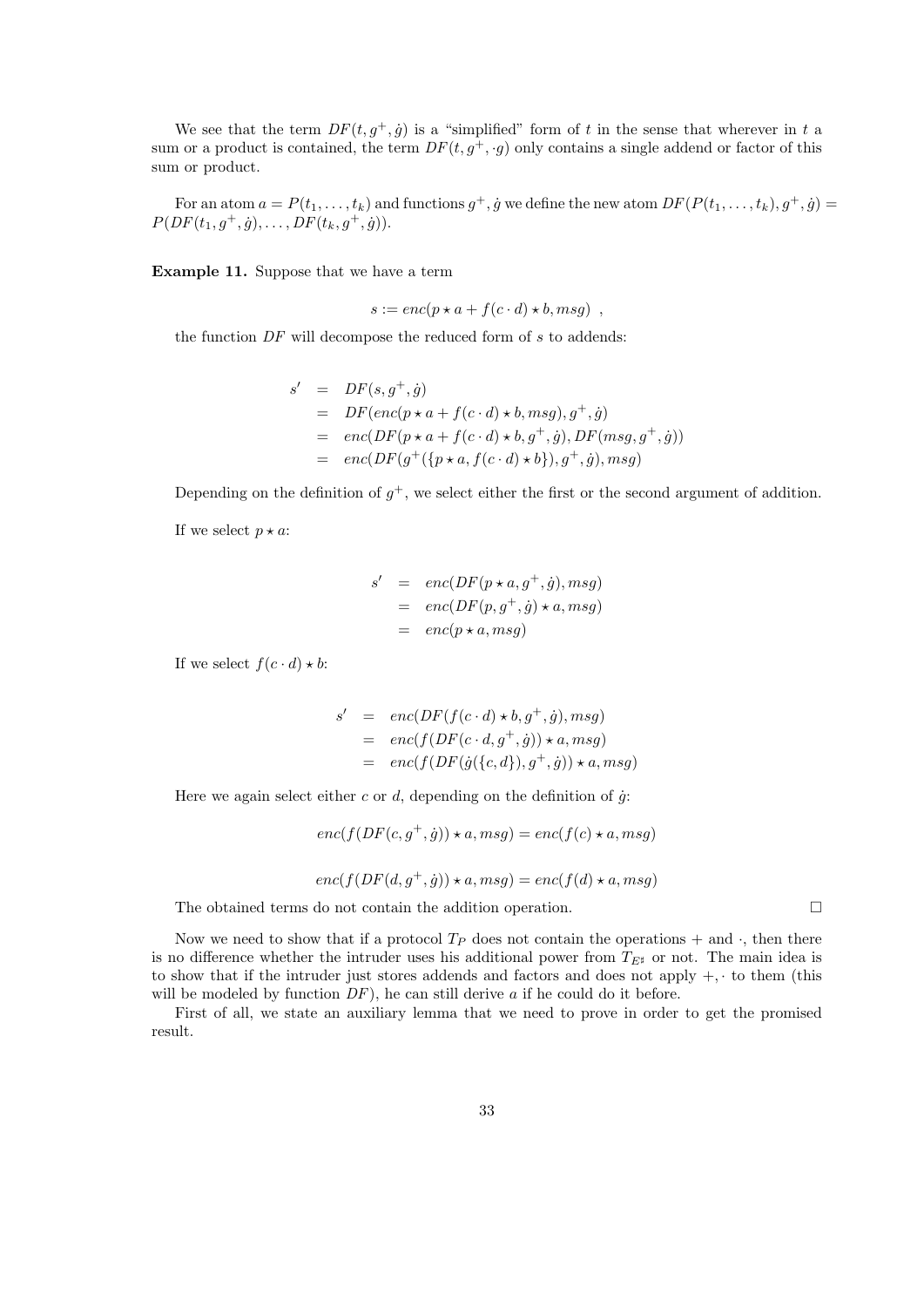**Lemma 12.** Let  $R \equiv r_1, \ldots, r_k \to r$  be a rule in the theory  $T_P \cup T_E$ . Let  $a_1, \ldots, a_k \to a$  be a ground instance of this rule. Let  $(g^+, \dot{g}) \in \mathbf{Sel}^{\overline{+}}$ . Then  $DF(a_1, g^+, \dot{g}), \ldots, DF(a_k, g^+, \dot{g}) \rightarrow DF(a, g^+, \dot{g})$  is an instance of R.

#### Proof:

Let  $x_1, \ldots, x_j$  be the variables occurring in the rule R. Let  $\theta$  be the substitution of  $x_1, \ldots, x_j$  with ground terms, such that  $r_i \theta \sim^{\sharp} a_i$  and  $r \theta \sim^{\sharp} a$ . Define the substitution  $\tilde{\theta}$  by  $x_i \tilde{\theta} = DF(x_i \theta, g^+, \dot{g})$ . One can easily verify that  $r_i \tilde{\theta} = DF(a_i, g^+, \dot{g})$  and  $r \tilde{\theta} = DF(a, g^+, \dot{g})$ .

 $\blacksquare$ 

We can now state a lemma that immediately implies the result we promised to show in this section.

**Lemma 13.** If P is a protocol that does not contain the operations  $+$  and  $\cdot$ , then for any reduced atom a and any pair of functions  $(g^+, \dot{g}) \in \mathbf{Sel}^{\overline{+}}$ .

$$
T_P \cup T_{E^{\sharp}} \vdash_{\sim^{\sharp}} a \Longrightarrow T_P \cup T_E \vdash_{\sim} DF(a, g^+, \dot{g}) .
$$

#### Proof:

The lemma is proved by induction over the derivation length.

We need to show how to obtain the derivation modulo  $\sim$  for each  $DF(a, g^+, g)$ .

First of all, note that according to the definition of  $DF$  a term that contains neither  $+$  nor  $\cdot$  will not be modified by DF.

Let  $\pi = b_1, \ldots, b_l$ , be a derivation for  $T_P \cup T_{E^{\sharp}} \vdash_{\sim^{\sharp}} a$  where  $a \sim^{\sharp} b_l$ . The proof is based on induction over the length of  $\pi$ .

- Base: If  $l = 0$ , there is no derivation. Since  $T_P$  does not contain operations + and · and the rules of  $T_{E^{\sharp}}$  have not been used yet, it means that a contains neither + nor  $\cdot$ . By definition of DF, we have  $DF(a, g^+, \dot{g}) = a$ .
- Step: Let  $\pi_{\leq l} = b_1, \ldots, b_{l-1}$ . By the assumption of the lemma, we know that  $a \sim^{\sharp} b_l$  can be derived from  $\pi_{\leq l}$  by applying a clause from  $T_P \cup T_{E^{\sharp}}$ . We need to show that for any  $(g^+, \dot{g}) \in \mathbf{Sel}^{\overline{+}}$ , the term  $DF(a, g^+, \dot{g})$  can be derived from  $\pi_{\leq l}$  modulo  $\sim$  using  $T_P \cup T_E$ .
- 1. If the rule used to obtain a is in  $T_{E^{\sharp}}$ , but not in  $T_E$ , then it is one of the following cases:
	- (a) Suppose that a is obtained using the rule

$$
I(x), I(y) \to I(x+y) .
$$

In this case,  $a = I(t)$  is equivalent to  $I(r+s)$  for some terms  $I(r)$  and  $I(s)$  that have been derived from  $\pi_{\leq l}$ . It is possible that the head operation of r or s is +. Let  $r = r_1 + ... + r_{k_r}$ and  $s = s_1 + \ldots + s_{k_s}$ , where  $k_r, k_s \ge 1$  and the head operations of  $r_1, \ldots, r_{k_r}, s_1, \ldots, s_{k_s}$ are not  $+$ .

By the definition of DF, the term  $DF(t, g^+, \dot{g})$  is equal to some  $DF(r_i, g^+, \dot{g})$  or  $DF(s_j, g^+, \dot{g})$ , depending on the value of  $g^{\dagger}(\lbrace r_1,\ldots,r_{k_r},s_1,\ldots,s_{k_s}\rbrace)$ . Without lessening the generality, assume that for some *i*, the function  $g^+$  selects  $r_i$  from that set. Define the pair  $(g^+, \tilde{g})$ by initially making them equal to  $(g^+, \dot{g})$  and then defining  $g^+(\lbrace r_1, \ldots, r_{k_r}\rbrace) = r_i$ . Also change other points of  $\widetilde{g^+}$  and  $\widetilde{g}$ , such that the conditions put on the pairs of functions in  $\text{Sel}^+$  continue to hold. It is obvious that  $(g^+, \tilde{g})$  can be defined in this manner. It is also obvious that  $DF(r_1 + \cdots + r_{k_r} + s_1 + \cdots + s_{k_s}, g^+, \dot{g}) = DF(r_1 + \cdots + r_{k_r}, g^+, \tilde{g})$  because at all other points where they are going to be applied,  $(g^+, \dot{g})$  and  $(g^+, \tilde{g})$  are equal. By induction hypothesis, the atom  $I(DF(r, \widetilde{g^+}, \widetilde{g}))$  can be derived from  $T_P \cup T_E$  modulo

∼, concluding the induction step.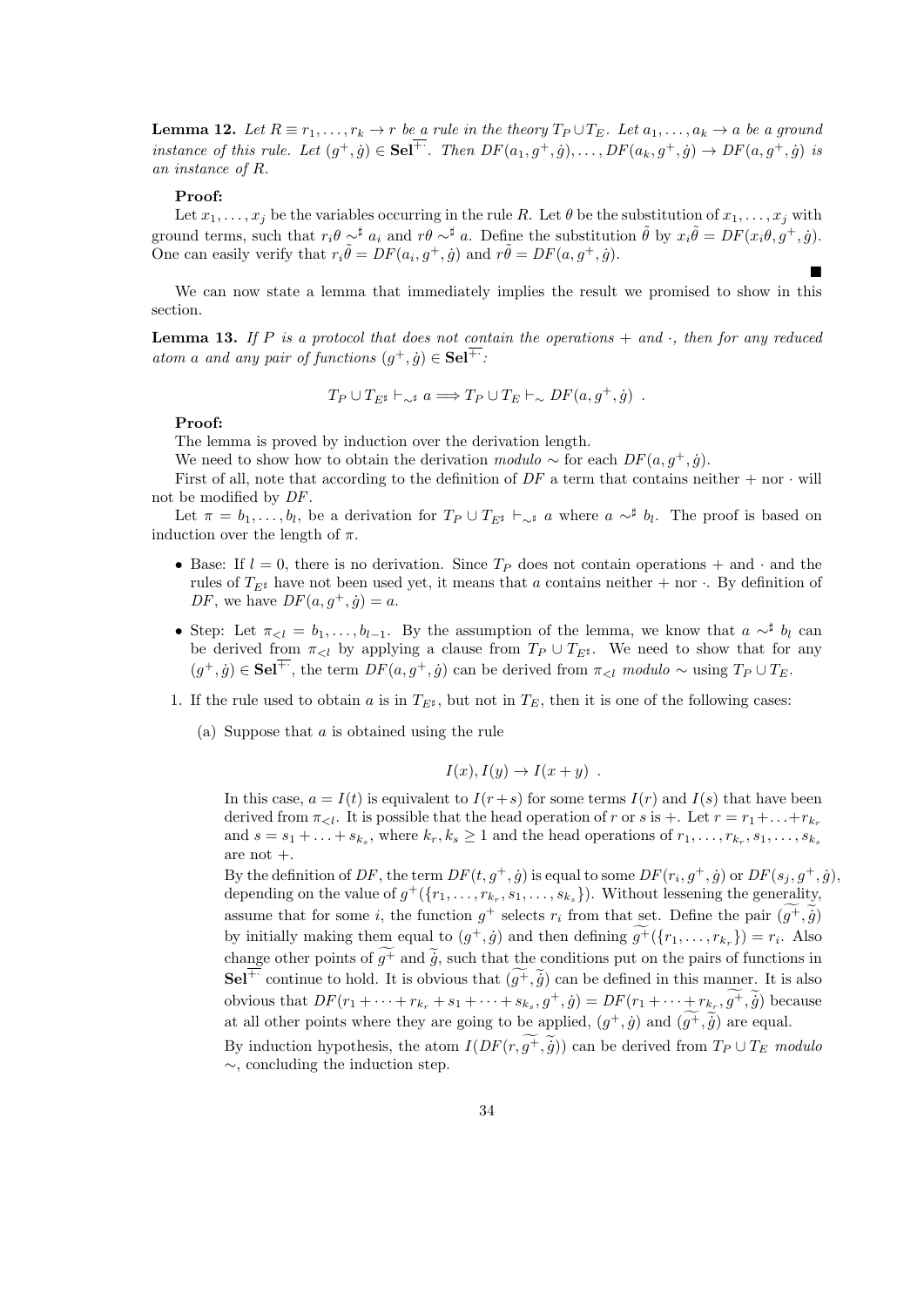(b) Suppose that a is obtained using the rule

$$
I(x), I(y) \to I(x \cdot y) .
$$

The proof is analogous, only instead of the function  $g^+$  we use the function  $\dot{g}$ .

2. Now suppose a is obtained using a rule  $R \equiv r_1, \ldots, r_k \to r$  from  $T_P \cup T_E$ .

In the derivation of a, we use the instance of this rule  $a_1, \ldots, a_k \to a$ , where  $a_i$  are atoms derived from  $\pi_{\leq l}$ . Let  $A := \{a_1, \ldots, a_k\}$ . By induction hypothesis,  $DF(a_i, g^+, \dot{g})$  for any  $a_i \in A$  can be derived from  $T_P \cup T_E$ . By Lemma 12 we can infer  $DF(a, g^+, g)$  from  $DF(A, g^+, g) :=$  $\{DF(a_i, g^+, \dot{g}) | a_i \in A\}.$ 

Additionally, we need to note that for any atom  $a$  that does not contain the operations  $+$  and  $\cdot$ we have  $DF(a, q^+, \dot{q}) = a$ . In this way we achieve the promised result.

It is quite obvious that the converse of this lemma does not hold. If the theory  $T_P$  contains the atoms  $I(h(a))$  and  $I(h(b))$  for some operation h, and no means to construct other terms of the form  $h(\ldots)$ , then the atom  $I(h(a + b))$  cannot be derived from  $T_P \cup T_{E^{\sharp}}$ .

## 11 Conclusions

We have presented an equational theory for bilinear pairings in the symbolic model of cryptography and shown how to reduce Horn theory derivations modulo that equational theory to almost syntactic derivations. We have tested our reduction as a preprocessor for the cryptographic protocol analyzer ProVerif on several pairing-based protocols, affirmed the security of some of them and discovered known attacks for others.

A notable omission in our signature and equational theory is the absence of the treatment of addition (in  $G_1$ ) or multiplication (in  $G_T$ ). While the same omission is also present in existing treatments Diffie-Hellman exponentiation, it is more pronounced in our case, because a sizable number of protocols (e.g. [Sma02]) make use of it. While the full treatment of addition is most likely intractable, we may try to adapt some ideas of Kremer and Mazaré [KM10] who allow multiplication in  $G_T$ , but no addition in  $G_1$ . A different possible line of future work would be the extension of Mödersheim's results [Möd11] to pairings in order to make verification more efficient.

Our results hold in the symbolic model of cryptography. If one considers a computational semantics of the processes, interpreting  $\star$  as the group operation in  $G_1$ ,  $\uparrow$  as the group operation in  $G_T$ and e as an actual pairing operation from  $G_1$  to  $G_T$ , then one may naturally ask to which extent the secrecy and authenticity properties of the protocol in the symbolic model imply the corresponding properties in the computational model. In the presence of equational theories, it is tricky to relate the properties of symbolic and computational models, even if one considers only passive adversaries [BCK09, BMS06]. The results of Kremer and Mazaré [KM10] sidestep these issues, but put many restrictions on the use of the results of pairings (and also consider only the passive adversary). Still, one would expect that at least for authenticity properties, a result mimicking [CW05] should be possible.

## References

- [ABF07] Martín Abadi, Bruno Blanchet, and Cédric Fournet. Just fast keying in the pi calculus. ACM Trans. Inf. Syst. Secur., 10(3), 2007.
- [AC05] Martín Abadi and Véronique Cortier. Deciding knowledge in security protocols under (many more) equational theories. In CSFW, pages 62–76. IEEE Computer Society, 2005.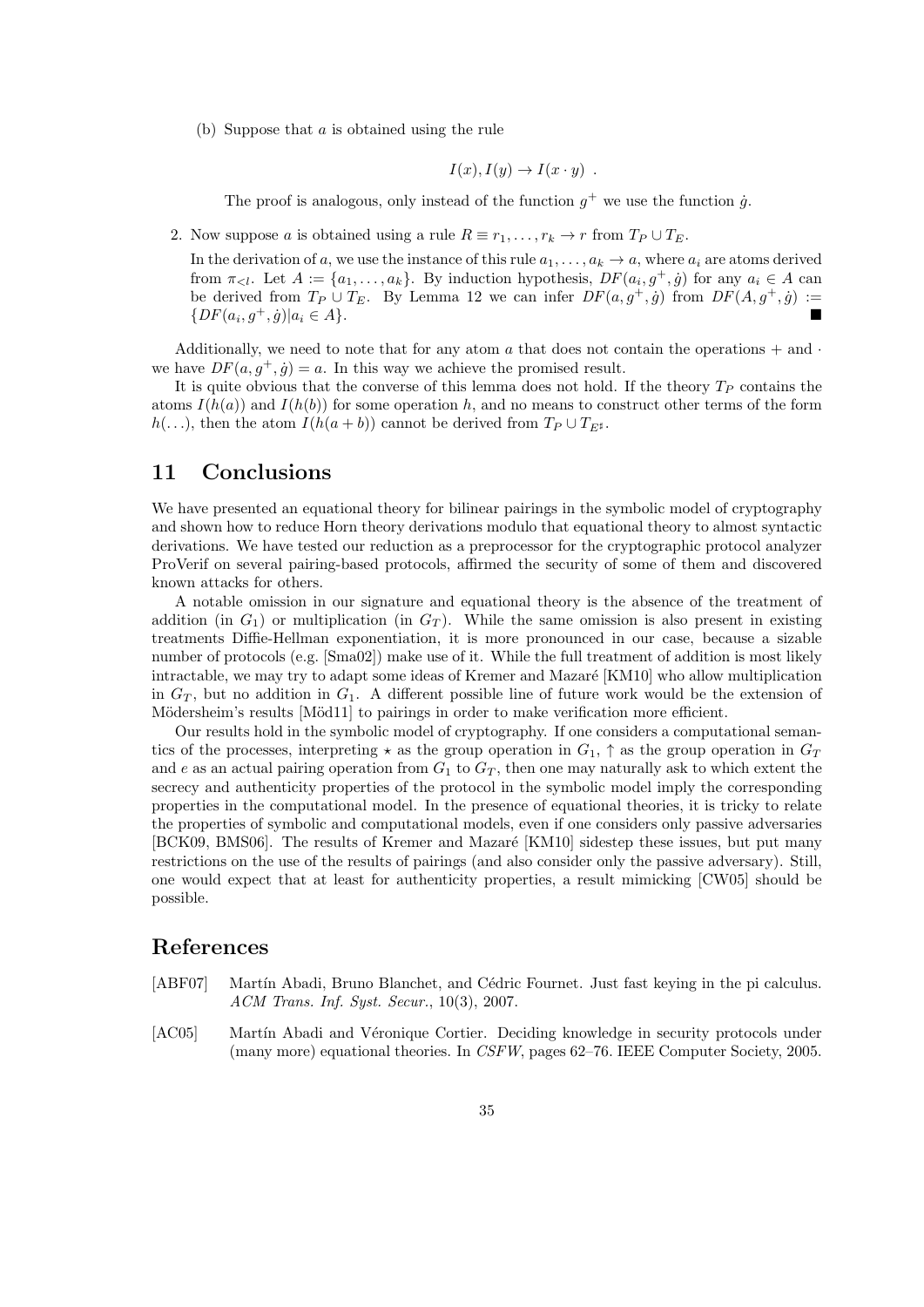- [AR02] Martin Abadi and Phillip Rogaway. Reconciling two views of cryptography (the computational soundness of formal encryption). J. Cryptology, 15(2):103–127, 2002.
- [ARP03] Sattam S. Al-Riyami and Kenneth G. Paterson. Tripartite authenticated key agreement protocols from pairings. In Kenneth G. Paterson, editor, IMA Int. Conf., volume 2898 of Lecture Notes in Computer Science, pages 332–359. Springer, 2003.
- [BAF08] Bruno Blanchet, Martín Abadi, and Cédric Fournet. Automated verification of selected equivalences for security protocols. J. Log. Algebr. Program., 75(1):3–51, 2008.
- [BCK09] Mathieu Baudet, Véronique Cortier, and Steve Kremer. Computationally sound implementations of equational theories against passive adversaries. Inf. Comput., 207(4):496– 520, 2009.
- [BCOP04] Dan Boneh, Giovanni Di Crescenzo, Rafail Ostrovsky, and Giuseppe Persiano. Public key encryption with keyword search. In Christian Cachin and Jan Camenisch, editors, EU-ROCRYPT, volume 3027 of Lecture Notes in Computer Science, pages 506–522. Springer, 2004.
- [BF01] Dan Boneh and Matthew K. Franklin. Identity-based encryption from the weil pairing. In Joe Kilian, editor, CRYPTO, volume 2139 of Lecture Notes in Computer Science, pages 213–229. Springer, 2001.
- [BKLS02] Paulo S. L. M. Barreto, Hae Yong Kim, Ben Lynn, and Michael Scott. Efficient algorithms for pairing-based cryptosystems. In Moti Yung, editor, CRYPTO, volume 2442 of Lecture Notes in Computer Science, pages 354–368. Springer, 2002.
- [Bla01] Bruno Blanchet. An efficient cryptographic protocol verifier based on prolog rules. In CSFW, pages 82–96. IEEE Computer Society, 2001.
- [BMS06] Gergei Bana, Payman Mohassel, and Till Stegers. Computational soundness of formal indistinguishability and static equivalence. In Mitsu Okada and Ichiro Satoh, editors, ASIAN, volume 4435 of Lecture Notes in Computer Science, pages 182–196. Springer, 2006.
- [BP03] Bruno Blanchet and Andreas Podelski. Verification of cryptographic protocols: Tagging enforces termination. In Andrew D. Gordon, editor, FoSSaCS, volume 2620 of Lecture Notes in Computer Science, pages 136–152. Springer, 2003.
- [CC10] Stefan Ciobâca and Véronique Cortier. Protocol Composition for Arbitrary Primitives. In CSF, pages 322–336. IEEE Computer Society, 2010.
- [CDK09] Stefan Ciobâca, Stéphanie Delaune, and Steve Kremer. Computing knowledge in security protocols under convergent equational theories. In Renate A. Schmidt, editor, CADE, volume 5663 of Lecture Notes in Computer Science, pages 355–370. Springer, 2009.
- [CVC04] Zhaohui Cheng, Luminita Vasiu, and Richard Comley. Pairing-based one-round tripartite key agreement protocols. Cryptology ePrint Archive, Report 2004/079, 2004.
- [CW05] Véronique Cortier and Bogdan Warinschi. Computationally sound, automated proofs for security protocols. In Shmuel Sagiv, editor, ESOP, volume 3444 of Lecture Notes in Computer Science, pages 157–171. Springer, 2005.
- [DY83] Danny Dolev and Andrew Chi-Chih Yao. On the Security of Public Key Protocols. IEEE Transactions on Information Theory, 29(2):198–207, 1983.